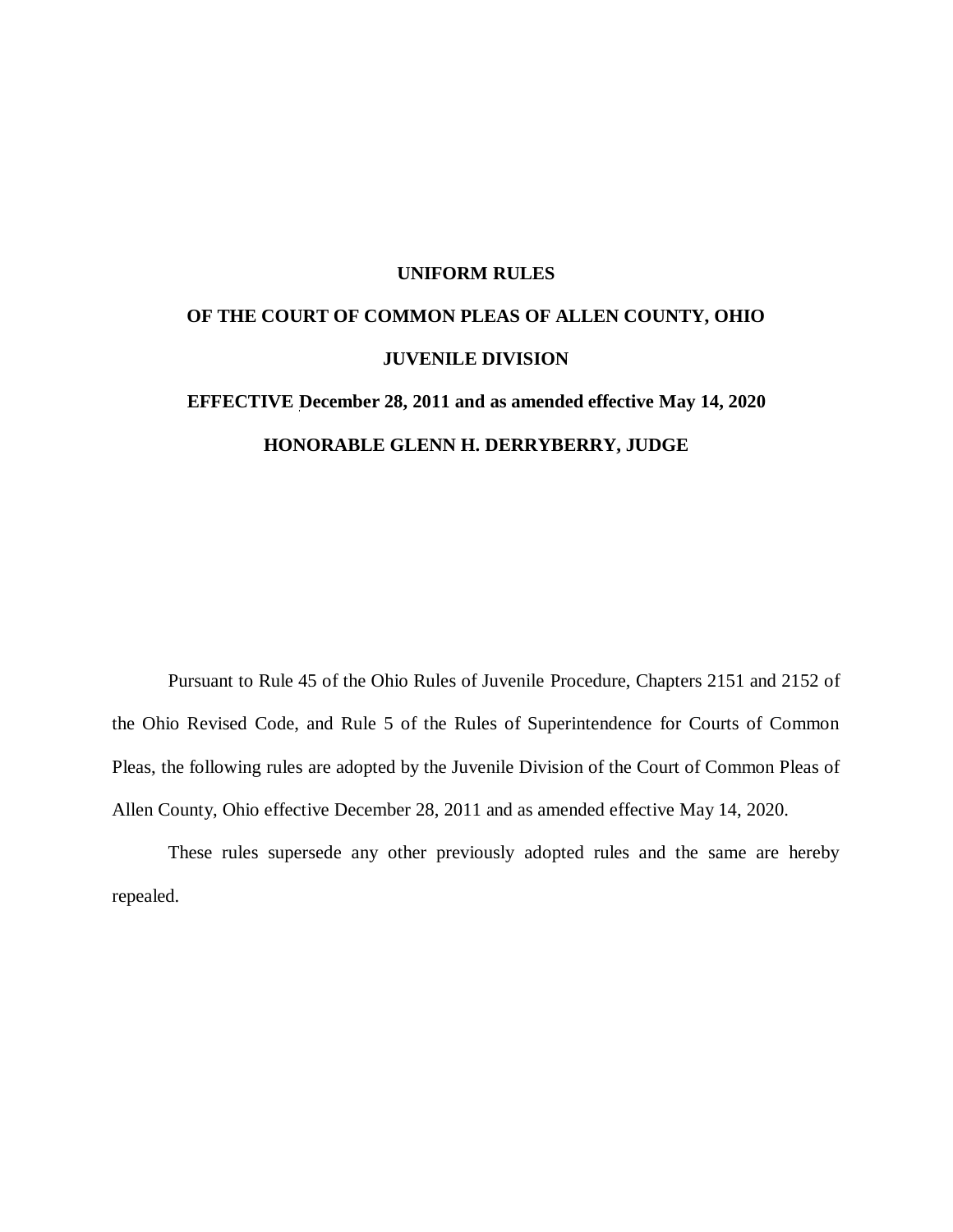## **TABLE OF CONTENTS**

## **RULE 1 FILES/RUNNING CASE HISTORIES**

- 1.1 Files and Court Records
- 1.2 Running Case Histories

# **RULE 2 TRIAL DOCKET**

- 2.1 Docketing of New Actions
- 2.2 File Stamping
- 2.3 Case Management

# **RULE 3 SECURITY FOR COSTS**

- 3.1 Deposit for Costs
- 3.2 Inability To Secure Costs
- 3.3 Payment of Fines and Costs
- 3.4 Transcript of Proceedings
- 3.5 Discretion of the Court
- 3.6 Statutory Charges
- 3.7 Deposit for Fees of Guardian Ad Litem
- 3.8 Publication by Posting

## **RULE 4 COURT APPOINTED ATTORNEY FEES**

- 4.1 Assigned Counsel Fees and Expenses
- 4.2 Affidavits of Indigency

## **RULE 5 COUNSEL OF RECORD**

- 5.1 Counsel of Record
- 5.2 Appointment of Counsel for Indigent Parties

# **RULE 6 PARENTING TIME ALLOCATION**

# **RULE 7 PLEADINGS**

- 7.1 Complaints
- 7.2 Subsequent Pleadings
- 7.3 Amendment to Pleadings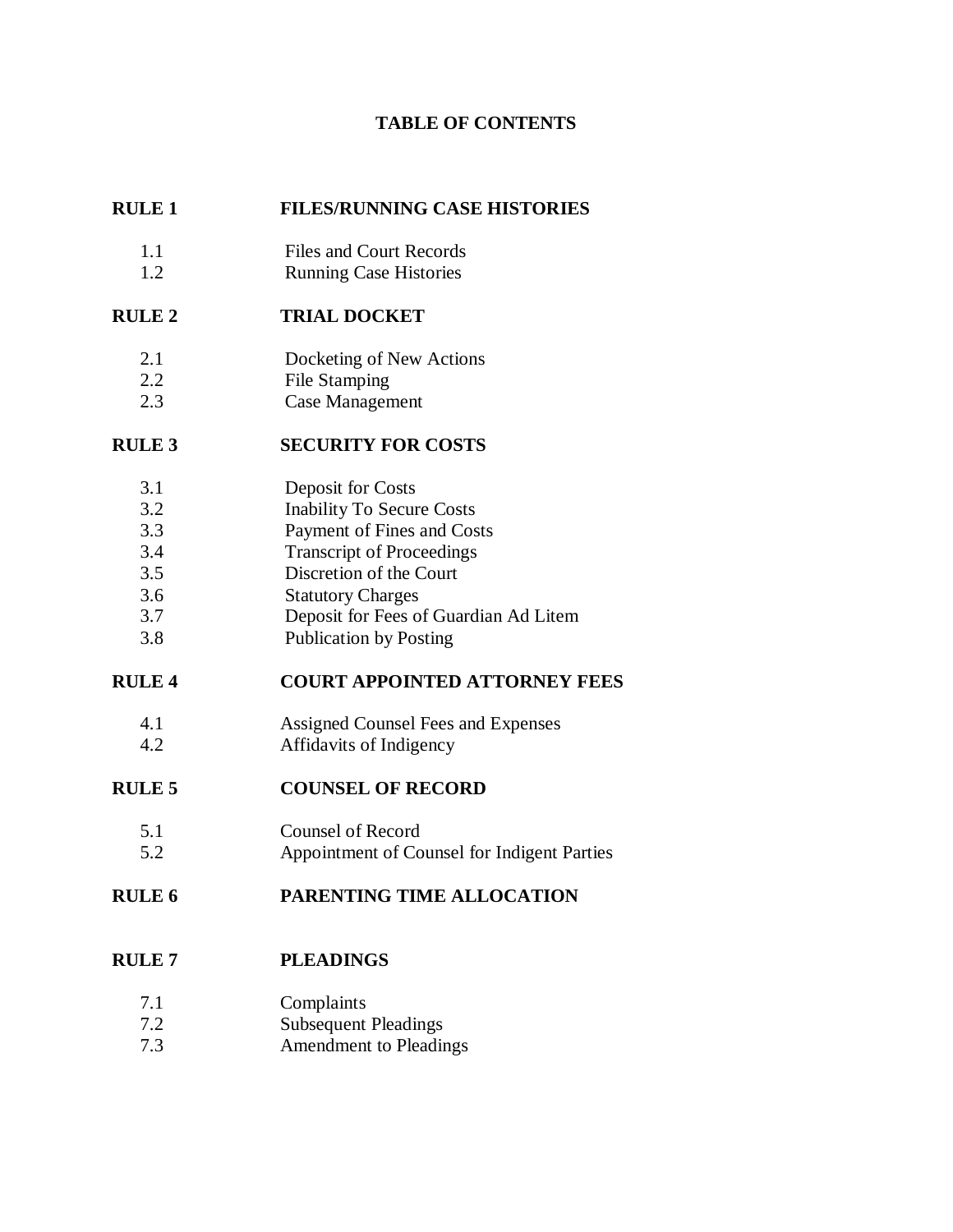## **RULE 8 DISPOSITION OF MOTIONS**

- 8.1 Form and Procedure
- 8.2 Motions for Temporary Support
- 8.3 Motions for Temporary Custody
- 8.4 Requests for Oral Hearing
- 8.5 Hearings on Temporary Custody and Support

## **RULE 9 MAGISTRATES**

- 9.1 Objections to Decisions of the Magistrate
- 9.2 Response to Objections to Magistrate's Decisions
- 9.3 Objections to Factual Findings of the Magistrate
- 9.4 Responsibility for Preparation of Transcripts

## **RULE 10 PREPARATION OF JUDGMENT ENTRIES AND ORDERS**

- 10.1 Filing of Judgment Entries and Orders
- 10.2 Notice of Filing

## **RULE 11 APPEARANCES**

## **RULE 12 HEARING/TRIAL ASSIGNMENTS AND CONTINUANCES**

- 12.1 Continuances 12.2 Scheduling of Pre-Trial Conferences
- **RULE 13 JURY TRIALS**
	- 13.1 Demands for Jury Trial
	- 13.2 Jury Management Plan

## **RULE 14 DETENTION/SHELTER CARE**

14.1 Detention 14.2 Shelter Care

## **RULE 15 BOND**

15.1 Adult 15.2 Juvenile Traffic Offenders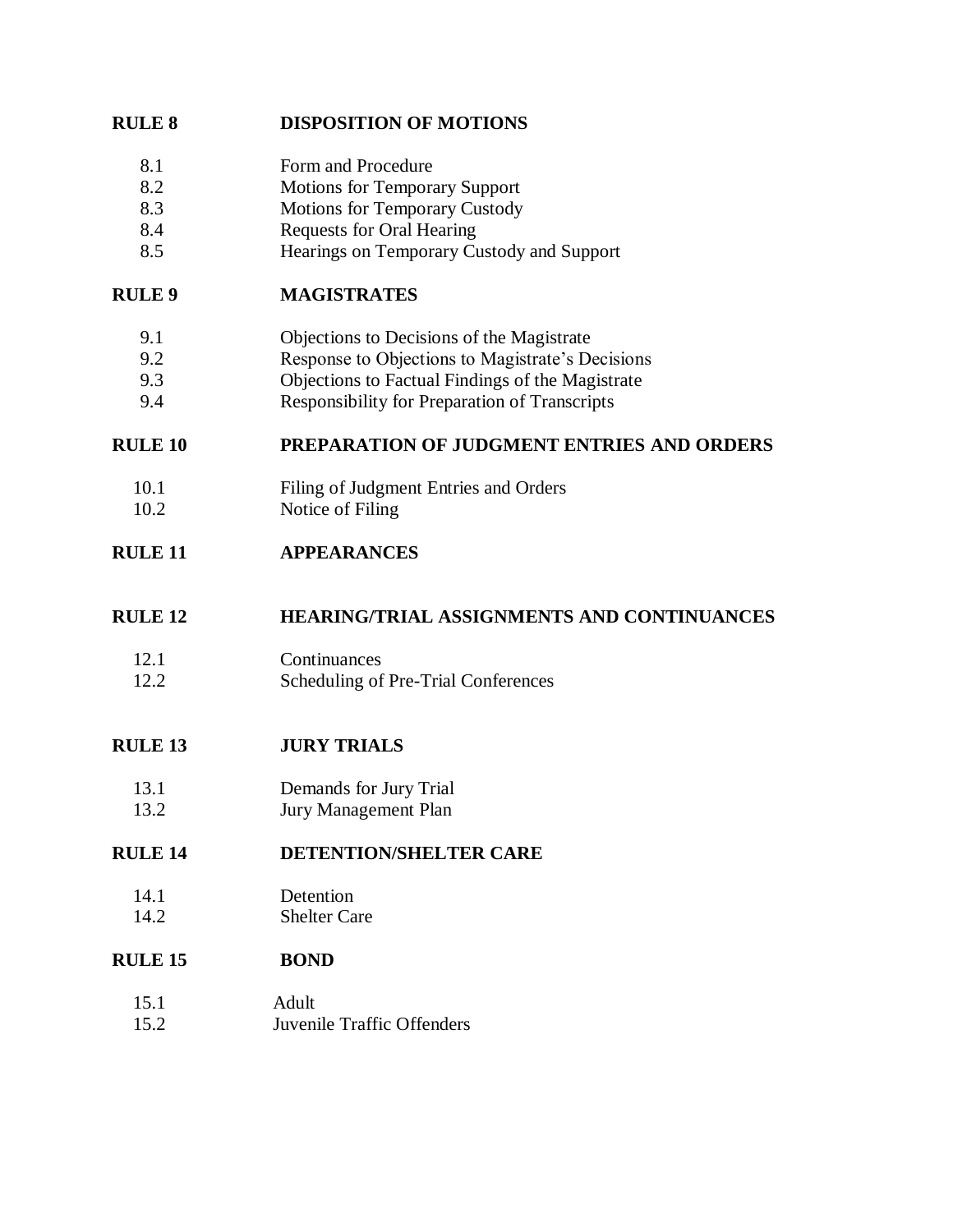## **RULE 16 JUVENILE TRAFFIC VIOLATIONS BUREAU**

16.1 Procedure 16.2 Fines and Costs/Mandatory Appearance Offenses

## **RULE 17 FACSIMILE FILING**

- 17.1 Original Filing
- 17.2 Cover Page Requirements
- 17.3 Time of Filing
- 17.4 Fees and Costs

## **RULE 18 CHILD RELOCATION**

- 18.1 Notice of Intent to Relocate
- 18.2 Procedure and Filing

## **RULE 19 MEDIATION**

## 19.1 Procedure

- 19.2 Confidentiality
- 19.3 General Provisions

## **RULE 20 JUVENILE TOBACCO VIOLATIONS**

**RULE 21 GUARDIANS AD LITEM**

## **RULE 22 PUBLIC ACCESS TO PROCEEDINGS**

- 22.1 Hearing Closure 22.2 Media Access
- **RULE 23 HOURS OF COURT**
- **RULE 24 PROCEEDINGS UPON MOTION TO DETERMINE COMPETENCY**
- **RULE 25 RESTRAINT OF JUVENILES**
- **RULE 26 SERVICE**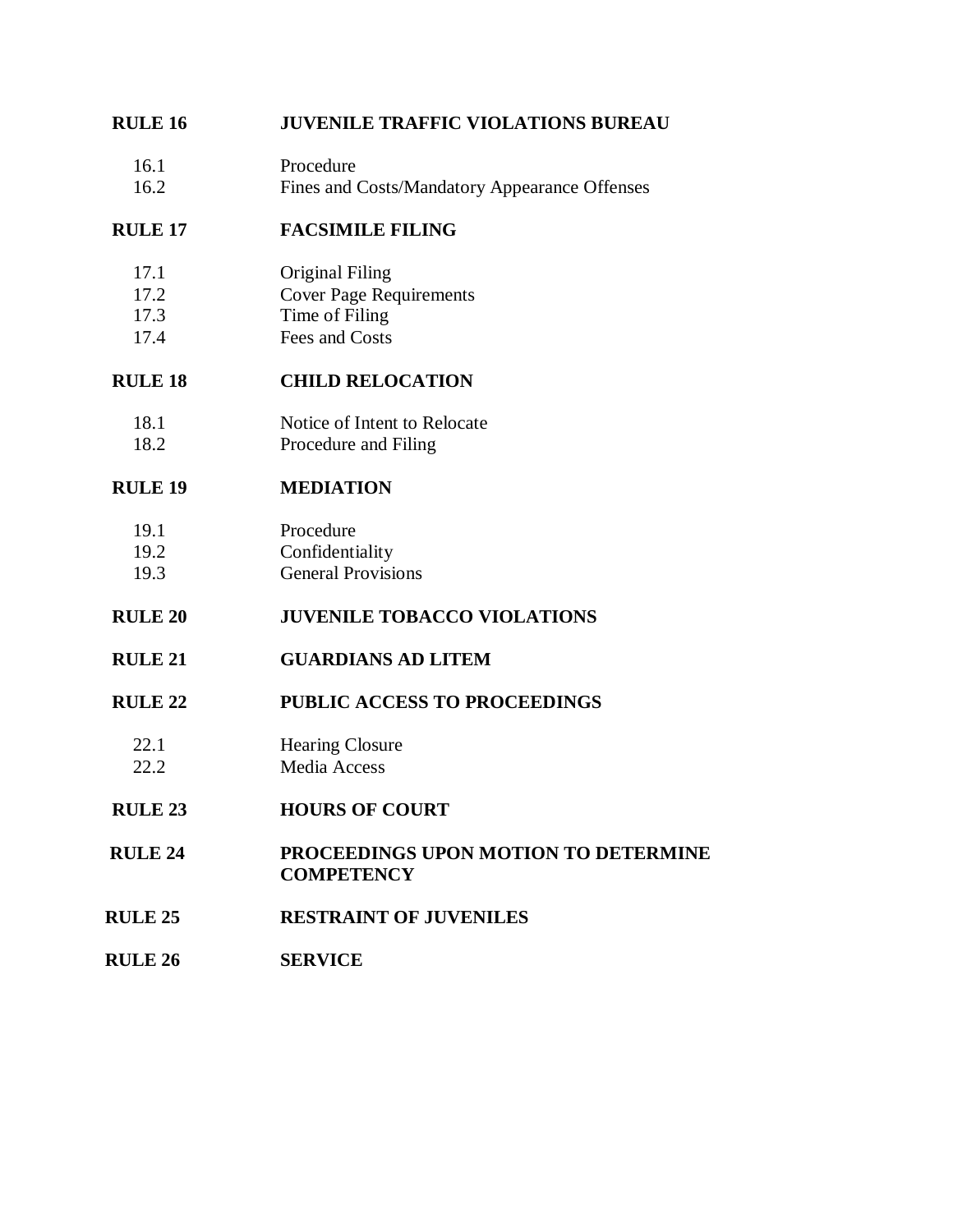## **FILES/RUNNING CASE HISTORIES**

## 1.1 FILES AND COURT RECORDS

The Judge and Ex-Officio Clerk of the Juvenile Division of the Allen County Court of Common Pleas is responsible for all pleadings and papers filed, and the confidentiality of said records shall be inviolate. Copies of all pleadings and judgment entries of record are available to any party, or their counsel, at the expense of that party or counsel. The term "party" as used in this Rule shall be as defined in the Ohio Rules of Juvenile Procedure.

#### 1.2 RUNNING CASE HISTORIES

Once the juvenile has attained the age of 21 years, his/her Running Case History may be destroyed by this Court.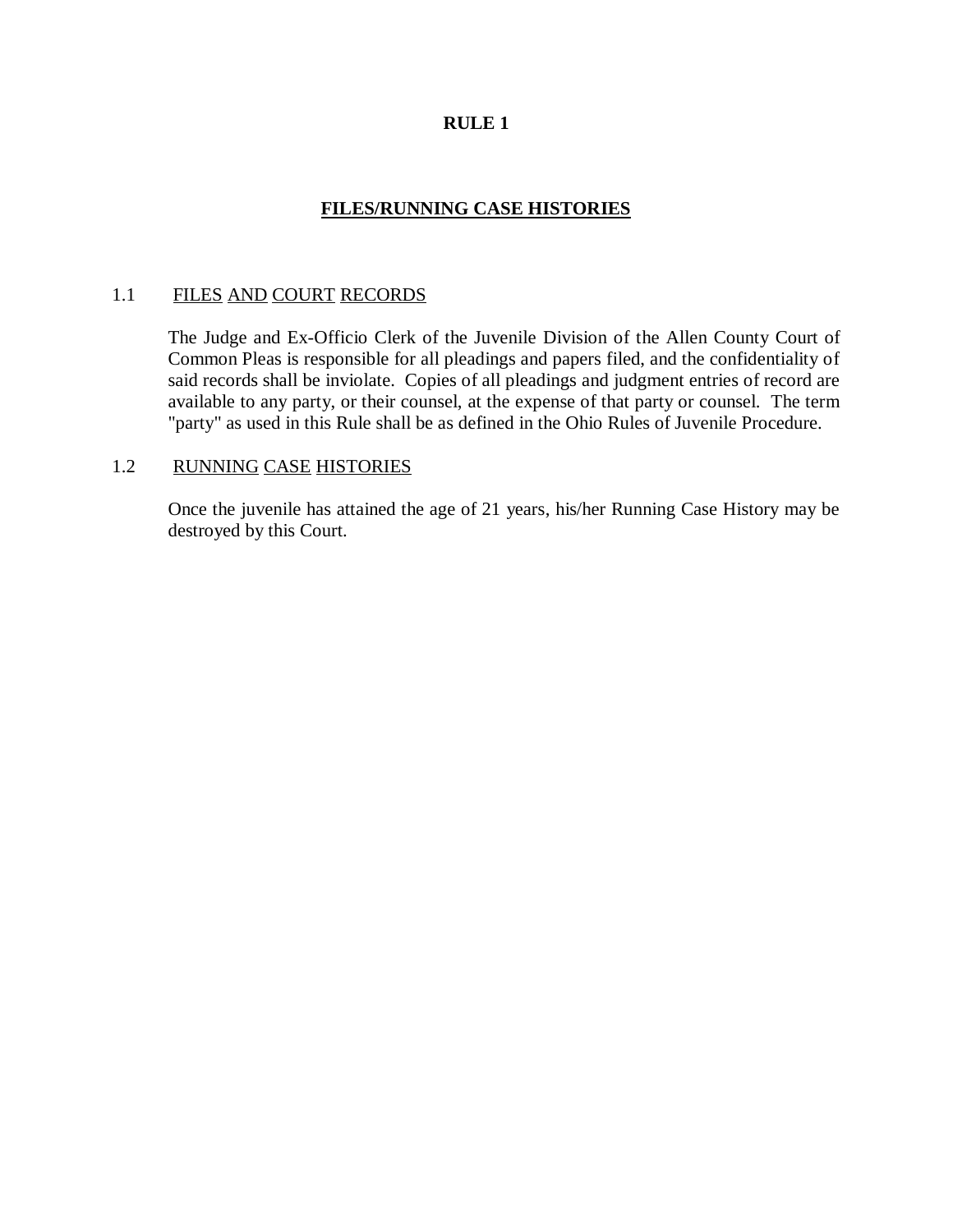## **TRIAL DOCKET**

#### 2.1 DOCKETING OF NEW ACTIONS

Upon the filing in this Court of any pleadings initiating suit, the Chief Deputy Clerk shall cause each case to be entered on the trial docket and shall note thereon the date of said filing.

#### 2.2 FILE STAMPING

The top right hand corner of the initial sheet of every pleading, motion, brief, or other paper filed for record shall have an area approximately 3" x 3" left blank for the Clerk's Office to stamp the date and time of filing. The Clerk's Office is authorized to refuse to accept any document not conforming to this requirement.

#### 2.3 CASE MANAGEMENT

This rule is adopted in compliance with the mandate of Rule 39 of the Rules of Superintendence for Common Pleas Courts, to achieve the timely disposition of cases. This rule shall be applied and interpreted to the achievement of that goal and consistent with all applicable statutes and Rules promulgated by the Supreme Court of Ohio and this Court.

- A. All cases filed in this Court shall be handled and concluded pursuant to the time frames set forth herein, which are intended to be outside time limits. The Court may, in appropriate cases, modify these schedules as necessary.
- B. Unruly, Adult Criminal, and Support Enforcement/Modification cases shall be handled and concluded as follows:
	- 1) Within six (6) weeks of the filing of the case, an initial hearing shall be held;
	- 2) Within ten (10) weeks of the filing of the case, the trial date shall be confirmed and a final pre-trial conference shall be held;
	- 3) Within twelve (12) weeks of the filing of the case, the trial shall be completed.
- C. Abuse, Neglect, and Dependency cases shall be handled and concluded as follows: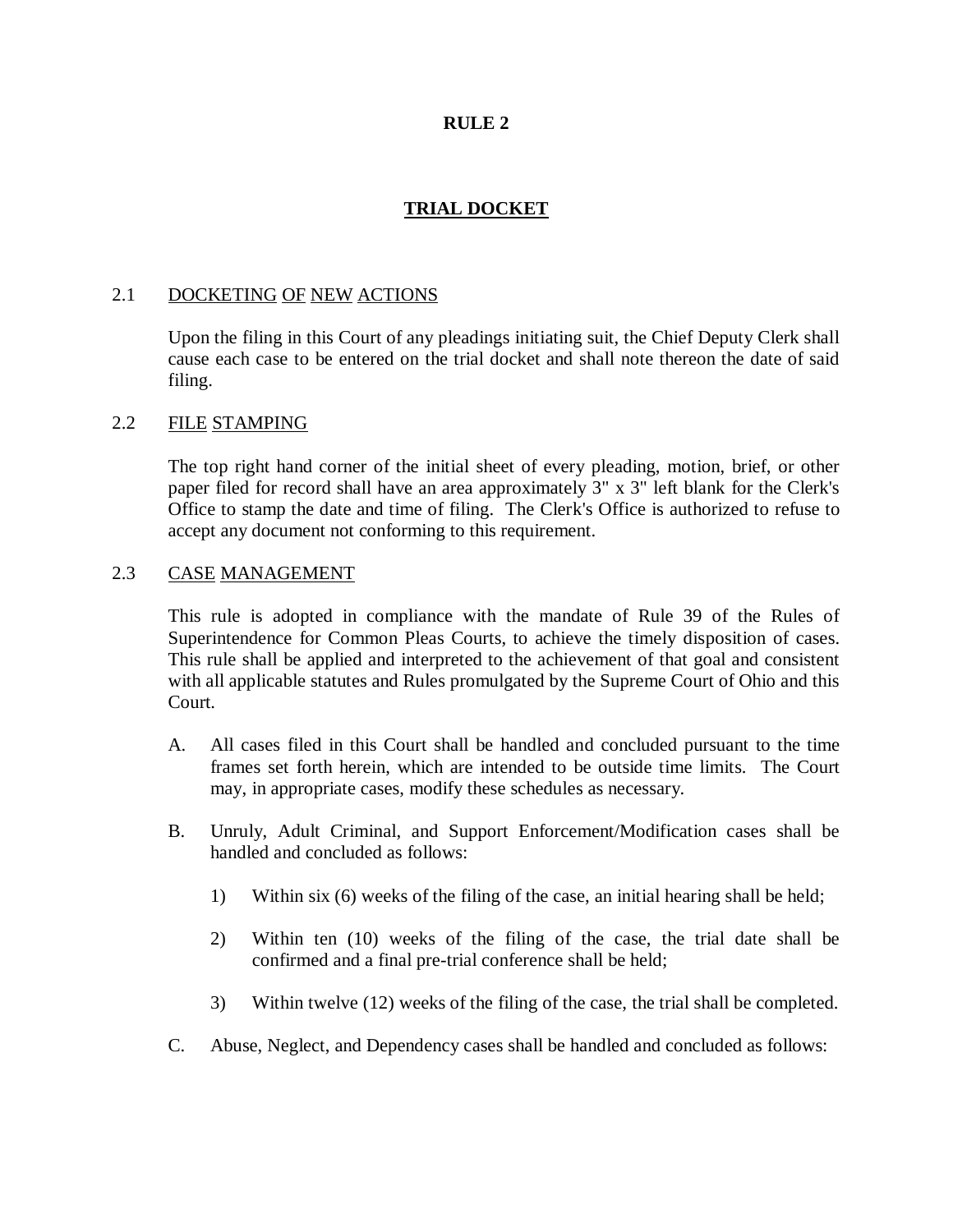- 1) Within six (6) weeks of the filing of the case, an adjudicatory hearing shall be held;
- 2) Within twelve (12) weeks of the filing of the case, the dispositional hearing shall be completed.
- D. Except as required by Chapters 2151 and 2152 of the Revised Code and Juvenile Rule 29 (A), delinquency and all other cases not specifically mentioned herein, shall be handled and concluded as follows:
	- 1) Within six (6) weeks of the filing of the case, an initial hearing shall be held;
	- 2) Within sixteen (16) weeks of the filing of the case, the trial date shall be confirmed and the final pre-trial conference shall be held;
	- 3) Within twenty-four (24) weeks of the filing of the case, the trial shall be completed.
- E. Motion for Permanent Custody, Custody, Change of Custody, Parenting Time and Visitation, shall be handled and concluded as follows:
	- 1) Within eight (8) weeks of the filing of the case, an initial hearing shall be held;
	- 2) Within twenty-four (24) weeks of the filing of the case, the trial date and final pre-trial conference shall be held;
	- 3) Within thirty-six (36) weeks of the filing of the case, the trial shall be completed.
- F. Parentage cases shall be handled and concluded as follows:
	- 1) Within twelve (12) weeks of the filing of the case, an initial hearing shall be held;
	- 2) Within twenty-four (24) weeks of the filing of the case, the trial date shall be confirmed and a final pre-trial conference shall be held;
	- 3) Within seventy-two (72) weeks of the filing of the case, the trial shall be completed.
- G. The first court date assigned by the Clerk's Office in a case shall also be considered the Case Management Conference. The Case Management Conference shall, when appropriate, include consideration of referral to appropriate and available alternative dispute resolution programs.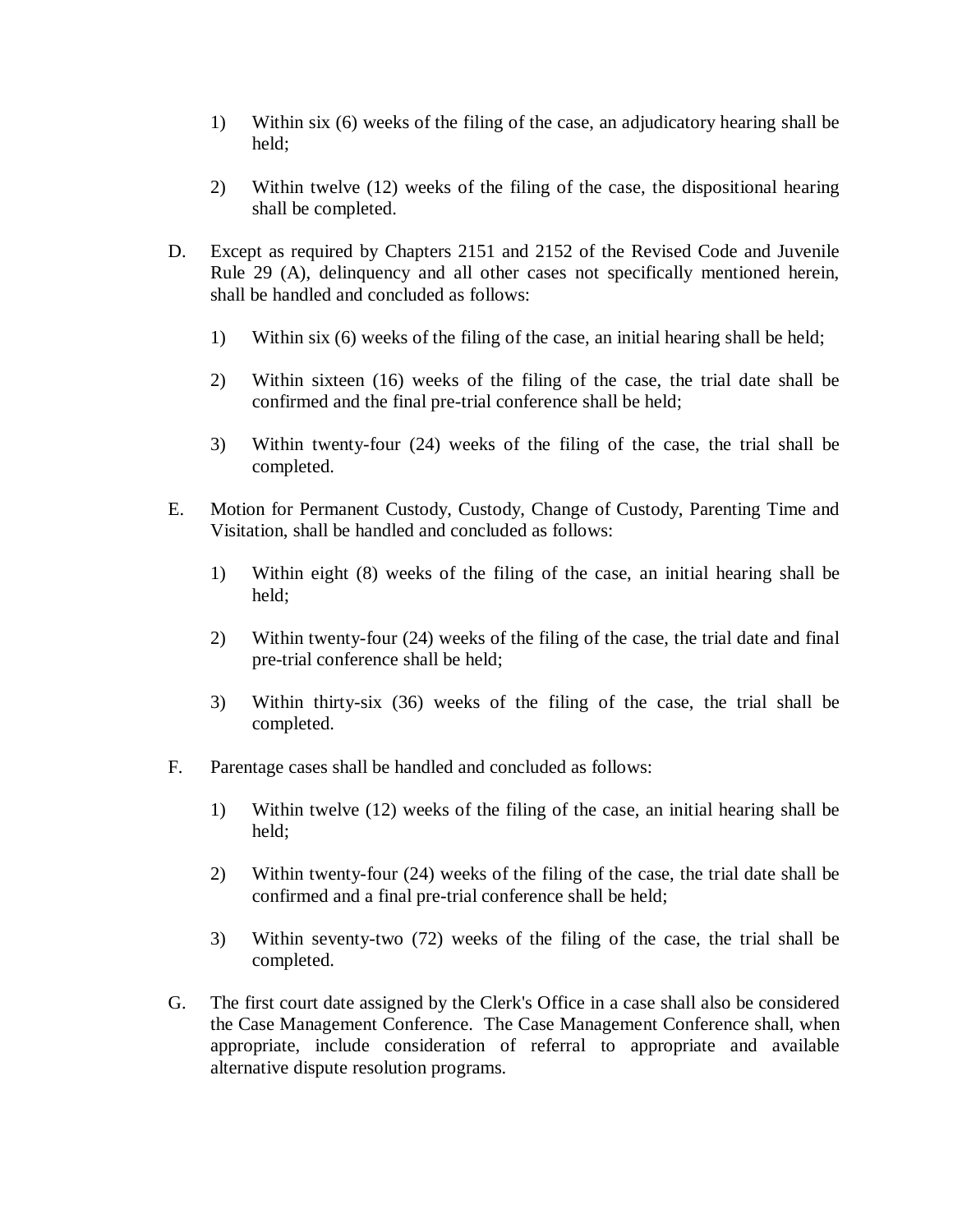## **SECURITY FOR COSTS**

The Juvenile Division of the Allen County Court of Common Pleas requires a security deposit for costs in the filing of any original action, except complaints alleging that a child is delinquent, unruly, neglected, dependent, abused, or a juvenile traffic offender and in criminal actions filed against adults.

#### 3.1 DEPOSIT FOR COSTS

No civil action or proceeding shall be accepted by the Clerk's Office for filing unless the party or parties offering the same for filing shall have first deposited a sum to secure the payment unless otherwise provided by law. Such advance deposit shall be in accordance with the following schedule, unless otherwise ordered by the Court:

| A.             | Civil Petitions, Complaints, Counterclaims, Cross Claims,<br>or Third Party Claims                                                                                                                                       | \$125.00 |
|----------------|--------------------------------------------------------------------------------------------------------------------------------------------------------------------------------------------------------------------------|----------|
| <b>B.</b>      | Proceedings in aid of execution                                                                                                                                                                                          | \$50.00  |
| $\mathbf{C}$ . | Motion to vacate, revive, or modify a former Judgment Entry of this Court; the<br>moving party shall pay all unpaid court costs which said moving party has been<br>ordered to pay and in addition thereto shall deposit | \$75.00  |
|                | If said motion or application is accompanied by a Judgment Entry determining said<br>issue, and in which court costs can be immediately determined, the costs shall be<br>paid concurrent with the filing.               |          |
| D.             | Application for Expungement/Seal of Record:                                                                                                                                                                              |          |
|                | Juvenile                                                                                                                                                                                                                 | \$55.00  |
|                | Adult (includes a \$50.00 deposit required by O.R.C.<br>2953.32 (C)(3)                                                                                                                                                   | \$125.00 |
| Е.             | In any case in which any party requests a home investigation and a report for                                                                                                                                            |          |

- E. In any case in which any party requests a home investigation and a report for consideration by the Court in the determination of the custody of a child, the party requesting the home investigation shall deposit an additional \$750.00
- F. Except as permitted by Rule 3.8 herein, in cases in which service is by publication, the party desiring such service shall file a praecipe and legal notice with any newspaper of general circulation and the cost of such service shall be paid directly to the publisher by counsel. Counsel shall provide a copy of the legal notice to the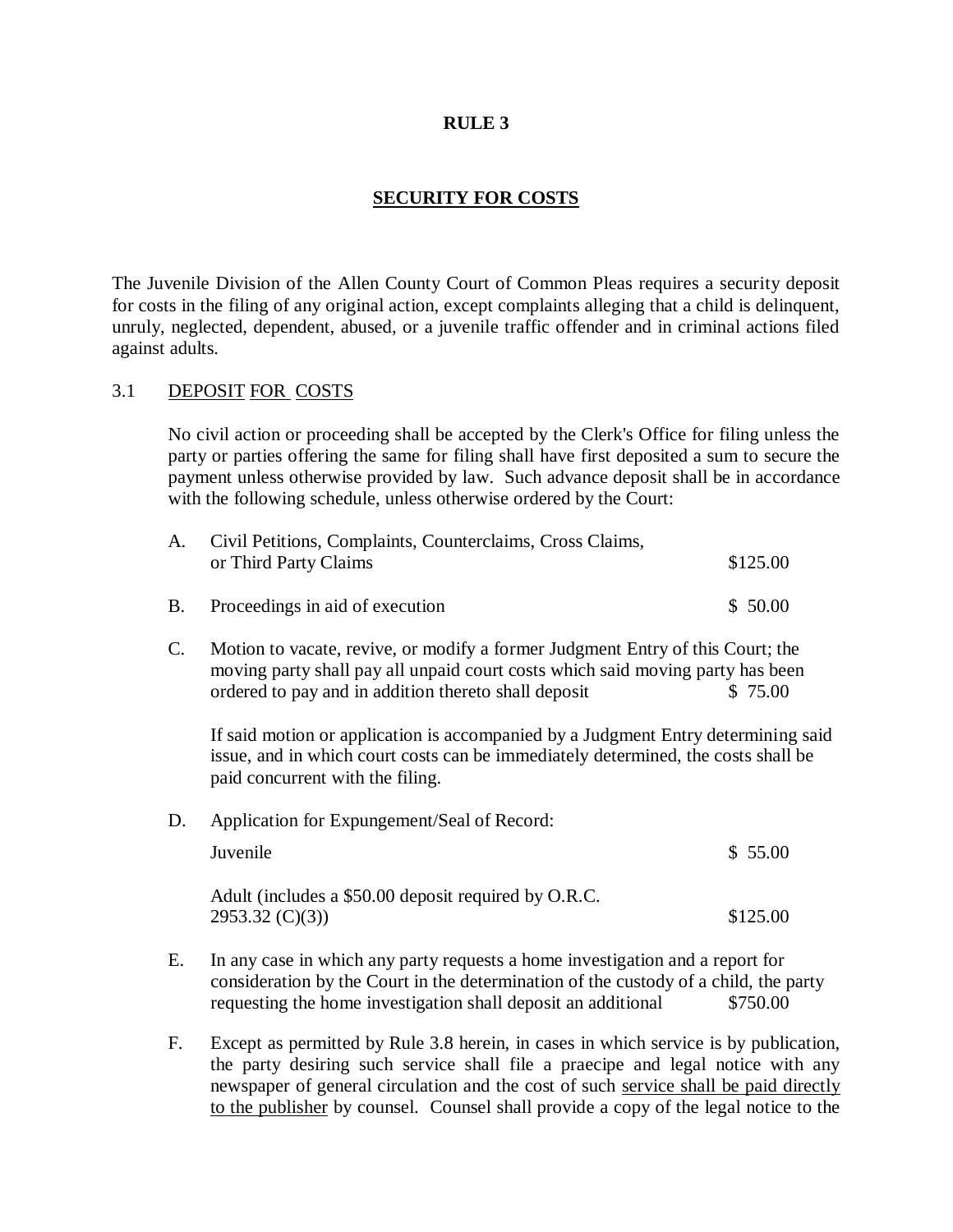Clerk of Courts for filing. A proof of publication shall be forwarded to the Clerk upon completion of publication for filing in the appropriate case.

#### 3.2 INABILITY TO SECURE COSTS

If a litigant claims inability to either pre-pay or give security for costs, the litigant shall complete an Affidavit of Poverty required by the O.R.C. 2323.30 and O.R.C. 2323.31, substantiating such inability, all of which shall be filed with the pleadings and treated as other papers in such case, and be subject to review by the Court at any stage of the proceedings.

## 3.3 PAYMENT OF FINES AND COSTS

In any case, regardless of its nature, where fines and/or court costs are assessed against a party, said fine and/or court costs are due and payable immediately unless otherwise ordered by the Court.

## 3.4 TRANSCRIPT OF PROCEEDINGS

A party requesting all or any part of a transcript of any proceeding shall request from the Court Reporter a written estimate of the approximate cost of the transcript and shall deposit that amount with the Court Reporter as security for the Reporter's fees for production of the transcript. Upon completion of the transcript, the Reporter shall provide the requesting party or attorney a statement for services, and in the event the monies on deposit are insufficient to satisfy those fees, the requesting party or attorney shall forthwith deposit sufficient funds to satisfy the balance of the cost. If excess funds are on deposit, the unused portions shall be refunded by the Reporter to the appropriate party or attorney.

Request for transcripts for the purpose of an indigent appeal may, in lieu of the deposit to secure fees, be accompanied by an entry from the appropriate Court directing payment for the transcript costs from public funds upon completion.

#### 3.5 DISCRETION OF THE COURT

The Clerk's Office is granted the following use of discretion:

- A. If the costs are not paid at the termination of the litigation, any deposit for costs or bond to secure appearance may be applied to the unpaid costs.
- B. The Clerk's Office may make periodic or partial distribution of monies deposited for the purpose of restitution, pursuant to court order, unless otherwise ordered by the Court in a particular case.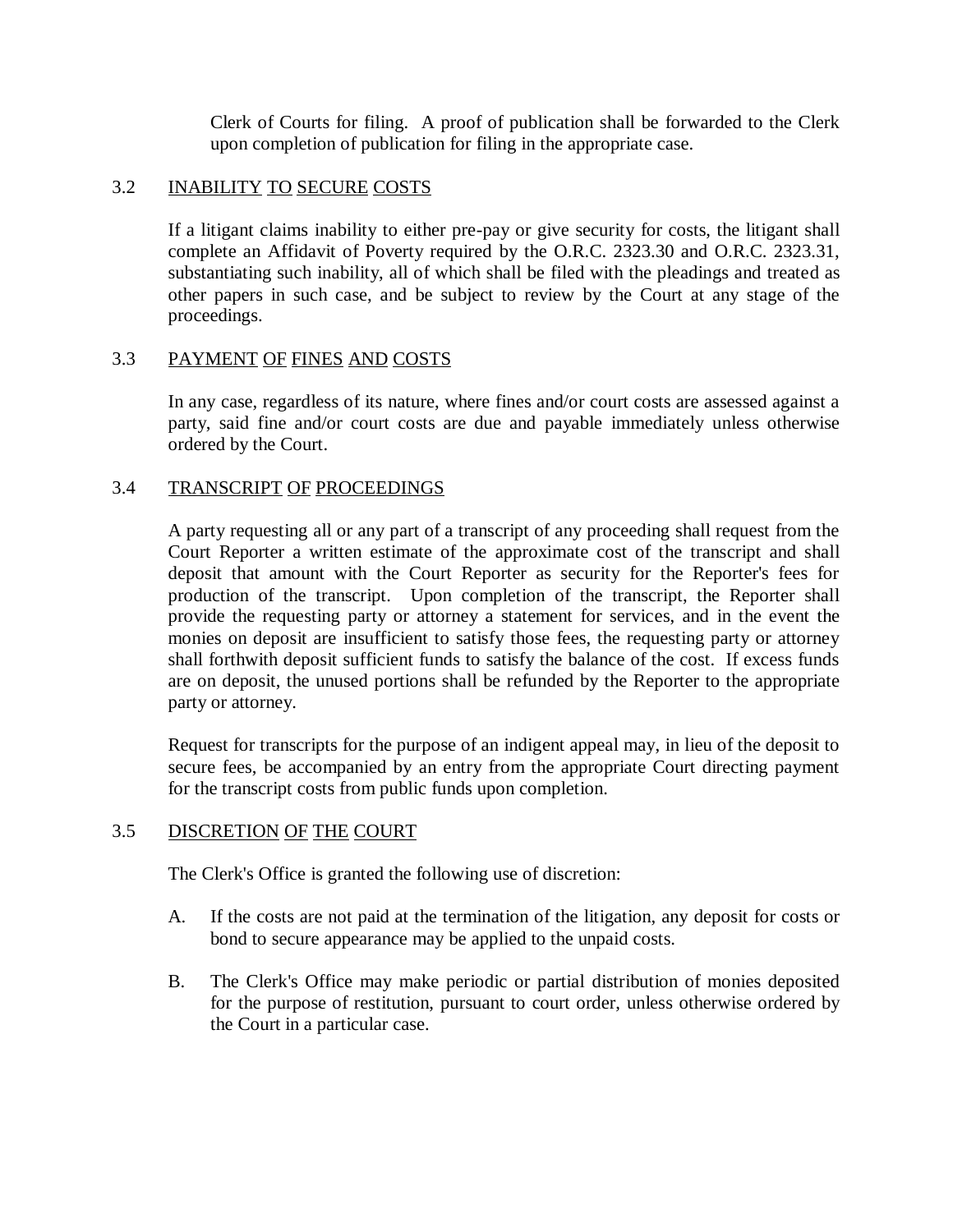#### 3.6 STATUTORY CHARGES

A. Pursuant to the authority of O.R.C. 2303.201 (A), it is determined that for the efficient operation of this Court, additional funds are required to obtain computerized legal research services.

The Clerk of this Court is directed and hereby authorized to charge and collect an additional fee of three dollars (\$3.00) upon the filing of each cause or appeal under O.R.C. 2303.20 (A), (Q), and (U).

All funds collected pursuant to this rule shall be paid to the County Treasurer to be maintained by the County Auditor in a separate account for utilization by this Court in procuring and maintaining computerized legal research services.

B. Pursuant to the authority of O.R.C. 2303.201 (B), it is determined that, for the efficient operation of this Court, additional funds are required to computerize the office of the Clerk of the Court of Common Pleas, Juvenile Division.

The Clerk of this Court is directed and hereby authorized to charge an additional fee of ten dollars (\$10.00) upon the filing of each cause of action, appeal, certificate of judgment, or the docketing and indexing of each aid in execution or petition to vacate, revive, or modify a judgment under O.R.C. 2303.20 (A), (P), (Q), (T), and (U).

All funds collected pursuant to this rule shall be paid to the County Treasurer and maintained by the County Auditor in a separate account, to be disbursed, upon an Order of the Court of Common Pleas, Juvenile Division, and subject to appropriation by the Board of Commissioners, in an amount no greater than the actual cost to the Court of procuring and maintaining computer systems for the office of the Clerk of the Court of Common Pleas, Juvenile Division.

C. Pursuant to the authority of O.R.C. Section  $2303.201$  (E)(1), it is determined that, for the efficient operation of this Court, additional funds are necessary to acquire and pay for special projects of the Court.

The Clerk of this Court is directed and hereby authorized to charge an additional fee of twenty-five dollars (\$25.00) upon the filing of each criminal cause, civil action or proceeding, or judgment by confession.

All funds collected pursuant to this Rule shall be paid to the County Treasurer and maintained by the County Auditor in a separate account, to be dispersed upon an Order of the Court of Common Pleas, Juvenile Division, and subject to appropriation by the Board of County Commissioners in an amount no greater than the actual cost to the Court of the projects.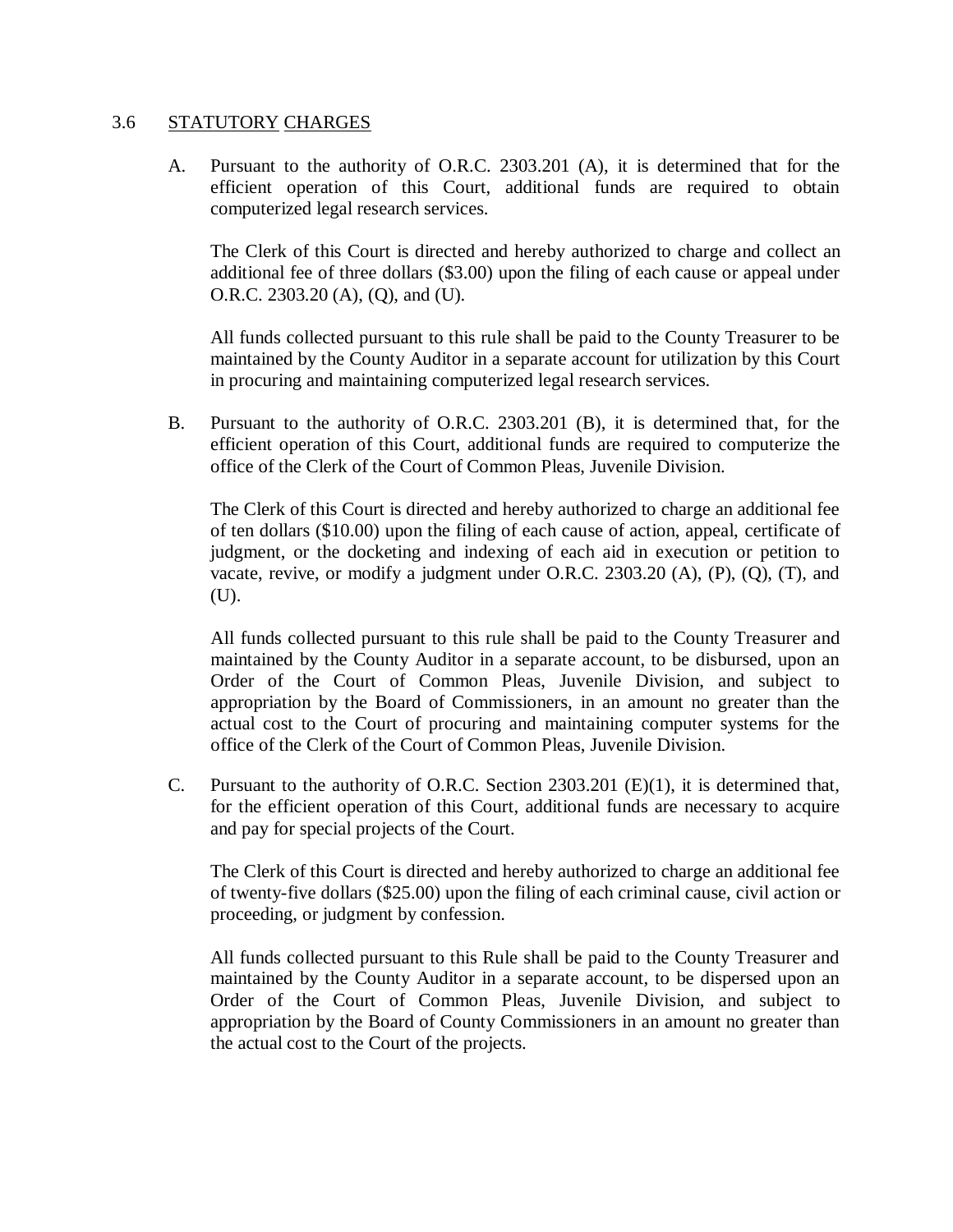## 3.7 DEPOSIT FOR FEES OF GUARDIAN AD LITEM

Any party requesting appointment of a guardian ad litem in a proceeding involving custody, parenting time or visitation shall, at the time of the filing of the motion, deposit with the Clerk the sum of **\$**750.00 to be applied toward the satisfaction of the fees for the guardian ad litem. For good cause shown, and upon motion of the party, the Court may waive the deposit requirement. No deposit for fees of guardian ad litem shall be required in cases alleging a child to be dependent, neglected, abused, unruly, or delinquent. The assessment of the costs for the fees of guardian ad litem shall be made by the Court at the completion of the proceedings.

## 3.8 PUBLICATION BY POSTING

- A. Pursuant to Ohio Juvenile Rule 16 (A), service by publication shall be made by posting unless otherwise ordered by the Court.
- B. In addition to the Juvenile Courthouse at 1000 Wardhill Avenue, Lima, Ohio, the Court designates the following as locations where publication of service of process by posting may be made, in accordance with Juvenile Rule 16 (A). Pursuant to that Rule, posting shall be made at any two (2) of the following designated locations:
	- (1) The Allen County Courthouse, General Division of the Common Pleas Court, 301 North Main Street, Lima, Ohio, or any other location to which it might relocate;
	- (2) The Allen County Department of Job and Family Services, 951 Commerce Parkway, Lima, Ohio, or any other location to which it might relocate;
	- (3) The Allen County Department of Health, 219 East Market Street, Lima, Ohio, or any other location to which it might relocate.
	- (4) The Lima Municipal Court, located at 109 North Union Street, Lima, Ohio, or any other location to which it might relocate.
- C. The Clerk of this Court shall cause the required notice to be posted in a conspicuous place and manner in the above denominated places for the requisite seven (7) days. Upon completion of the posting for seven (7) days, the Clerk shall remove the notice, complete the return of service, file the same and notify counsel as provided by law.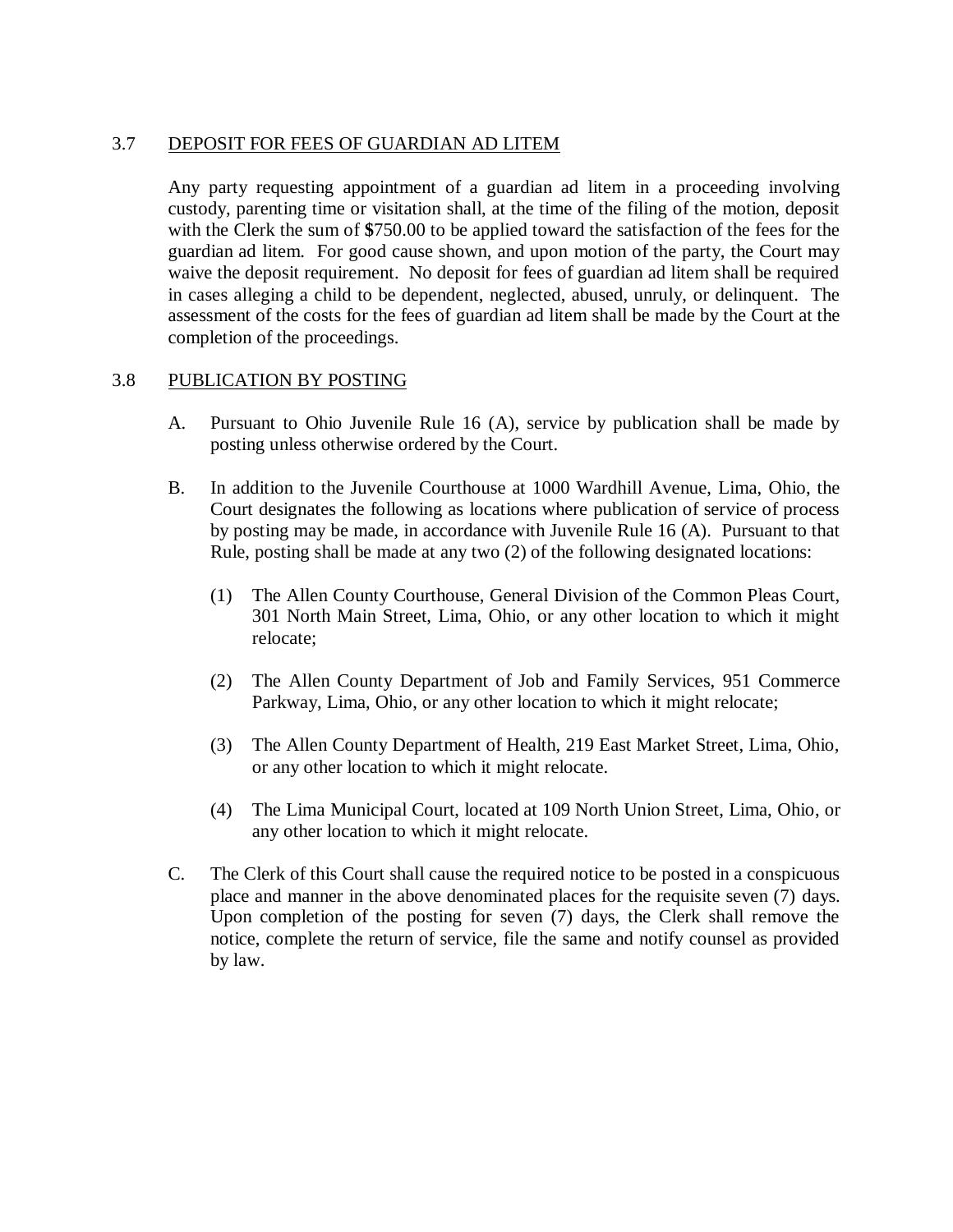## **COURT APPOINTED ATTORNEY FEES**

#### 4.1 ASSIGNED COUNSEL FEES AND EXPENSES

A. Reimbursement for assigned counsel fees and expenses, and for fees and expenses for attorneys appointed to serve as Guardians ad Litem, shall be made in accordance with the Resolution of the Board of the Allen County Commissioners in effect at the time the legal services are performed (currently \$75.00 per hour, effective August 1, 2019) and up to the maximum amounts stated in the Resolution, currently as follows, pursuant to Resolution #629-19:

| Offense/Proceeding                           | Fee Maximum                                    |  |
|----------------------------------------------|------------------------------------------------|--|
| <b>Aggravated Murder</b>                     | $$7,500/1$ attorney<br>\$12,500/2 attorneys    |  |
| Murder                                       | \$6,000                                        |  |
| Felony adjudication (degrees 1-2)            | \$5,000                                        |  |
| Felony adjudication (degrees 3-5)            | \$3,500                                        |  |
| Misdemeanor OVI/BAC                          | \$2,500                                        |  |
| Misdemeanor                                  | \$2,000                                        |  |
| Traffic                                      | \$<br>300                                      |  |
| <b>Objections in Delinquency Proceedings</b> | \$<br>750                                      |  |
| Unruly                                       | \$1,000                                        |  |
| <b>Bindover-Mandatory</b>                    | $750/1$ attorney<br>S.<br>$$1,200/2$ attorneys |  |
| <b>Bindover-Discretionary</b>                | $$2,000/1$ attorney<br>\$3,000/2 attorneys     |  |
| <b>Reverse Bindover Amenability</b>          | \$1,500                                        |  |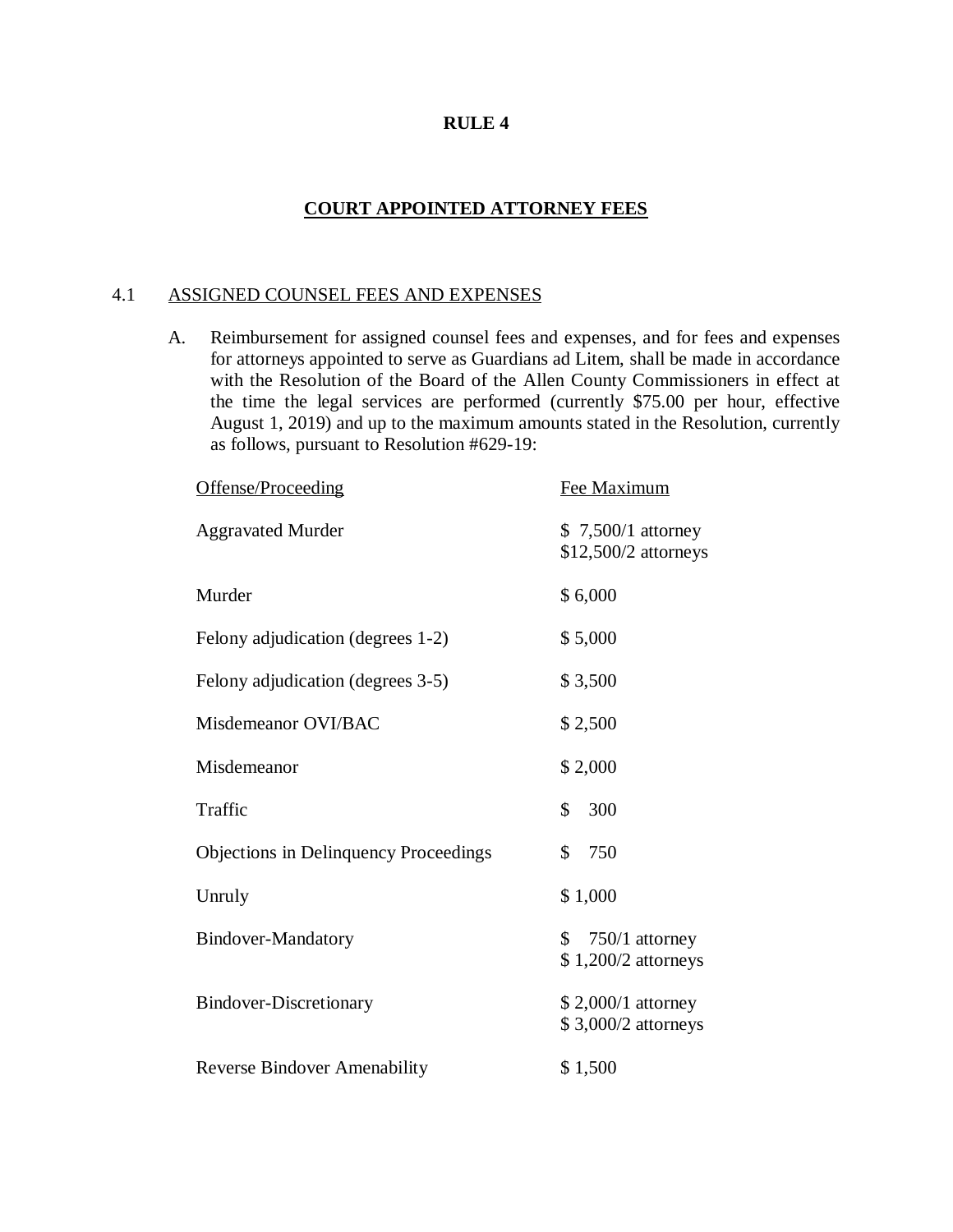| Serious Youthful Offender                                         | Applicable Adult degree per<br>Resolution #629-19 plus 50% if<br>second attorney appointed as<br>co-counsel |
|-------------------------------------------------------------------|-------------------------------------------------------------------------------------------------------------|
| Serious Youthful Offender Invocation                              | \$2,000/1 attorney<br>\$3,000/2 attorneys                                                                   |
| <b>Adult in Juvenile Court</b>                                    | \$1,500                                                                                                     |
| Probation Violations,<br><b>Violation of Court Orders</b>         | \$<br>750                                                                                                   |
| <b>NAD Initial Custody</b>                                        | \$1,500                                                                                                     |
| <b>NAD Annual Review</b>                                          | \$1,500                                                                                                     |
| <b>NAD Permanent Custody</b>                                      | \$2,500                                                                                                     |
| Contempt of Court                                                 | $\mathcal{S}$<br>500                                                                                        |
| <b>Purge Hearing</b>                                              | \$<br>150                                                                                                   |
| Sex Offender Classification/<br>Reclassification/Declassification | \$<br>750                                                                                                   |
| Seal and Expungement                                              | \$<br>300                                                                                                   |
| Other                                                             | \$<br>750                                                                                                   |
|                                                                   |                                                                                                             |

# Appellate Level Proceedings

The prescribed maximum fees permitted in appellate level proceedings are:

| Offense/Proceeding                          | Fee Maximum |
|---------------------------------------------|-------------|
| Felonies (degrees 1-2) (appeal after trial) | \$5,000     |
| Felony (degree 3) (appeal after trial)      | \$3,500     |
| Felony (degree 4-5) (appeal after trial)    | \$2,500     |
| Misdemeanor (appeal after trial)            | \$2,000     |
| Felony (appeal after plea)                  | \$1,500     |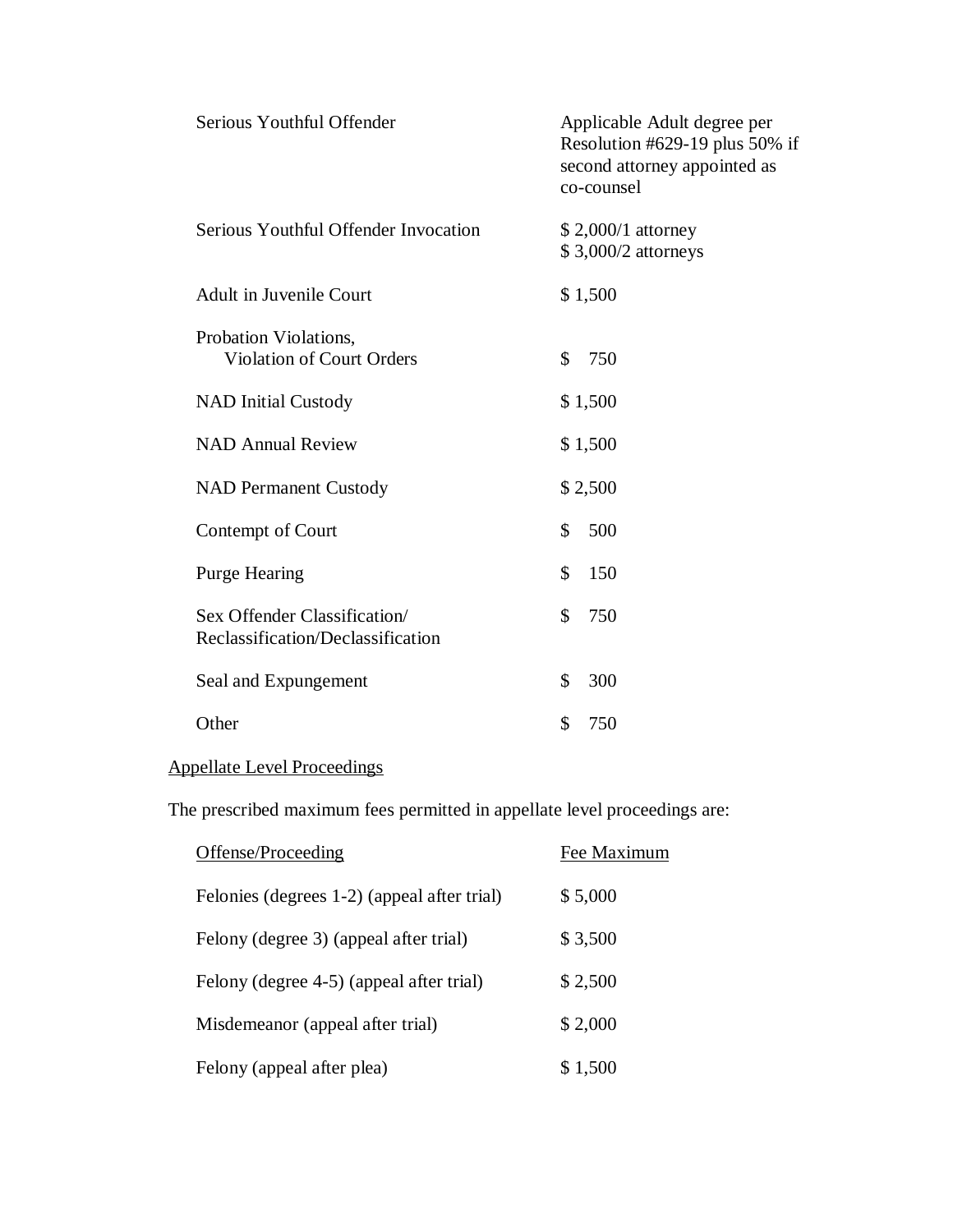| Misdemeanor (appeal after plea)                       | \$1,000 |
|-------------------------------------------------------|---------|
| Dependent, neglect, abuse (Permanent Custody) \$3,500 |         |
| Unruly                                                | \$1,000 |
| Other                                                 | \$1,000 |
| Ohio Supreme Court Jurisdiction memorandum \$1,500    |         |

Post-conviction and Habeas Corpus Proceedings

- 1. Payment for post-conviction and state habeas corpus proceedings will be made on the maximum rate of \$75 per hour for both in-court and out-of-court services.
- 2. The prescribed maximum fees permitted in post-conviction and habeas corpus proceedings are:

| Juvenile                      |    | \$2,500 |  |
|-------------------------------|----|---------|--|
| Seals and Expungement         | \$ | 300     |  |
| <b>Judicial Release</b>       | \$ | 500     |  |
| Revocation                    | \$ | 750     |  |
| <b>Driving Privileges</b>     | \$ | 150     |  |
| NGRI/Comp Review              | \$ | 750     |  |
| Jail Time Credit              | \$ | 300     |  |
| Re-Hearing on Disposition     | \$ | 500     |  |
| Sex Offender Reclassification | \$ | 750     |  |
| Withdrawal of Admission       |    | \$1,000 |  |

Reimbursement for representation which exceeds the above-stated maximum will be made only with prior approval of the Court, and shall be subject to increased reimbursement from the office of the Ohio Public Defender pursuant to O.R.C. 120.04 (B) (9).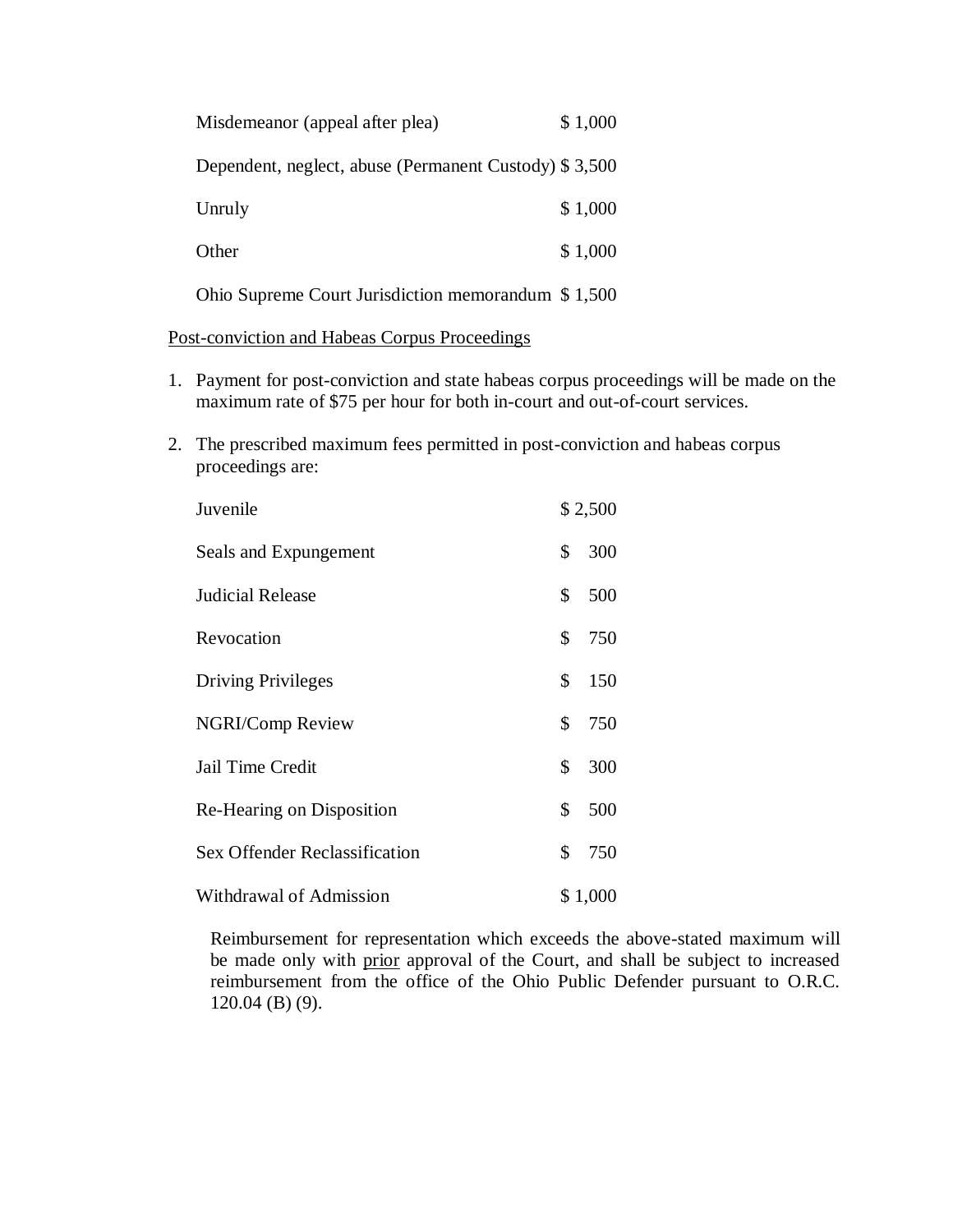#### Extraordinary Fees/Hourly Rate

- 1. Cases eligible for extraordinary fees or extraordinary hourly rates are ones which, because of extraordinarily complex issues, multiple offenses, lengthy trials, or other reasons, warrant compensation at a rate which exceeds the maximums established by a county or the Ohio Public Defender. Payment for extraordinary fees/hourly rates are subject to the following requirements:
	- a. Extraordinary fees must be clearly documented in the appropriate sections on the Motion, Entry, and Certification form.
	- b. The Judge hearing the case must indicate approval of the extraordinary fees and/or hourly rates by checking the "Extraordinary Fees Granted" box in the Judgment Entry section on the front of the form, and a copy of the journal entry/entries must be attached.

#### **Expenses**

- 1. Approval for payment for reasonable expenses associated with providing representation requires prior Court approval, upon written motion. The approval of such expenses and the amount thereof must be approved by the Court in advance of incurring the expense.
	- a. Reimbursement for expenses associated with providing representation shall be made when submitted with the attorney's fee certificate (OPD-1026R), accompanied by appropriate documentation of those expenses and approved by the Court. Allowable expenses include, but are not limited to, such items as expert witness fees, polygraph examination costs, transcripts, and investigative costs. Regular expenses such as meals, long distance telephone calls, copying and postage will not be reimbursed absent extraordinary circumstances.
	- b. The fees and expenses for service as appointed counsel will be ordered paid only upon timely application to the Court. For purposes of this rule, an application for the payment of assigned counsel fees will be considered timely only if received by the Clerk within thirty (30) days after the completion of the last hearing covered by the billing period in order to meet the 90 day deadline for state reimbursement. Failure of assigned counsel to timely file the application for payment of fees and expenses with all necessary supporting documentation may result in non-payment of or reduction in fees and expenses. In order to be reimbursed for mileage, the dates travelled and the cities travelled to and from (point of destination and point of departure) must be specified on the expense section of the Motion, Entry and Certification form along with the number of miles.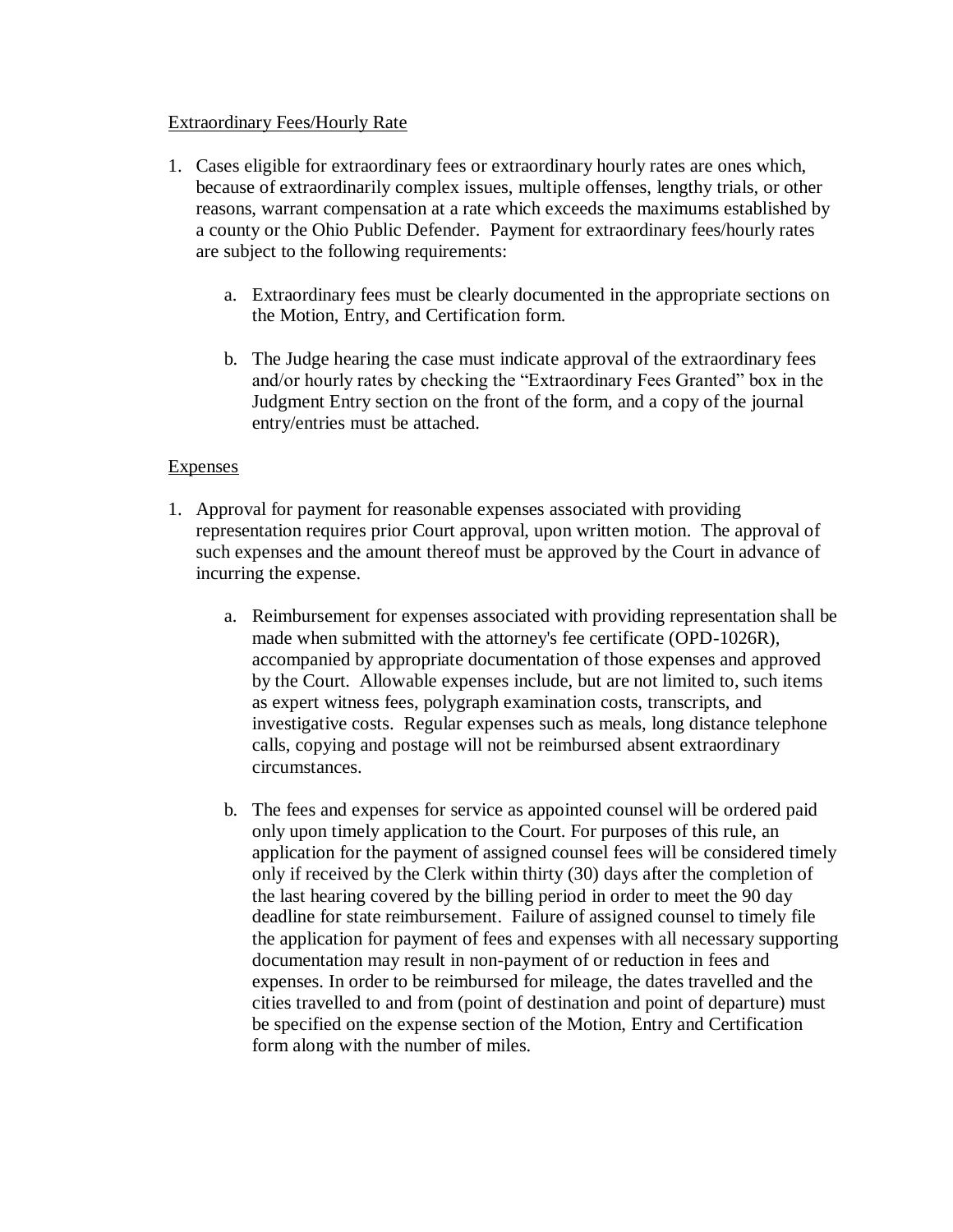#### 4.2 AFFIDAVITS OF INDIGENCY

Pursuant to Revised Code, Chapter 120, it is mandatory that a Financial Disclosure/Affidavit of Indigency form be filed by each indigent defendant or parent in order for the court appointed attorney or guardian ad litem to be compensated. The Affidavit of Indigency shall be submitted on Ohio Public Defender Form OPD-206R.

All affidavits and forms required by this rule shall, when possible, be completed by the party requesting assigned counsel, and be submitted to the Clerk's Office prior to the appointment of counsel. In the event the necessary affidavits and forms required by this rule are not submitted prior to appointment, assigned counsel shall cause the documents to be filed with the Clerk's Office at or prior to the first scheduled hearing. Failure by counsel to file all necessary forms and affidavits shall result in non-payment.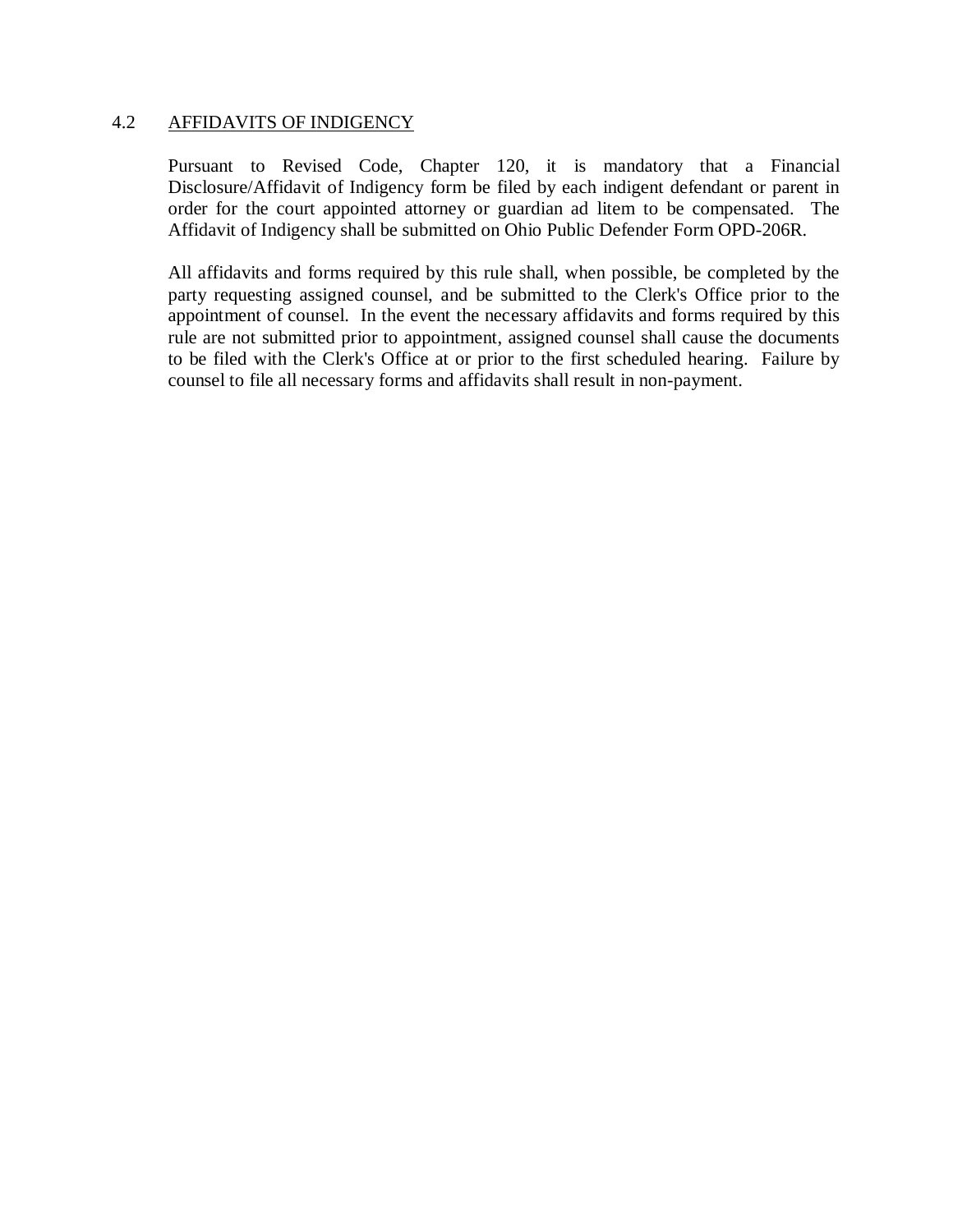## **COUNSEL OF RECORD**

#### 5.1 COUNSEL OF RECORD

Each attorney retained to represent a party in this Court shall immediately file a written designation of counsel with the Court, and provide a copy of the designation to all other counsel of record in the case, and any unrepresented parties. Upon the filing of the written designation or other appearance in the proceeding, the attorney will be considered counsel of record until such time as a Judgment Entry of Withdrawal is approved by the Court and filed in the case. The Court will not consider such representation to include any case other than the particular case in which the designation of counsel is filed or other appearances entered.

#### 5.2 APPOINTMENT OF COUNSEL

- A. **Appointments**  The Court shall appoint counsel to represent parties in Delinquency, Unruly, Juvenile Traffic, Juvenile Tobacco, Dependent, Neglect and Abuse proceedings consistent with Rule 4 of the Ohio Rules of Juvenile Procedure and Ohio Revised Code Section 2151.352. An attorney may be appointed for a party to the proceeding, upon proper request, contingent upon financial eligibility requirements and as provided by law.
- B. **Lists for Appointments** The Court shall maintain a list of approved attorneys qualified to serve as counsel in each type of proceeding:
	- 1. In order to be placed on the assigned counsel list, the attorney must be licensed to practice in the State of Ohio and in good standing. The Clerk of this Court shall maintain these lists, and attorneys wishing to be placed on a list should submit a letter to the Judge for review. Final approval for placement on the various lists remains at the sole discretion of the Judge.
	- 2. Attorneys on the assigned counsel list will be considered for appointment on a rotating basis. Once the Clerk has found an available attorney willing to accept the appointment, the next attorney will then be considered first for the next appointment. Cases that require specialized skill or knowledge or involve parties previously represented by court appointed counsel may require that the Court make an appropriate alternative appointment.
	- 3. The Chief Deputy Clerk shall review the assignments on a quarterly basis to ensure the equitable distribution of appointments among persons on each list maintained by the Court.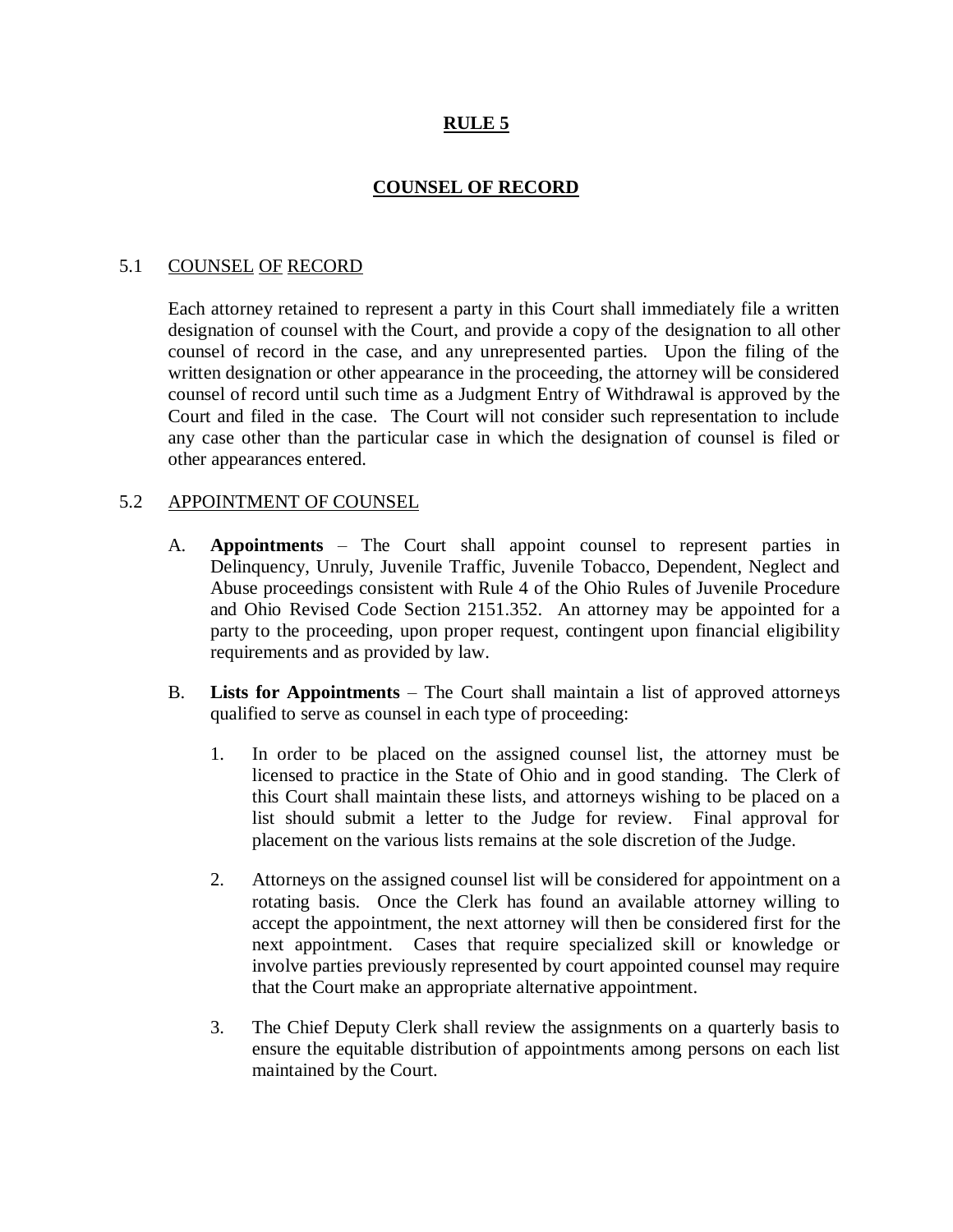#### **PARENTING TIME ALLOCATION**

A. Parents are encouraged to create an agreed, equitable written parenting time schedule that fits their circumstances and their children's lives, with the following serving as a schedule when the parents cannot agree. Nothing herein prohibits the parents from changing the schedule upon mutual agreement. Parenting time shall not be less than the time allocated in accordance with this rule unless otherwise ordered by the Court or by mutual agreement of the parties.

In compliance with Ohio Revised Code Section 3109.051 (F)(2), the following Standard Visitation Guidelines are to be applied in all cases, subject to deviations based upon consideration of the factors in Ohio Revised Code Section 3109.051 (D).

- B. The non-residential parent shall have parenting time on alternate weekends from Friday at 6:00 p.m. to Sunday evening at 6:00 p.m.
- C. The non-residential parent shall have weekly parenting time from 5:30 p.m. to 8:30 p.m. (one evening per week). The beginning and ending times may be varied to accommodate the work schedules of the parties, the schedule of the children and the appropriate bedtime for children during the school year. If the parties are unable to agree upon the date of the week for this time, Wednesday will be used unless otherwise ordered by the Court.
- D. The parent receiving the children shall be responsible for transportation unless otherwise ordered by the Court. The parent exercising the weekday parenting time shall provide transportation for both pickup and drop off.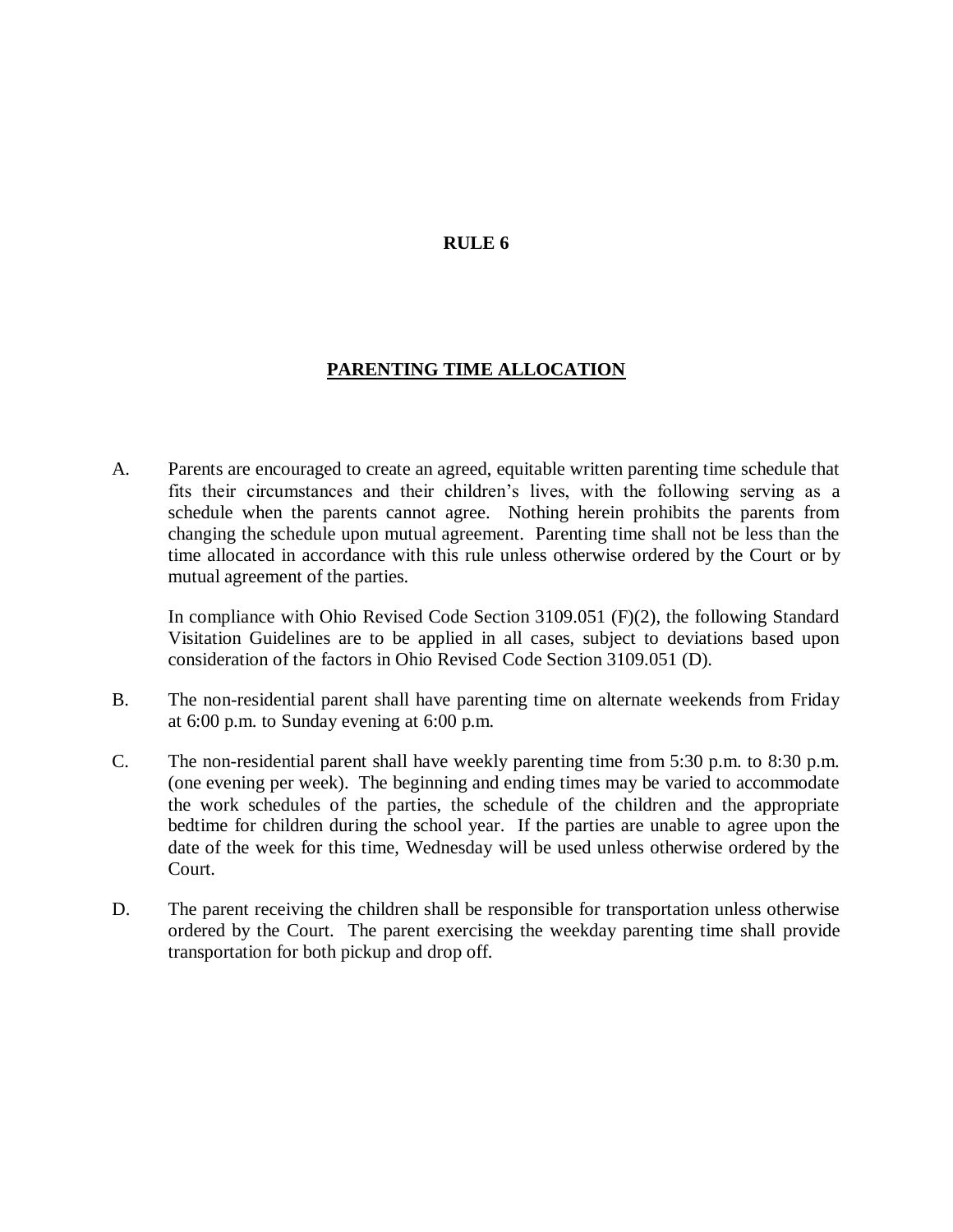E. Holiday parenting time shall be as follows:

## **EVEN NUMBERED YEARS**

| Mother                                                                      | Father                                                                                                                                                                                                                                                                                       |  |
|-----------------------------------------------------------------------------|----------------------------------------------------------------------------------------------------------------------------------------------------------------------------------------------------------------------------------------------------------------------------------------------|--|
| Martin Luther King Day - Friday evening to                                  | <b>President's Day</b> – Friday evening to Monday                                                                                                                                                                                                                                            |  |
| Monday evening                                                              | evening                                                                                                                                                                                                                                                                                      |  |
| <b>Memorial Day</b> – Friday evening to Monday                              | <b>Easter</b> – Thursday evening to Sunday evening                                                                                                                                                                                                                                           |  |
| evening                                                                     |                                                                                                                                                                                                                                                                                              |  |
| Labor Day – Friday evening to Monday                                        | <b>July</b> $4^{th}$ – If the $4^{th}$ falls on Tuesday,                                                                                                                                                                                                                                     |  |
| evening                                                                     | Wednesday or Thursday, the time shall<br>commence at 6:00 p.m. on July $3^{rd}$ until 9:00<br>a.m. on July $5^{\text{th}}$ .                                                                                                                                                                 |  |
|                                                                             | If the $4th$ falls on Sunday or Monday, the time<br>shall commence on Friday night at 6:00 p.m.<br>and conclude on July $5^{th}$ at 9:00 a.m.                                                                                                                                                |  |
|                                                                             | If the $4th$ falls on Friday or Saturday, parenting<br>time shall commence at 6:00 p.m. on July $3^{rd}$<br>and conclude Sunday at 6:00 p.m.                                                                                                                                                 |  |
|                                                                             | <b>Thanksgiving Day</b> – Wednesday evening to<br>Sunday evening.                                                                                                                                                                                                                            |  |
| <b>Christmas Eve and Christmas Day until 9:00</b><br>a.m. December $26th$ . | <b>Christmas</b> – 9:00 a.m. December $26^{th}$ for the<br>remainder of the Christmas Holiday until 6:00<br>p.m. on January $1st$ . If January $1st$ falls on a<br>Friday or Saturday, the parenting time shall<br>continue until the Sunday immediately<br>following that date at 6:00 p.m. |  |

#### During the **ODD YEARS**, this shall be **reversed**.

Christmas and other holidays may be modified by agreement of the parties to suit individual family schedules.

The child shall spend **Mother's Day** in the companionship of the mother commencing at 6:00 p.m. the Friday before Mother's Day and concluding at 6:00 p.m. on Mother's Day.

The child shall spend **Father's Day** in the companionship of the father commencing at 6:00 p.m. the Friday before Father's Day and concluding at 6:00 p.m. on Father's Day.

The first non-holiday weekend following any weekend holiday parenting time shall be exercised by the party who did NOT exercise the preceding holiday parenting time weekend and thereafter alternate pursuant to these rules.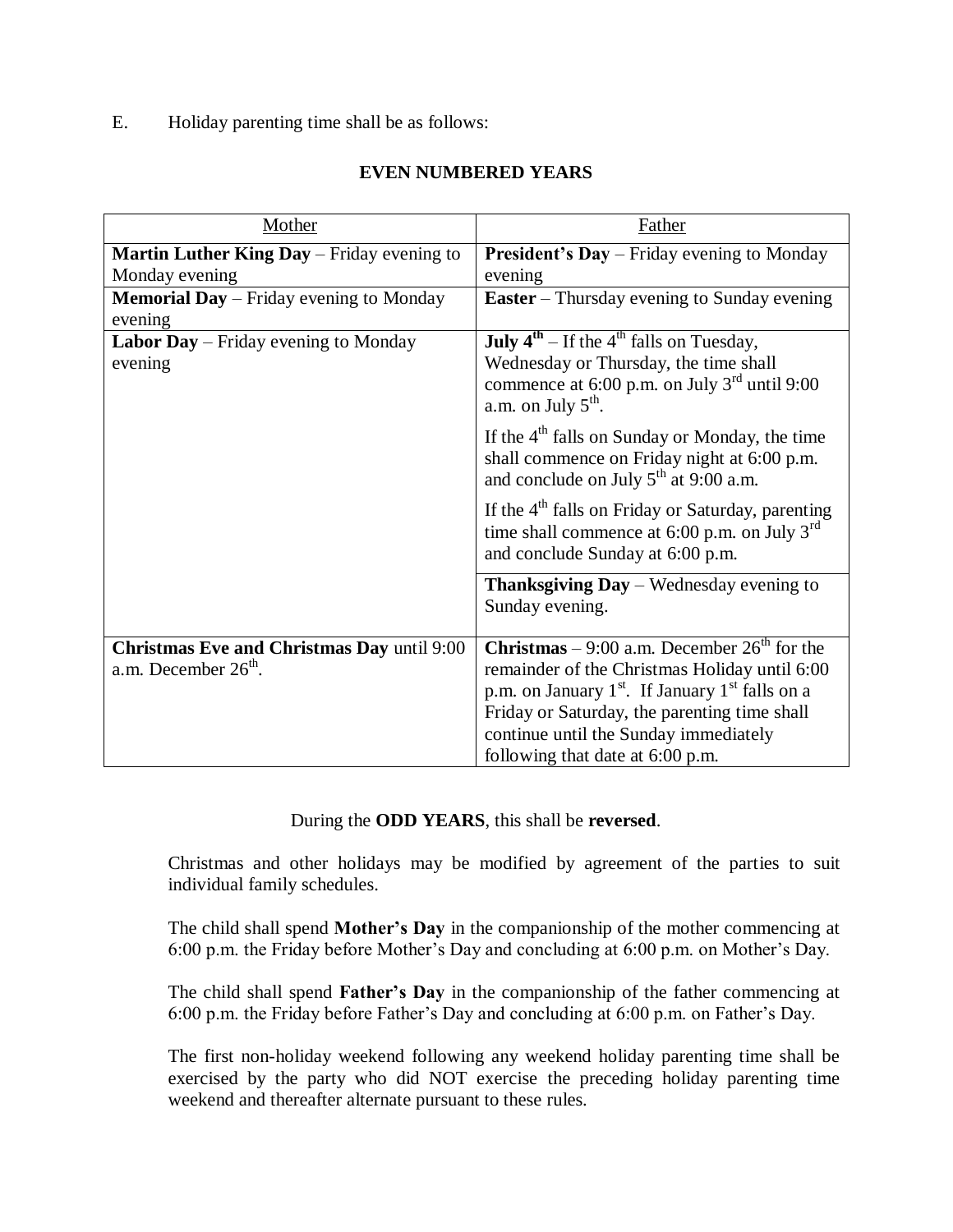Unless otherwise specified, evening parenting time shall be deemed to begin or conclude at 6:00 p.m. and morning parenting time shall be deemed to begin or conclude at 9:00 a.m.

The holiday schedule may be modified by agreement of the parties or by Court order upon proper motion to accommodate the parties' religious preference.

- F. The child's birthday shall be celebrated in the home of the parent exercising parenting time in accordance with these orders without regard to that party being designated as residential or non-residential parent.
- G. The non-residential parent shall be entitled to four (4) weeks and the residential parent two (2) weeks of extended parenting time each year to be exercised in blocks of time consisting of fourteen (14) or seven (7) consecutive days per time period.
	- 1.) This extended parenting time shall not interfere with the child's school.
	- 2.) If exercised in a seven (7) day period, the period will include one regular weekend parenting time of the requesting party.
	- 3.) Written notification to the other parent not less than thirty (30) days prior to the exercise of any extended parenting time is required unless otherwise agreed by the parties or granted by the Court.
	- 4.) The parent to first notify the other parent in writing of the intent to exercise extended parenting time will be entitled to that time in the event of a conflict.
	- 5.) Unless otherwise ordered, holiday parenting time shall take precedence over weekend, weekday, and extended parenting time. Extended parenting time, after notice, shall take precedence over weekend and weekday parenting time.
	- 6.) The first non-holiday weekend following the completion of an extended parenting time shall be spent with the other parent and thereafter alternate between the parties pursuant to this rule.
	- H. Each parent shall provide his or her address and phone numbers to the other party at all times. Non-residential parents shall be entitled to exercise reasonable telephone communications not less than twice weekly, with each conversation lasting not longer than thirty (30) minutes per conversation.
	- I. The residential parent shall keep the non-residential parent advised of all parent/teacher meetings, school programs and schedules regarding the minor children. Copies of grade cards shall be submitted to the non-residential parent on the weekend following the receipt of the grade cards.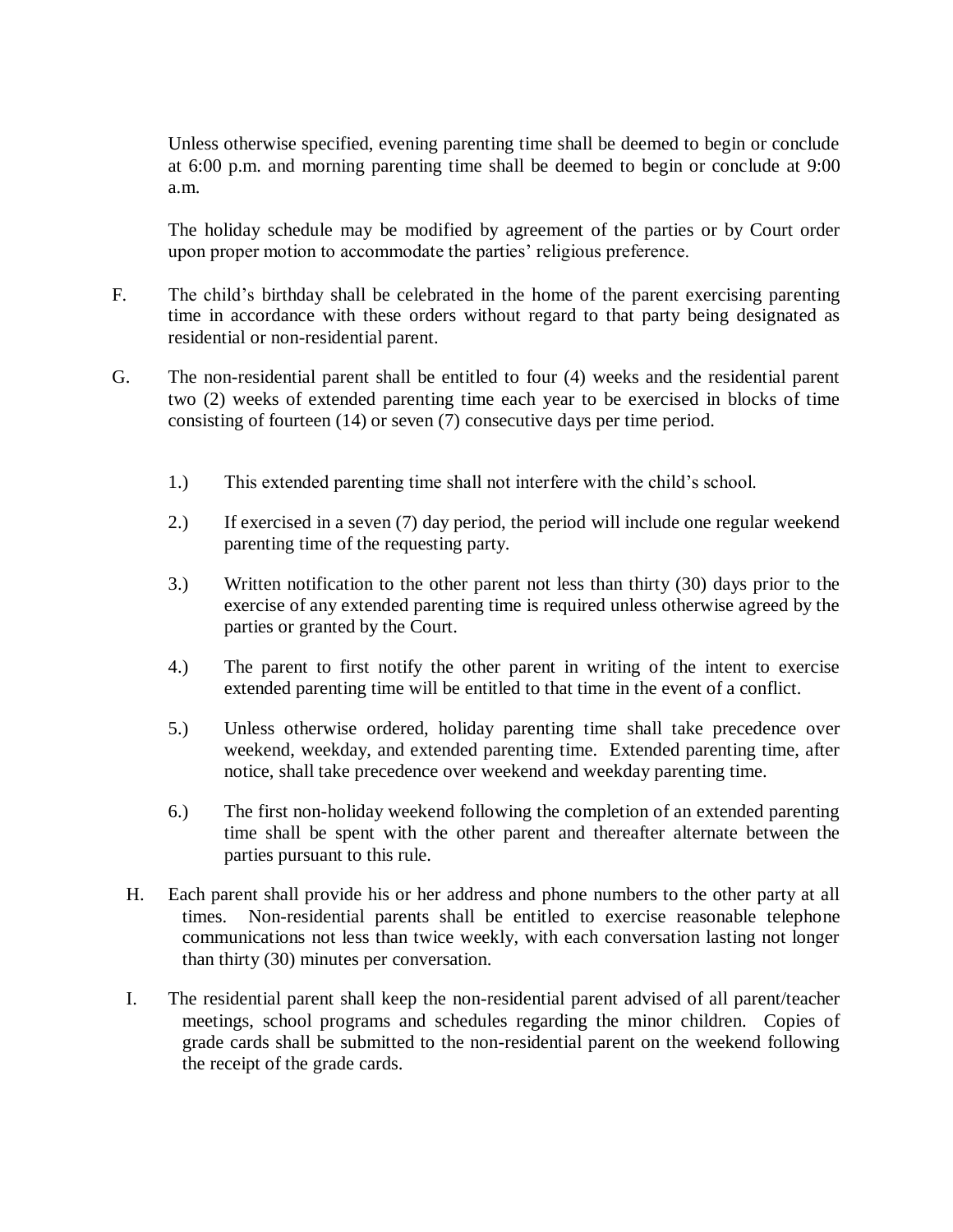- J. Each parent shall provide formula and diapers to be used for infants during the time they spend with the infant in their respective homes.
- K. Adequate clothing shall be provided by the residential parent for parenting times and the same shall be returned at the end of said parenting times.
- L. The party exercising parenting time and/or physical custody of the child(ren) shall be responsible to transport the child(ren) to all scheduled activities, appointments and events of the child(ren) during the time the party is exercising parenting time and/or physical custody of the child(ren) and shall further make sure the child(ren) have the appropriate equipment or dress to participate in the activities or events. This does not impose a duty to purchase such items unless required by other orders.

Scheduled activities include, but are not limited to, regular meetings and events associated with school and extracurricular activities such as band, chorus, sporting events, swim and gymnastic lessons, 4-H and scouting. It would also include health related appointments.

These would not include a regular Sunday church service, but would include baptism or any ceremony for admission to a church including meetings and education prerequisites for admission.

The scheduling of events, appointments and activities shall not be done in a manner to cause undue inconvenience or harassment to another parent; however, both parents must understand that the child(ren) need to be able to participate in regular activities without interference and with the support of both parents.

- M. Long Distance Parenting Time (more than 200 miles, one way) If the standard rule parenting time is not practical due to the distance between the parties, and if the parties do not otherwise agree, the non-residential parent shall have parenting time as follows:
	- 1. In odd years from December 26 at 6:00 p.m. through and including January 1 at 6:00 p.m.
	- 2. In even years from 6:00 p.m. the day after school ends for Christmas Break through and including January 1 at 6:00 p.m., and if the child is not attending school, from December 18 at 6:00 p.m. through and including January 1 at 6:00 p.m.
	- 3. Every Spring Break from school. "Spring Break" shall be defined as beginning at 6:00 p.m. on the last day of the child's schooling, prior to the beginning of the spring break period and continuing until Noon on the last day of the child's spring break, prior to the resumption of school the next day.
		- (A)Should Easter Sunday occur within the child's Spring Break from school, then in odd numbered years, the Mother shall be entitled to exercise Easter Sunday with the minor child from 7:30 a.m. until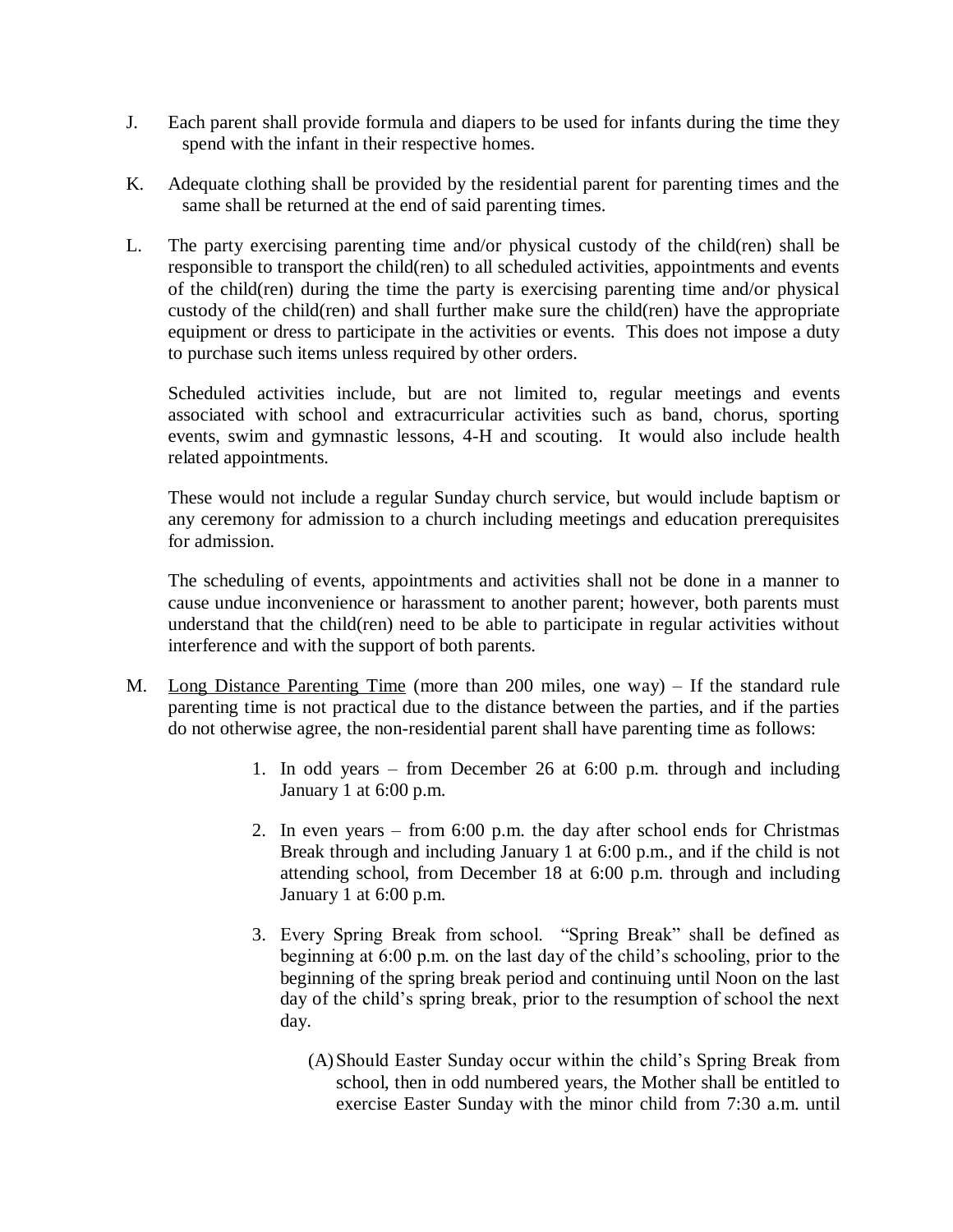2:00 p.m. Easter Sunday. In even numbered years, the Father shall be entitled to exercise Easter Sunday with the minor child from 7:30 a.m. until 2:00 p.m. Easter Sunday. This shall constitute the allocation of parenting time for the Easter Holiday, only when Easter Sunday occurs during the child's Spring Break from school.

- 4. Summer Parenting Time
	- (A)In odd-numbered years beginning at 6:00 p.m. on the Sunday immediately preceding the child's first full week of summer vacation and ending on July 16 at 6:00 p.m.
	- (B) In even-numbered years beginning on July 16, at 6:00 p.m. and ending seven (7) days prior to the resumption of school.
- 5. Any time that the non-residential parent is in the vicinity of the residential parent, the non-residential parent may exercise up to 48 hours of parenting time, provided the non-residential parent has provided the residential parent with at least 72 hours advance notice of the intent to exercise parenting time under this provision. Said parenting time exercised under this provision shall not occur outside the county of residence of the custodial parent. This provision may be exercised by the non-residential parent no more than six (6) times each calendar year.
- 6. The Holiday parenting time schedule under Section E above shall not apply to the Long Distance Parenting Time.
- 7. Transportation for the purposes of Long Distance Parenting Time shall be pursuant to Section D herein.
- N. Phase-in Parenting Time If the Court includes in its Order a provision that phase-in parenting time shall occur between the non-residential parent and the minor child/children, then the Phase-in Schedule shall be as follows:
	- 1. Introductory Parenting Time phase:
		- (A)The non-residential parent shall have supervised parenting time once a week for three hours away from the residential parent's home at a neutral site, such as a suitable relative of the nonresidential parent.
		- (B) The non-residential relative must agree to the supervision.
		- (C) The child will not be removed from the agreed upon parenting time site during the parenting time.
		- (D)No alcoholic beverages or substances of abuse shall be used during or in the 24 hours prior to any parenting time.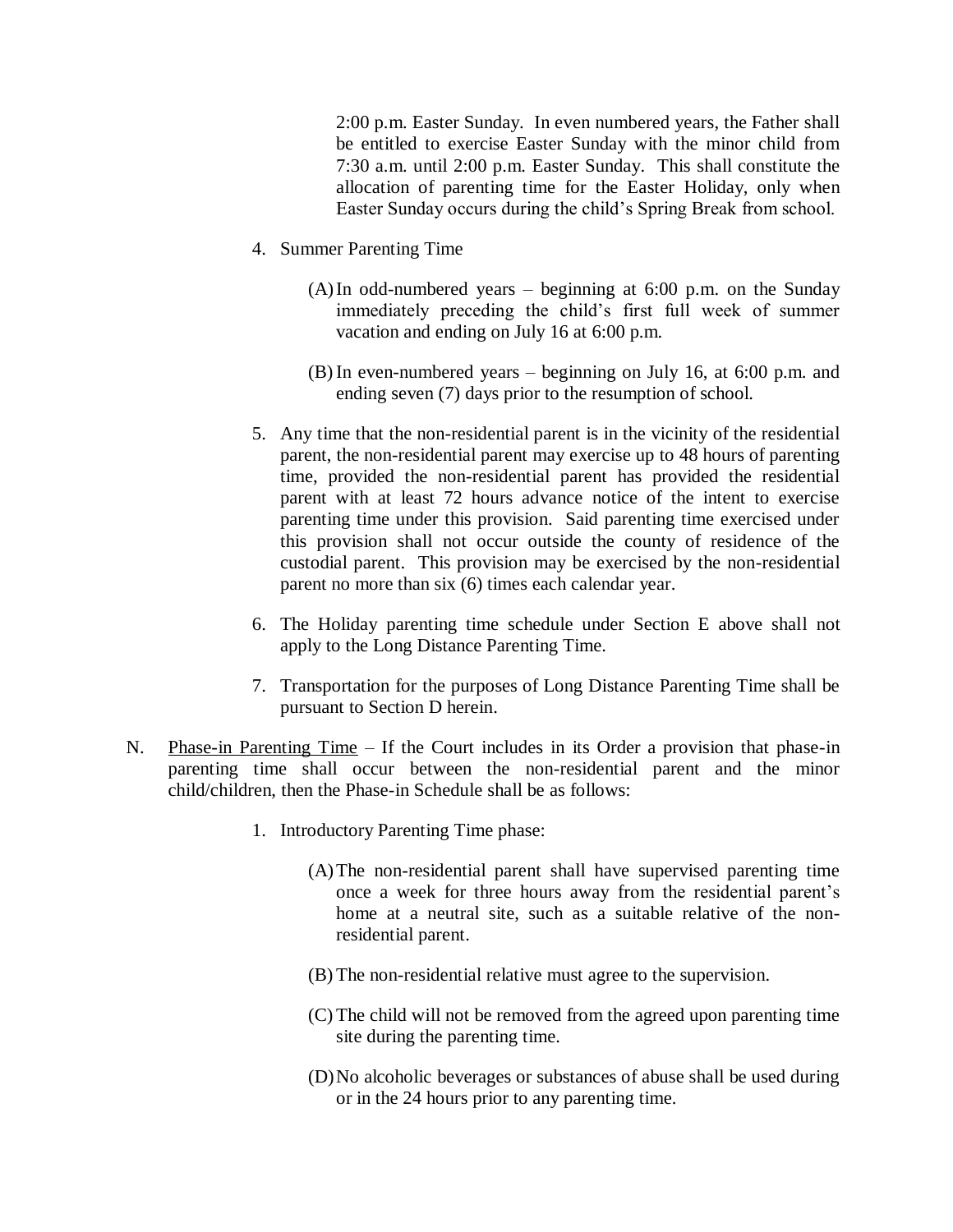- (E) The parenting time shall take place on a day of the residential parent's choice and time, unless this conflicts with the nonresidential parent's work schedule. In such case, if the residential parent cannot choose another non-conflicting day and time, then the non-residential parent may choose the day and time.
- (F) Introductory parenting time shall continue for four weeks. If the non-residential parent misses any parenting time, the introductory period shall be restarted until four consecutive weeks have occurred.
- 2. Thereafter, parenting time shall be enhanced for an additional four weeks, for one day per week, for six hours. However, parenting time may take place away from the relative's home or other facility and need not be supervised. All other guidelines under the first introductory phase shall continue in effect.
- 3. Upon substantial compliance with the second phase, the non-residential parent may have the child for overnight parenting time, once every other week. This shall continue for six weeks. The choice of days shall follow the selection process set out in the first introductory phase. Parenting time shall commence at 10:00 a.m. and terminate the following day at 10:00 a.m., unless otherwise agreed to.
- 4. Upon substantial compliance with the third phase, the parties shall exercise parenting time in accordance with the standard order of parenting time.
- 5. If the non-residential parent does not substantially comply with the allotted parenting time in any phase, then that phase shall be restarted and shall continue until such time as that phase is completed.
- 6. All transportation for the purposes of exercising Phase-In Parenting Time during Phase 2 shall be the responsibility of the non-residential parent. During Phases 3 and 4, transportation shall be the responsibility of the receiving party.
- 7. The parties may modify any of the terms of the Phase-in Parenting Time upon mutual agreement.
- O. A copy of this rule shall be affixed to all parenting time orders adopting Local Rule 6.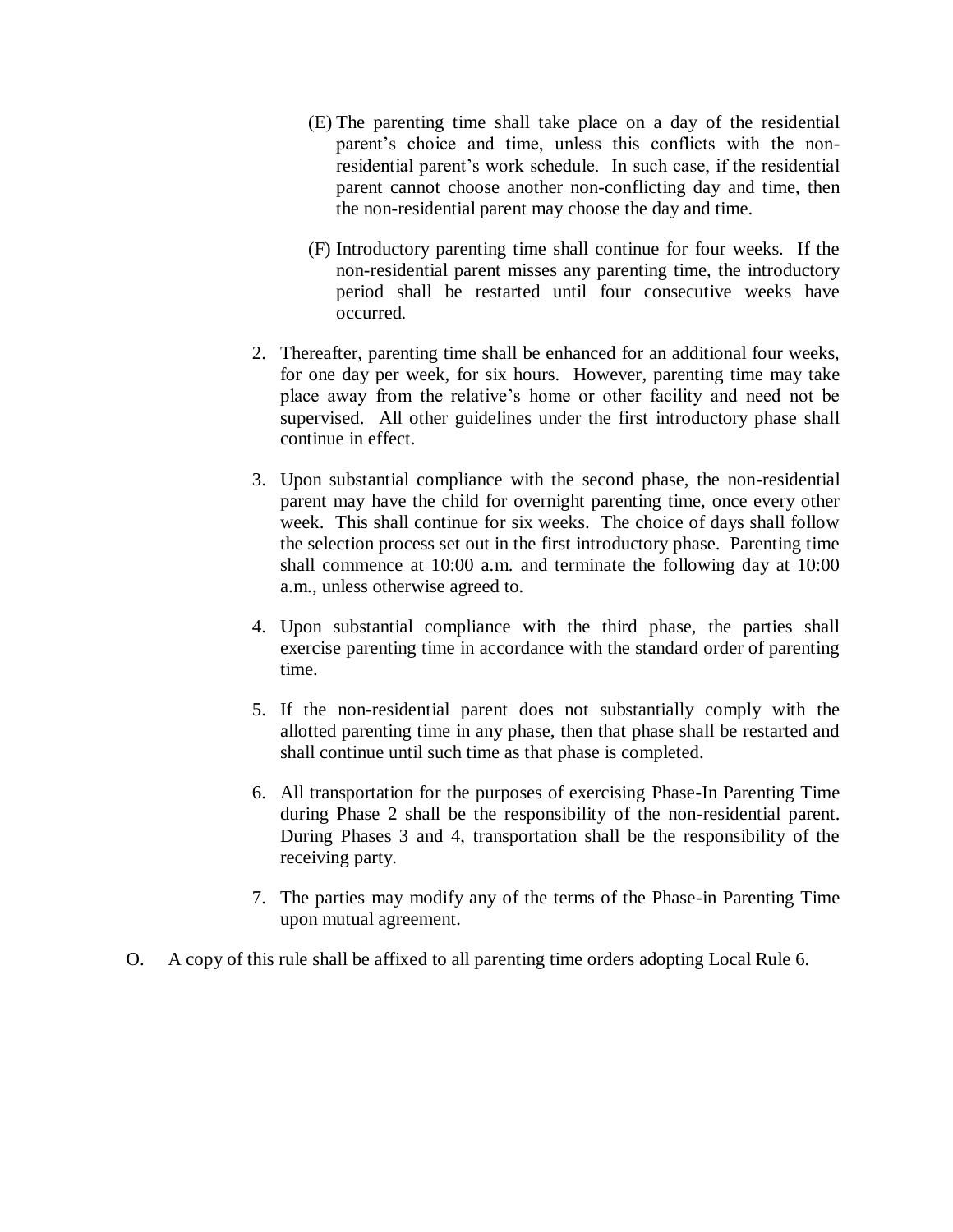## **PLEADINGS**

## 7.1 COMPLAINTS

No original action shall be docketed or processed by this Court unless the following is received by the Court at the initiation of the proceedings and is satisfactorily completed:

- 1) Delinquent Child Juvenile Complaint
- 2) Unruly Child (Truancy only) Juvenile Complaint & Student Information Summary
- 3) Unruly Child (All Other) Juvenile Complaint
- 4) Dependent/Neglected/Abused Juvenile Complaint
- 5) Juvenile Traffic Offender Uniform Traffic Citation or Complaint
- 6) Parent/Child Relationship Complaint
- 7) Adult Criminal Affidavit/Complaint
- 8) Other Civil Actions Petition/Complaint

#### 7.2 SUBSEQUENT PLEADINGS

This Court shall not accept any pleading which is incomplete in form. All Deputy Clerks shall refuse any pleadings which do not contain a full caption, including the pertinent case number and signatures of either trial counsel or the party. No pleading shall be accepted which contains more than one case number.

#### 7.3 AMENDMENT TO PLEADINGS

In no case when pleadings are amended shall the original pleadings be withdrawn from the files, nor shall any part be obliterated. In no case shall any amendment be made by interlineation without leave of Court. In all cases where an amendment is made by interlineation, the Judgment Entry must state what changes were made in the original pleadings.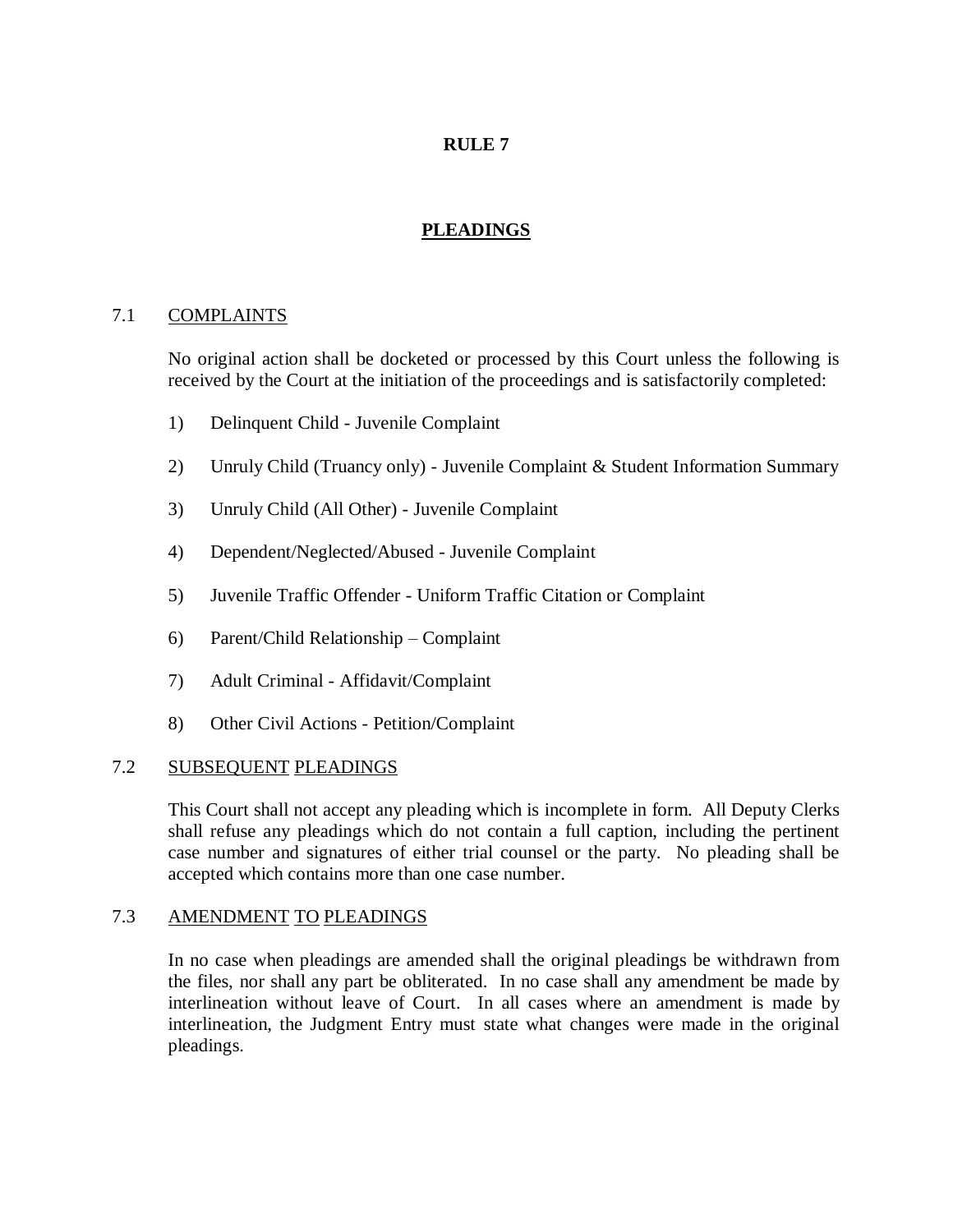## **DISPOSITION OF MOTIONS**

#### 8.1 FORM AND PROCEDURE

All motions shall be accompanied by a memorandum stating the grounds therefore and citing the authorities relied upon, and any affidavits in support of the motion. The opposing counsel or party may file a responsive memorandum and any affidavits in support of the response by the fourteenth day after the date on which the motion was served. When the motion requests the establishment or modification of an order of child support, both the motion and response shall also be accompanied by a completed and executed Child Support Affidavit (Form JC-1, Appendix). On the fourteenth calendar day after the motion was served, the motion shall be deemed submitted to the Court, unless oral hearing is scheduled.

Neither evidentiary hearing nor oral argument shall be held on a motion unless there is filed with the motion or opposing memorandum a written request of a party. The written request shall accompany the motion or opposing memorandum and shall be endorsed in the caption thereof, i.e. "Motion for - Oral Hearing Requested."

This rule shall apply to all motions, including without limitation, motions for new trial and motions for relief from judgment.

Nothing in this Rule shall limit the Court in assigning a matter for evidentiary hearing or oral argument on its own motion.

#### 8.2 MOTIONS FOR TEMPORARY SUPPORT

In all cases in which a pendente lite order of temporary support is requested, the motion for temporary support shall be accompanied by a completed child support computation worksheet and a completed and executed Child Support Affidavit (Form JC-1). The party responding to such motion or pleading shall file a completed and executed Form JC-1 with the Court not later than the fourteenth day after the date on which the motion or pleading was served. After the fourteenth day, the matter will be deemed submitted.

#### 8.3 MOTIONS FOR TEMPORARY CUSTODY

In all cases in which a pendente lite order of temporary custody is requested, the motion for temporary custody shall be accompanied by a completed Custody Affidavit (Form JC-4, Appendix) pursuant to O.R.C. Sections 3127.23 and 3109.04(M), and an affidavit in support of the motion. The party responding to such motion or pleading shall file with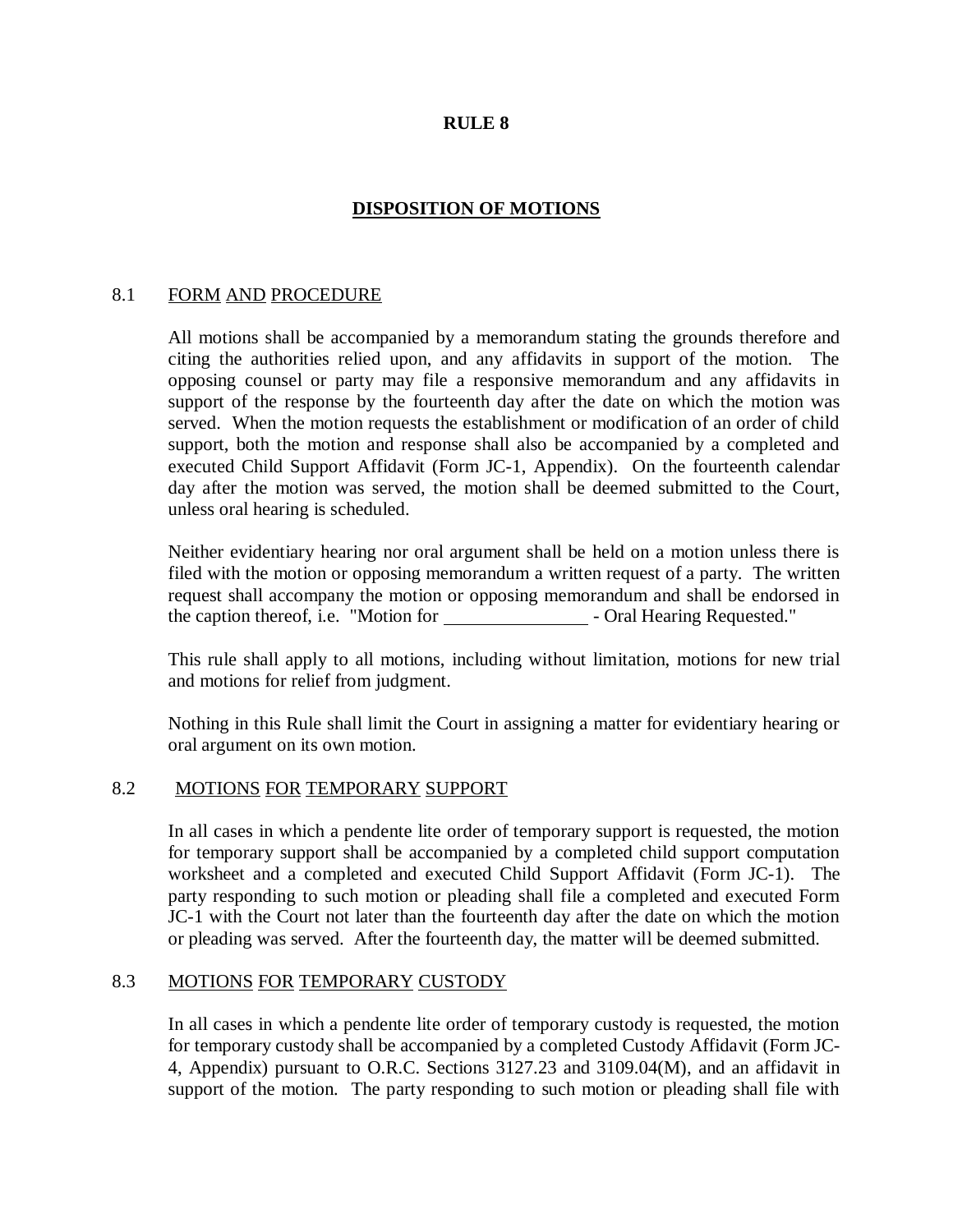the response a Custody Affidavit (Form JC-4) pursuant to O.R.C. Sections 3127.23 and 3109.04(M) and an affidavit in support of the respondent's position on the motion not later than the fourteenth day after the date on which the motion or pleading was served. After the fourteenth day, the matter will be deemed submitted.

#### 8.4 REQUESTS FOR ORAL HEARING

After issuance of an order of temporary custody or temporary support pursuant to Rules 8.2 or 8.3 above, any party may request an oral hearing on the motion. Such request shall not suspend or delay the operation of the order until specifically modified or vacated.

## 8.5 HEARINGS ON TEMPORARY CUSTODY AND SUPPORT

At hearing on any motion for pendente lite temporary custody or support, testimonial evidence presented by each side shall be limited to the party and one (1) additional witness. Each side shall be limited to one (1) hour in the presentation of the case at such hearing.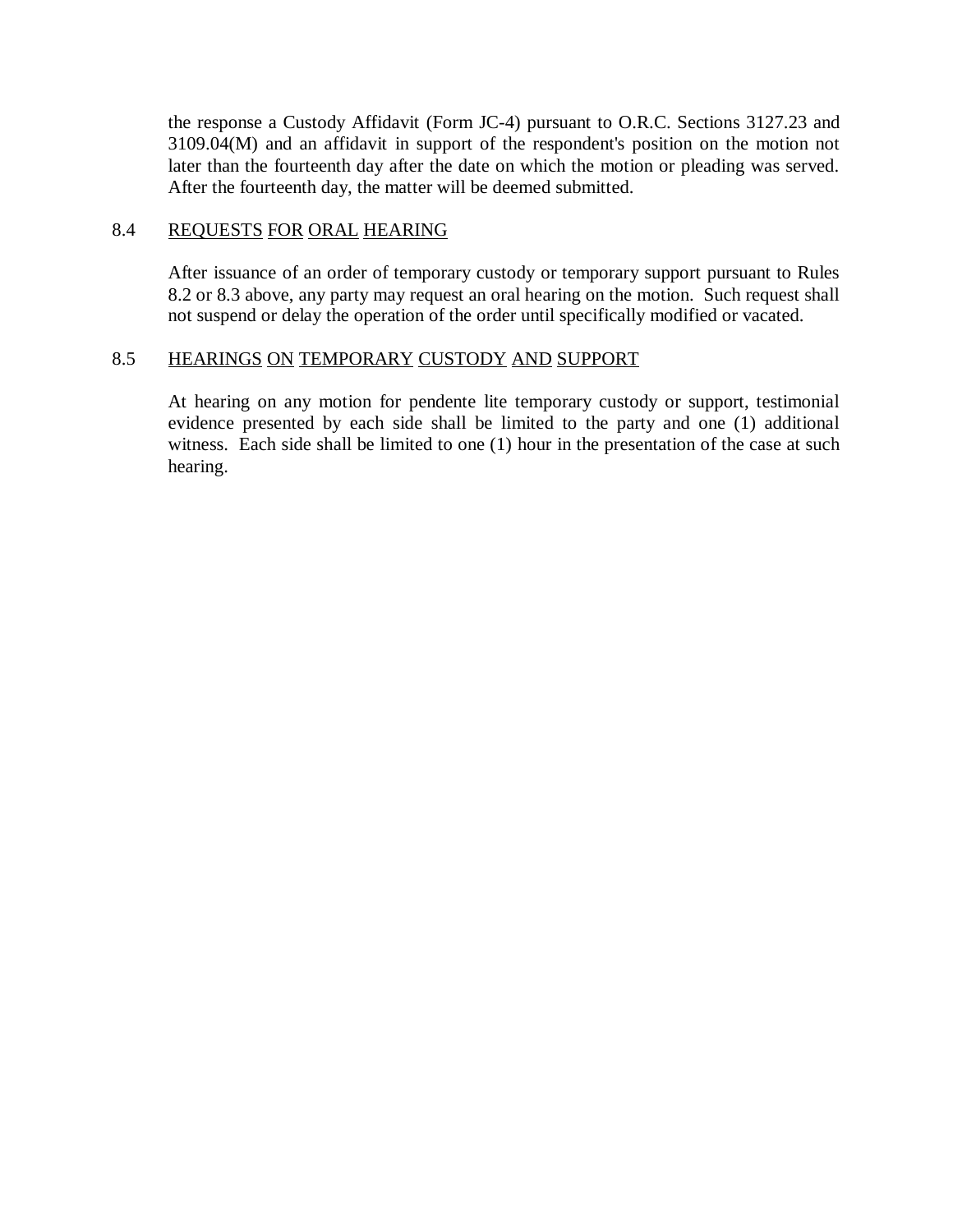#### **MAGISTRATES**

#### 9.1 OBJECTIONS TO DECISIONS OF THE MAGISTRATE

Objections to the decision of a magistrate shall be made consistent with the provisions of Ohio Civil Rule 53, Ohio Juvenile Rule 40, and Ohio Criminal Rule 19, as applicable. Objections shall be in writing and shall be filed within fourteen (14) days of the filing of the decision to which the objections are being made. Any request for extension of time in which to file objections to a decision of the magistrate shall be filed within fourteen (14) days of the filing of the decision to which the objections are to be made and shall state with specificity good cause for the extension. Absent good cause, any request for extension of time in which to file objections to a decision of the magistrate filed more than fourteen (14) days after the filing of the decision will be subject to summary denial by the Court.

#### 9.2 RESPONSE TO OBJECTIONS TO MAGISTRATE'S DECISIONS

If a party files objections to the decision of a magistrate pursuant to Ohio Civil Rule 53, Ohio Juvenile Rule 40, or Ohio Criminal Rule 19, an opposing party shall file any response to those objections within fourteen (14) days after the filing of the objections. The objections will be taken under consideration by the Court after the time for the filing of the response provided in this rule has passed.

## 9.3 OBJECTIONS TO FACTUAL FINDINGS OF THE MAGISTRATE

An objection to a factual finding of the magistrate shall be supported by a transcript of all the evidence submitted to the magistrate relevant to that finding, or an affidavit of that evidence if a transcript is not available. The objecting party shall file the transcript or affidavit with the Court within thirty (30) days after filing objections unless the court extends the time in writing to allow for the preparation of the transcript. Any request for an extension of the time for filing the transcript shall be made prior to the expiration of the thirty (30) days provided by this rule, Ohio Juvenile Rule 40, Ohio Criminal Rule 19, and Ohio Civil Rule 53. If a party files timely objections prior to the date on which the transcript is prepared, the party may supplement the objections within seven (7) days after the date on which the transcript is filed with the court. Absent leave of Court, the objecting party may not supplement objections more than seven (7) days after the date on which the transcript is filed with the Court. Leave to supplement objections must be requested by the objecting party within seven (7) days after the date on which the transcript is filed with the Court.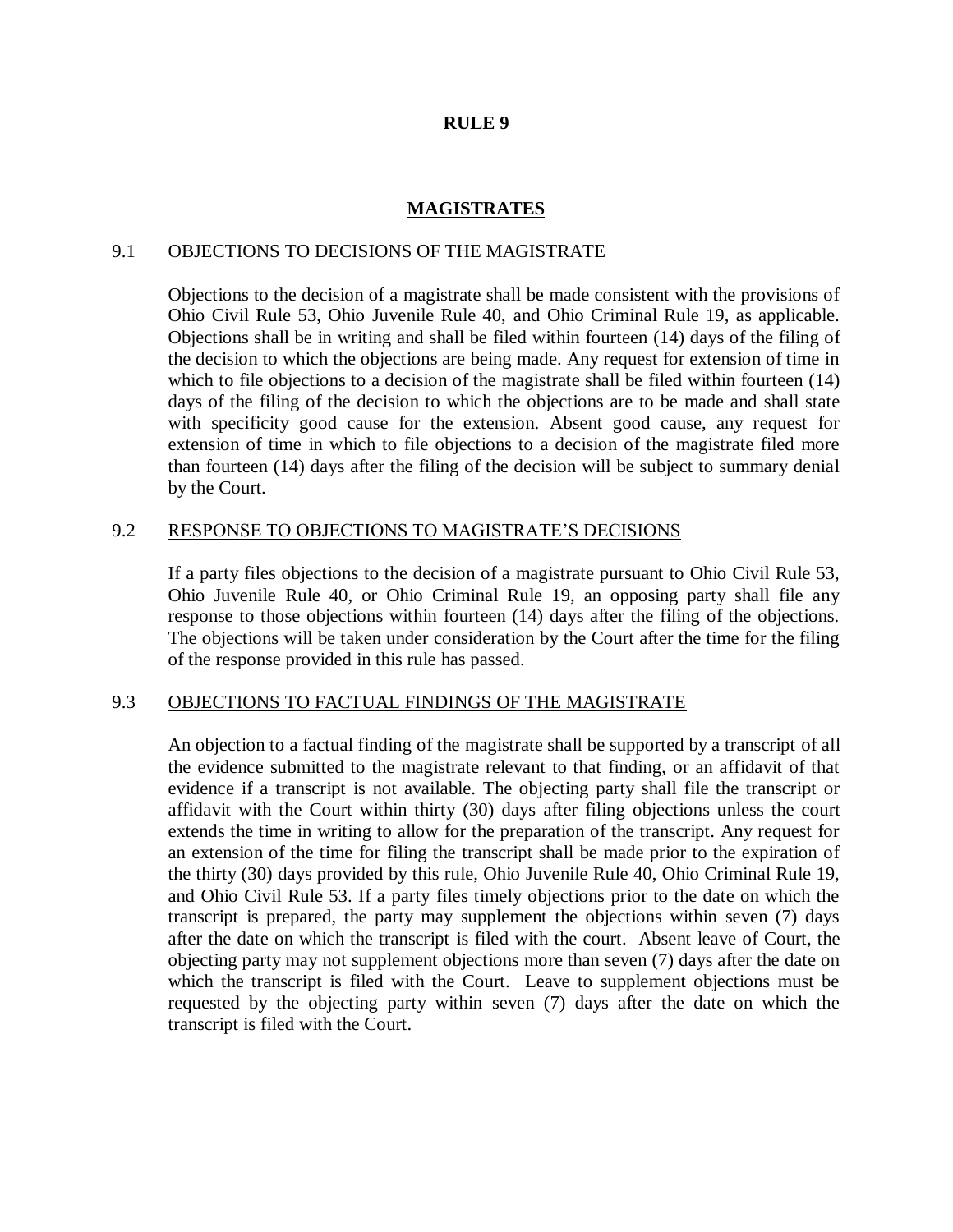#### 9.4 RESPONSIBILITY FOR PREPARATION OF TRANSCRIPTS

The party objecting to a decision of a magistrate is responsible for arranging the preparation of the transcript necessary to pursue the objection, and the timely filing of the transcript with the court. The party or counsel shall contact the court reporter, secure from the court reporter an estimate of the costs for preparation of the transcript, the date on which the transcript will be available, and make satisfactory arrangements with the court reporter for the payment of the cost of the preparation of the transcript.

Parties requesting payment for the preparation of the transcript at public expense shall apply for prior approval of payment by motion to the Court. The motion shall include the estimated cost of the transcript and the date on which the transcript will be available as provided by the court reporter. Unless otherwise approved by the Court by journal entry, the court reporter will be paid from public funds only for the preparation of the original transcript necessary for the objections and not for the costs of any copy of the original transcript.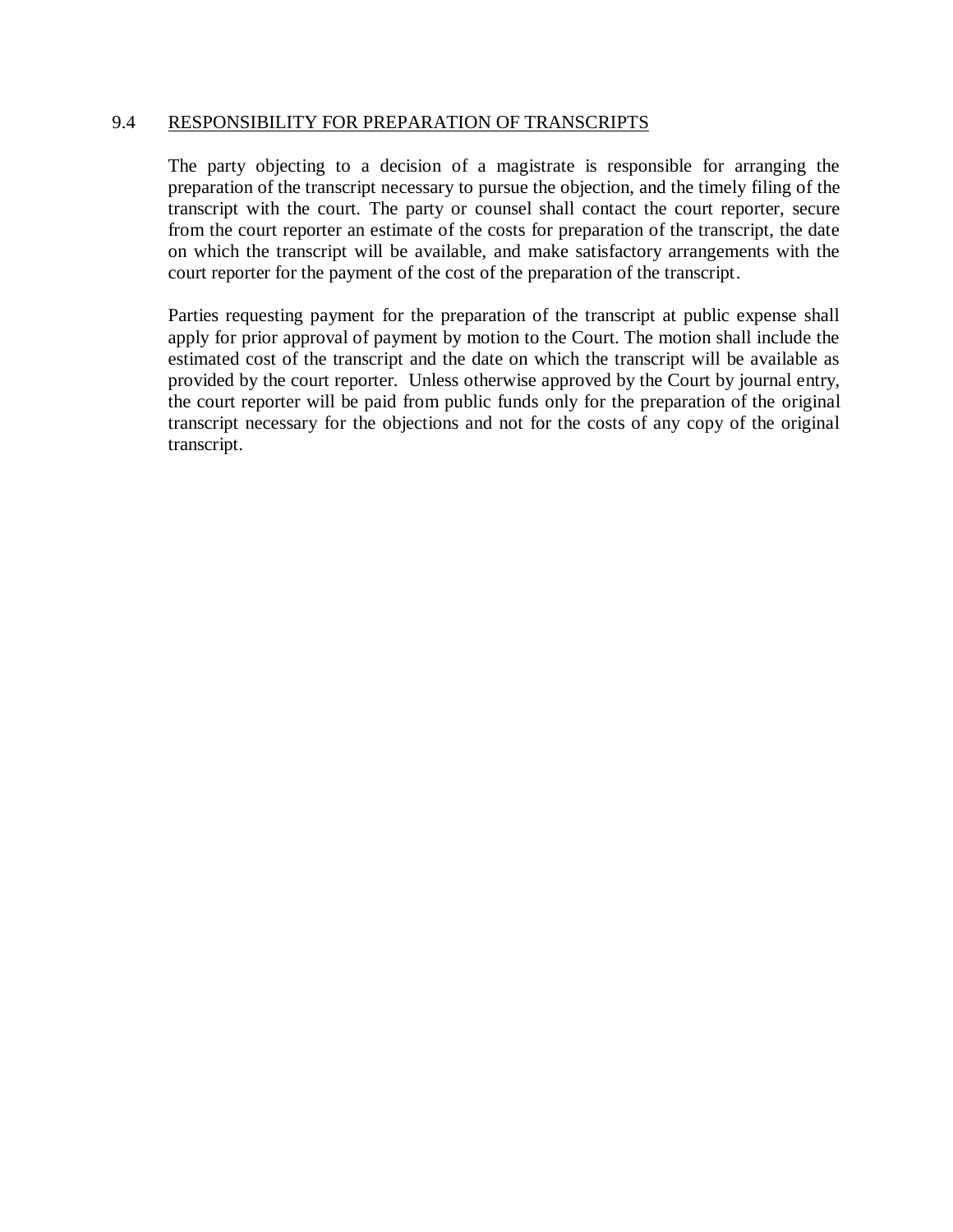## **PREPARATION OF JUDGMENT ENTRIES AND ORDERS**

## 10.1 FILING OF JUDGMENT ENTRIES AND ORDERS

In all Juvenile Delinquency, Unruly, Traffic Offender and Juvenile Tobacco Offender cases and Adult Criminal cases, the Court will prepare all final orders, unless the Court otherwise directs. However, all preliminary matters decided by the Court prior to the final adjudicatory hearing which require journalization are the responsibility of counsel unless otherwise directed by the Court.

In all Dependent, Neglected, Abused, Parent-Child Relationship, and other civil actions, it is the responsibility of counsel for the party so designated by the Court to prepare the appropriate judgment entry. The counsel for the party so designated shall submit the proposed entry to counsel for the opposing party for approval within seven (7) days of the announcement of the decision or the filing of the Magistrate's Decision. Counsel for the opposing party shall either approve or reject the proposed entry within five (5) days after the receipt thereof.

When the entry is approved by counsel, it shall be presented to the Court for approval and journalization of record. If counsel are unable to agree upon the entry, each counsel shall prepare and submit his/her own proposed entry for consideration by the Court, and either the approved entry, or the two (2) proposed entries shall be presented to the Court within twenty-one (21) days after the decision of the Court is announced. Upon the expiration of twenty-one (21) days, if no entry has been submitted to the Court, all parties and counsel shall be summoned to appear before the Court to show cause why they should not be held in contempt of Court for failure to abide by the orders of the Court.

## 10.2 NOTICE OF FILING

Within three (3) days of the filing of an entry of any final appealable judgment or order, the Ex-Officio Clerk of the Juvenile Division of the Allen County Court of Commons Pleas shall serve notice of the entry upon every party who is not in default for failure to appear and make notation of the service upon the docket.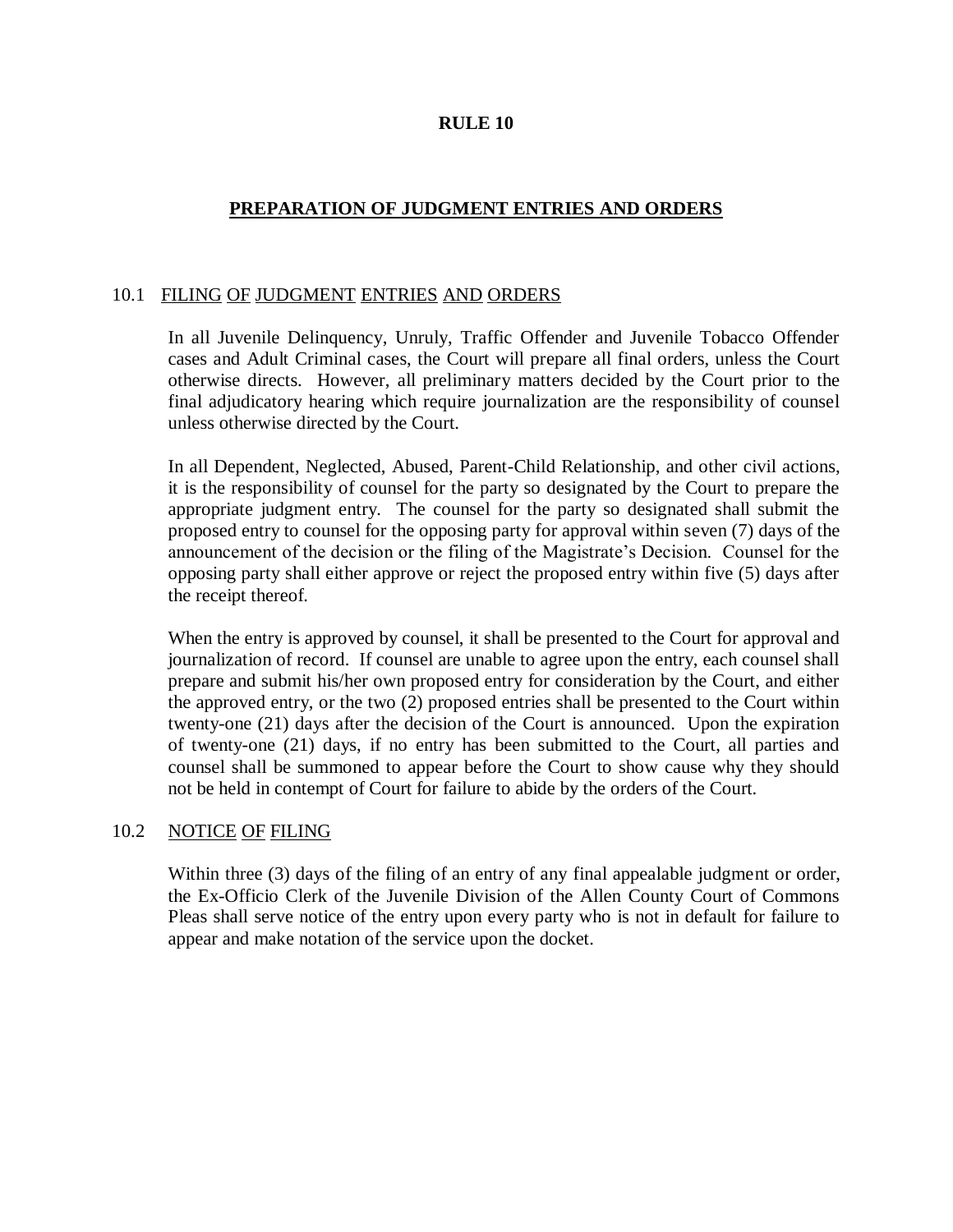## **APPEARANCES**

Any juvenile summoned to appear as an alleged Delinquent child, alleged Unruly child, alleged Juvenile Traffic Offender or alleged Juvenile Tobacco Offender shall appear and be accompanied by a parent, custodian or guardian, unless otherwise notified by the Court.

Any person summoned to appear before the Court who fails to do so may be punished as in other cases for contempt of Court.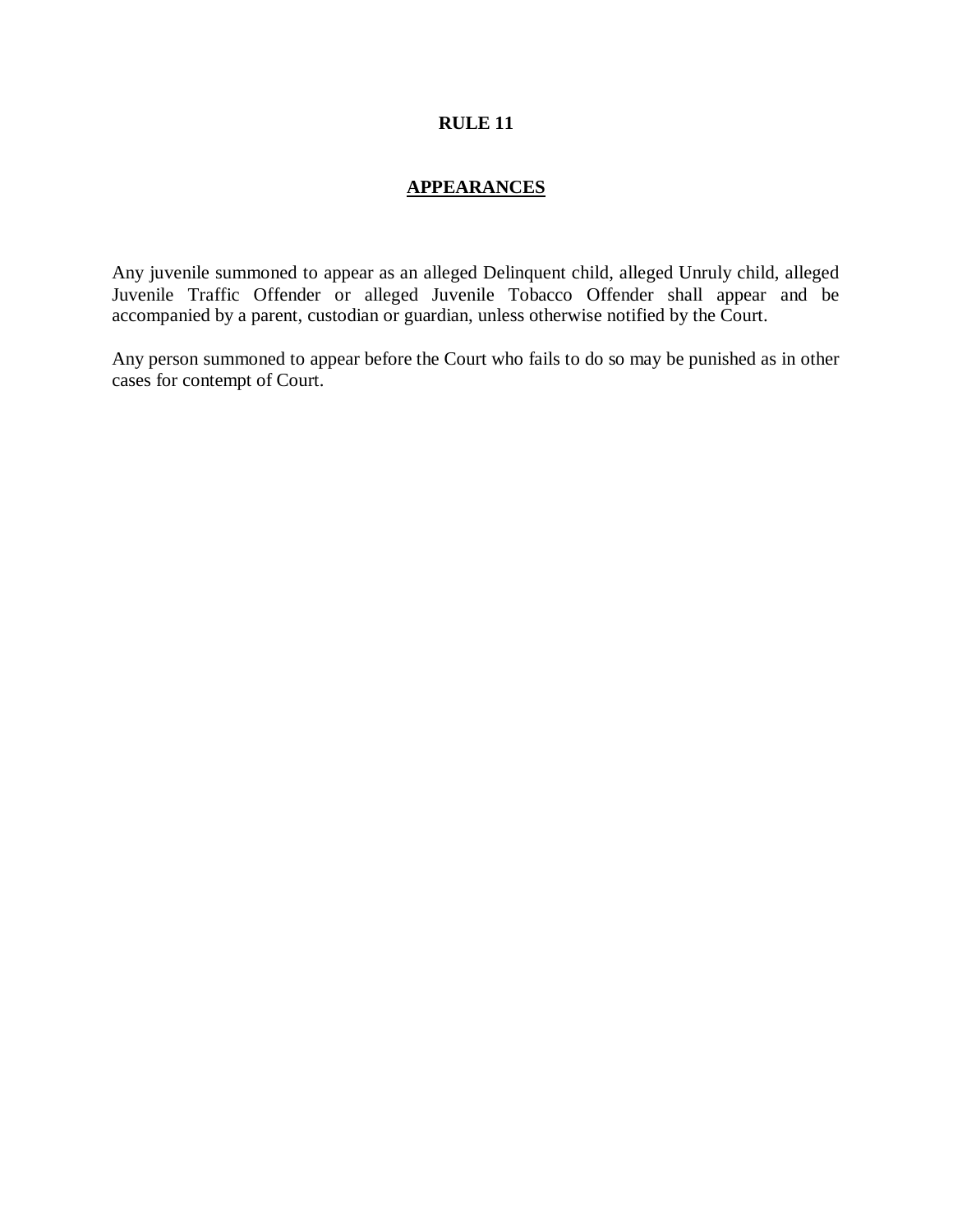## **HEARING/TRIAL ASSIGNMENTS AND CONTINUANCES**

## 12.1 CONTINUANCES

- A. Continuances shall be granted only when imperative to secure fair treatment for the parties.
- B. To promote the best interests of the juvenile(s) involved and the docket of the Court, no request for continuance shall be granted unless filed at least seven (7) days prior to any assigned hearing or trial. Any request for continuance filed less than seven (7) days prior to the assigned hearing or trial may be summarily denied unless it involves a case of severe illness or death.
- C. To obtain a continuance, the party or counsel must file a written motion with the Court requesting the continuance and stating therein the reasons why the continuance is imperative to secure fair treatment for the parties. Any motion requesting a continuance due to a scheduling conflict involving another court shall be accompanied by a copy of the assignment notice issued by the other court as required by C.P. Sup. R. 41(B)(1). All motions for continuance shall be endorsed in writing by the litigants as well as counsel in accordance with C.P. Sup. R. 41 (A), and shall be accompanied by a proposed journal entry granting continuance, approved by the opposing party or counsel. If not approved by the opposing party or counsel, the proposed entry shall recite that the Motion for Continuance has been submitted for consideration with the objection of the opposing party.
- D. Counsel considering representation of a party in a matter already scheduled for hearing should not assume that a continuance will be granted due to an existing scheduling conflict of which counsel or the party was aware prior to counsel's assuming representation.
- E. An order of continuance shall be signed by the Judge or Magistrate before the hearing or trial assignment will be vacated and a continuance deemed granted. All parties and counsel shall be required to appear as scheduled unless notified by the Court that the requested continuance has been granted.

#### 12.2 SCHEDULING OF PRE-TRIAL CONFERENCES

A. Pre-trial conferences shall be scheduled at the discretion of the Court. Unless otherwise ordered by the Court, the attendance of all parties and counsel is required at pre-trial conferences.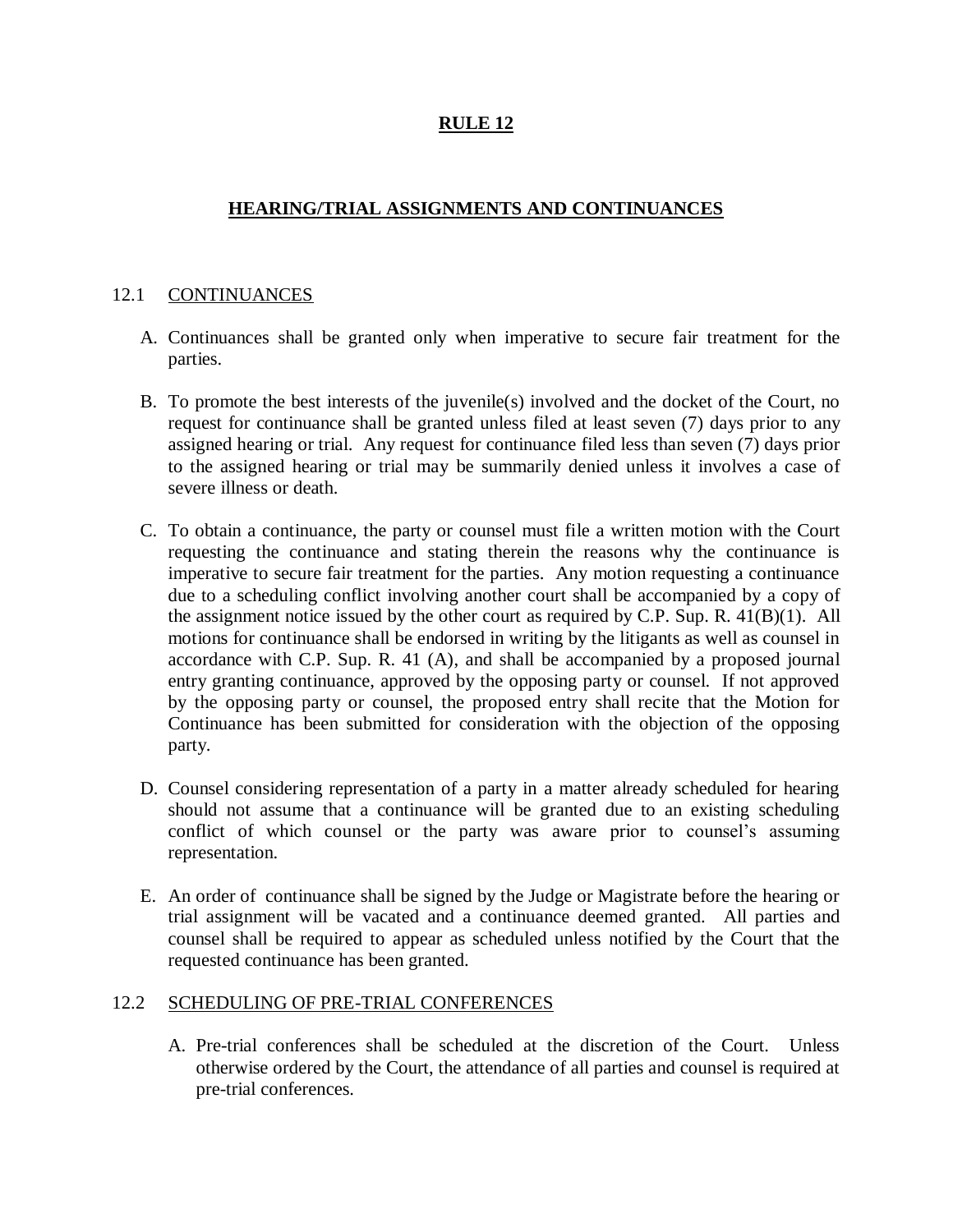B. At the conclusion of the pre-trial conference in delinquency, unruly, juvenile traffic offense cases, and adult criminal cases, counsel shall complete a Pre-Trial Conference Report Form (Appendices JC-2 or JC-3) and submit the form to the Court for review and approval.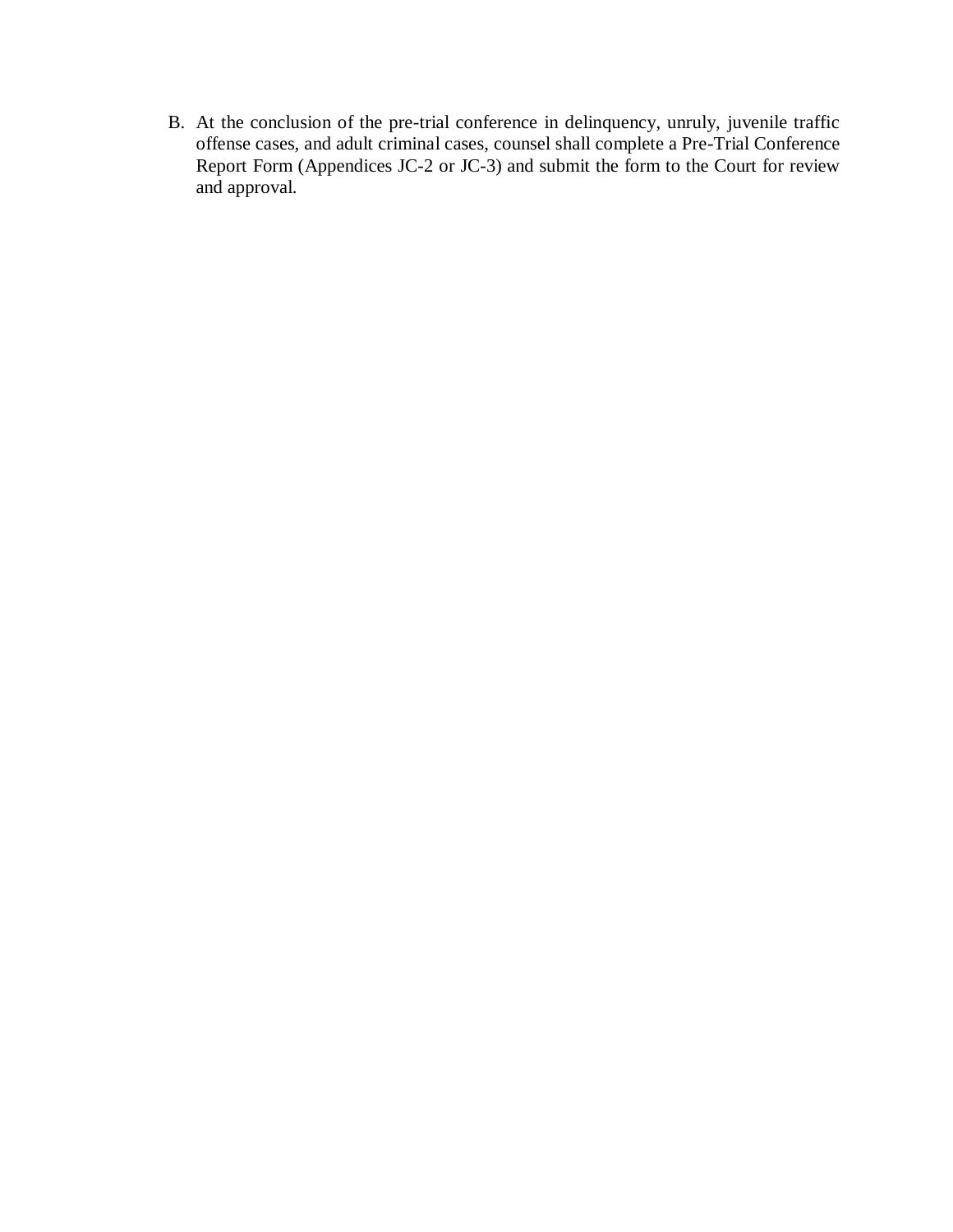## **JURY TRIALS**

#### 13.1 DEMAND FOR JURY TRIALS

- (A) Any adult charged with a criminal offense under the Ohio Revised Code, and any child charged as a serious youthful offender under Ohio Revised Code Section 2152.13 may demand a trial by jury. All jury demands shall be made pursuant to and in accordance with Rule 23 of the Ohio Rules of Criminal Procedure.
- (B) No jury trial assignment date will be vacated subsequent to fourteen (14) days before said trial date except in case of severe illness or death of a party or his/her counsel. An attorney's caseload is not sufficient grounds for the continuance of a jury trial.

#### 13.2 JURY MANAGEMENT PLAN

Pursuant to Supt. Rules, Appendix B, for the Court of Common Pleas, the Court hereby adopts a jury management plan for implementation of the jury standards adopted by the Ohio Supreme Court on August 16, 1993.

#### (A) OPPORTUNITY FOR SERVICE

- (1) The opportunity for jury service shall not be denied or limited on the basis of race, national origin, gender, age, religious belief, income, occupation, disability or any other factor that discriminates against a cognizable group in the jurisdiction.
- (2) Jury service is an obligation of all qualified citizens.

#### (B) JURY SOURCE LIST

- (1) The names of potential jurors shall be drawn from a jury source list compiled from one or more regularly maintained lists of persons residing in the Court's jurisdiction.
- (2) The jury source list shall be representative and should be as inclusive of the adult population as is feasible.
- (3) The Court shall periodically review the jury source list for its representativeness and inclusiveness of the adult population in the jurisdiction as is feasible.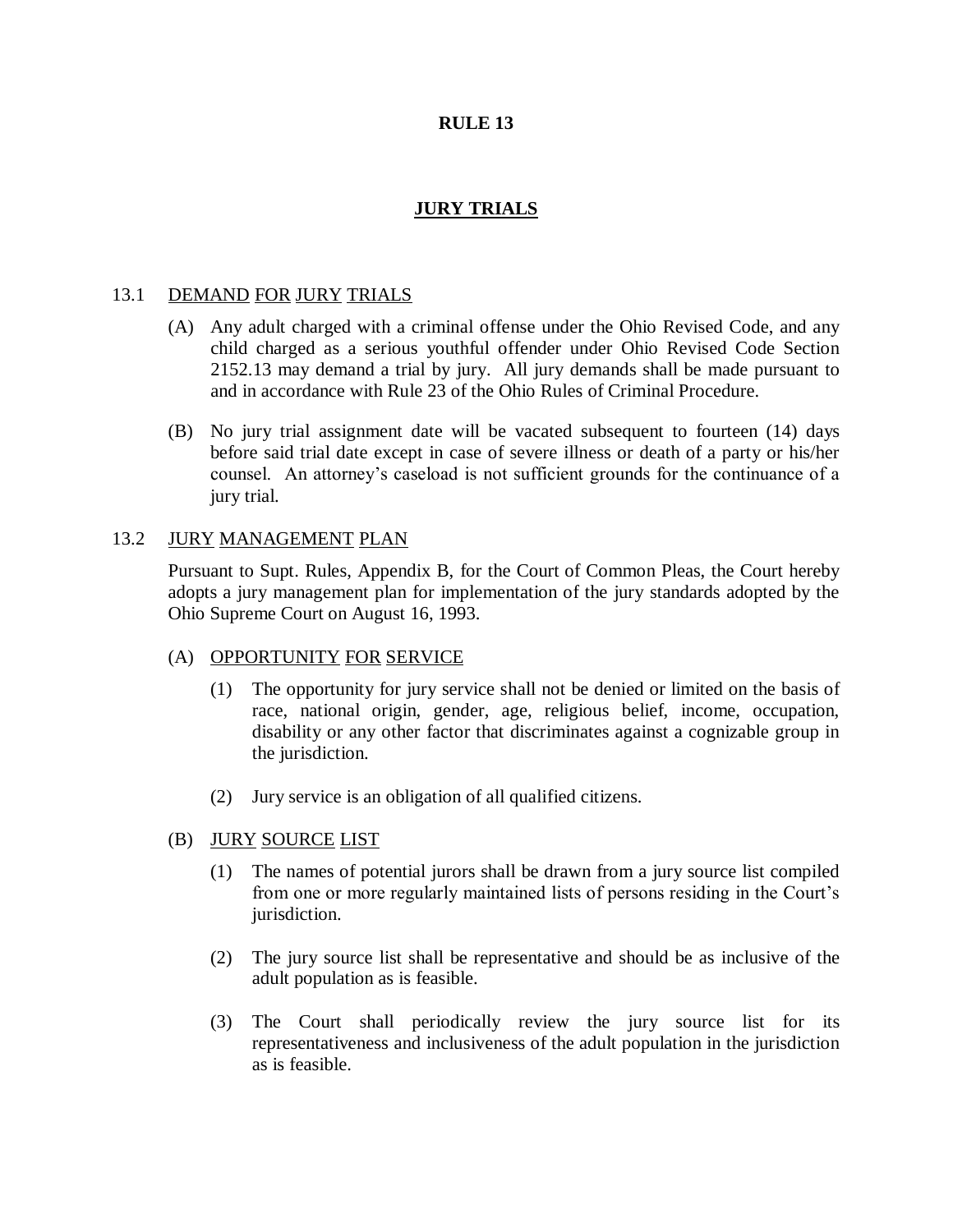(4) In the event the Court determines that improvement is needed in the representativeness or inclusiveness of the jury source list, appropriate corrective action should be taken.

#### (C) RANDOM SELECTION PROCEDURES

- (1) Random selection procedures shall be used throughout the juror selection process. Any method may be used, manual or automated, that provides each eligible and available person with an equal probability of selection. These methods shall be documented.
- (2) Random selection procedures shall be employed in:
	- (a) selecting persons to be summoned for jury service;
	- (b) assigning prospective jurors to panels; and
	- (c) calling prospective jurors for voir dire.
- (3) Departures from the principle of random selection are appropriate:
	- (a) to exclude persons ineligible for service in accordance with Local Rule 13.2 (D);
	- (b) to excuse or defer prospective jurors in accordance with Local Rule 13.2 (F);
	- (c) to remove prospective jurors for cause or if challenged peremptorily in accordance with Local Rule 13.2 (H) and (I); and
	- (d) to provide all prospective jurors with an opportunity to be called for jury service and to be assigned to a panel in accordance with Local Rule 13.2 (K).

## (D) ELIGIBILITY FOR JURY SERVICE

All persons shall be eligible for jury service except those who:

- (1) are less than eighteen (18) years of age;
- (2) are not citizens of the United States;
- (3) are not residents of the jurisdiction in which they have been summoned to serve;
- (4) are not able to communicate in the English language; or
- (5) have been convicted of a felony and have not had their civil rights restored.

## (E) TERM OF AND AVAILABILITY FOR JURY SERVICE

(1) The time that persons are called upon to perform jury service and to be available should be the shortest period consistent with the needs of justice.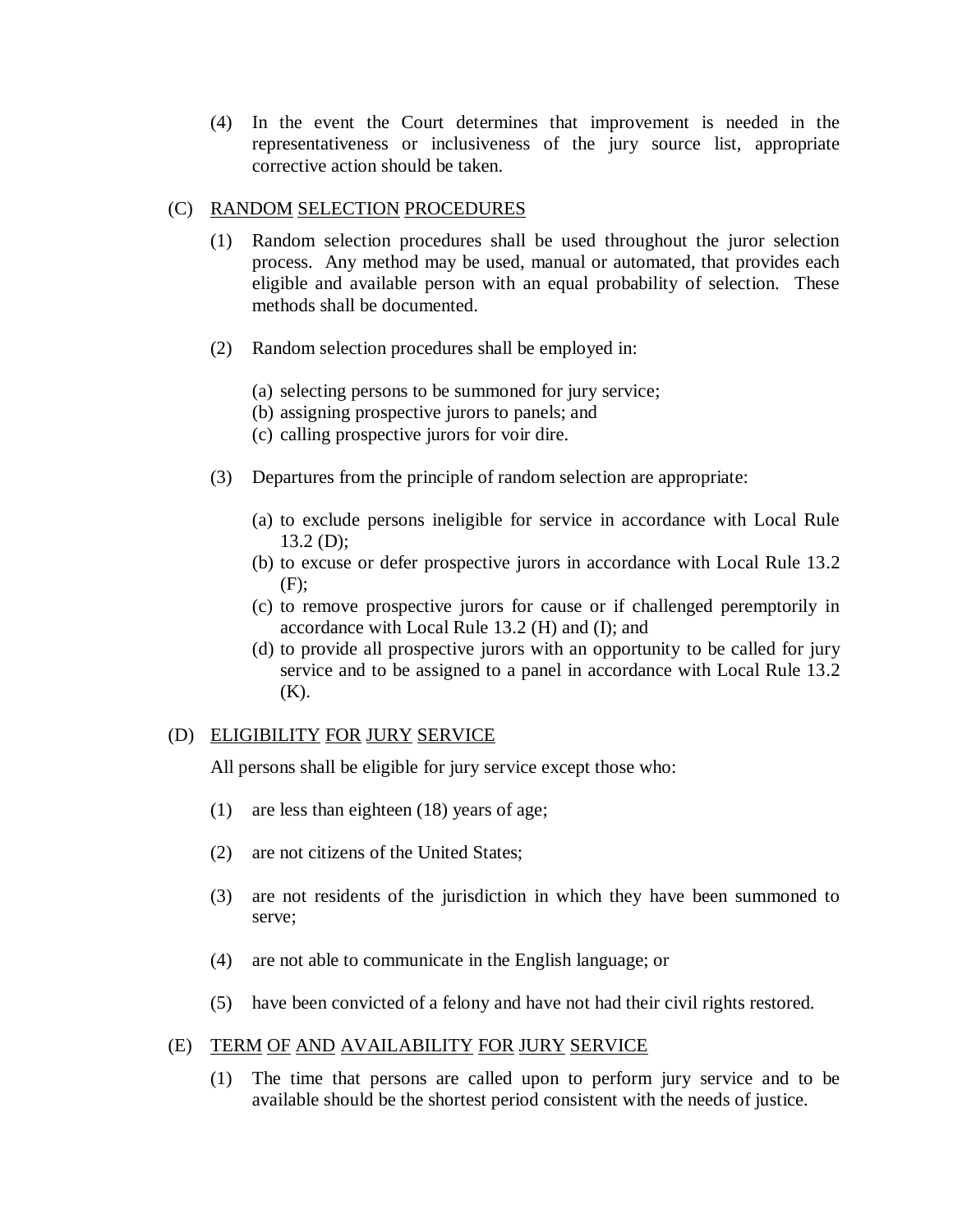- (2) A term of service of one day or the completion of one trial, whichever is longer, is recommended. However, a term of one week or the completion of one trial, whichever is longer, is acceptable.
- (3) Persons should not be required to maintain a status of availability for jury service for longer than two weeks unless the Court determines that it is appropriate for persons to be available for service over a longer period of time.

#### (F) EXEMPTION, EXCUSE AND DEFERRAL

- (1) All automatic excuses or exemptions, with the exception of statutory exemptions, from jury service shall be eliminated.
- (2) Eligible persons who are summoned may be excused from jury service only if:
	- (a) their ability to receive and evaluate information is so impaired that they are excused for this reason by a Judge; or
	- (b) they request to be excused because their service would be a continuing hardship to them or to members of the public, and they are excused by a Judge or specifically authorized court official.
- (3) Deferrals for jury service for reasonably short periods of time may be permitted by a Judge or specifically authorized court official.
- (4) Requests for excuses and deferrals and their disposition should be written or otherwise made or recorded.

#### (G) VOIR DIRE EXAMINATION

- (1) Voir dire examination shall be limited to matters relevant to determining whether to remove a juror for cause and to determine the juror's fairness and impartiality.
- (2) To reduce the time required for voir dire, basic background information regarding panel members shall be made available to counsel in writing for each party prior to the day on which jury selection is to begin.
- (3) The trial Judge shall conduct a preliminary voir dire examination. Counsel shall then be permitted to question panel members for a reasonable period of time.
- (4) The Judge should ensure that the privacy of prospective jurors is reasonably protected, and that the questioning is consistent with the purpose of the voir dire process.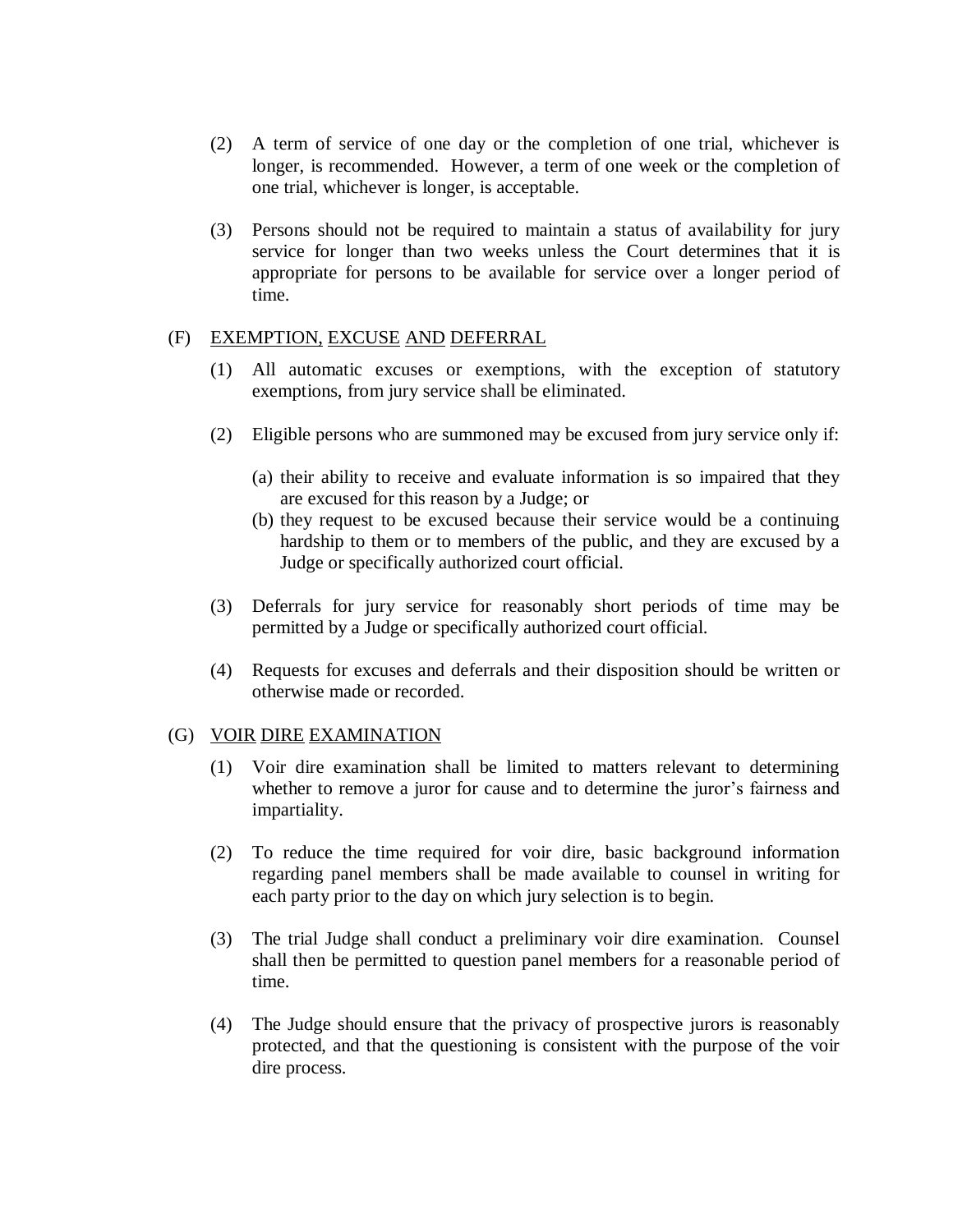(5) In criminal cases, the voir dire process shall be held on the record. In civil cases, the voir dire process shall be held on the record unless waived by the parties.

#### (H) REMOVAL FROM THE JURY PANEL FOR CAUSE

If the Judge determines during the voir dire process that any individual is unable or unwilling to hear the particular case at issue fairly and impartially, that individual should be removed from the panel. Such a determination may be made on motion of counsel or by the Judge.

#### (I) PEREMPTORY CHALLENGES

Peremptory challenges shall be exercised in accordance with the applicable Civil Rules, Criminal Rules, and/or statutes.

## (J) ADMINISTRATION OF THE JURY SYSTEM

- (1) The responsibility for administration of the jury system shall be vested exclusively in the Judges of the Court.
- (2) All procedures concerning jury selection and service shall be governed by Ohio Rules of Court.
- (3) Responsibility for administering the jury system shall be vested in a single administrator acting under the supervision of the Administrative Judge of the Court.

#### (K) NOTIFICATION FOR SERVICE

- (1) The notice summoning a person to jury service and the questionnaire eliciting essential information regarding that person shall be:
	- (a) contained in a single document;
	- (b) phrased to be readily understood by an individual unfamiliar with the legal and jury systems; and
	- (c) delivered by ordinary mail unless otherwise ordered.
- (2) A summons shall clearly explain how and when the recipient must respond and the consequences of a failure to respond.
- (3) The questionnaire should be phrased and organized so as to facilitate quick and accurate screening and should request only that information essential for:
	- (a) determining whether a person meets the criteria for eligibility;
	- (b) providing basic background information ordinarily sought during voir dire examination; and
	- (c) efficiently managing the jury system.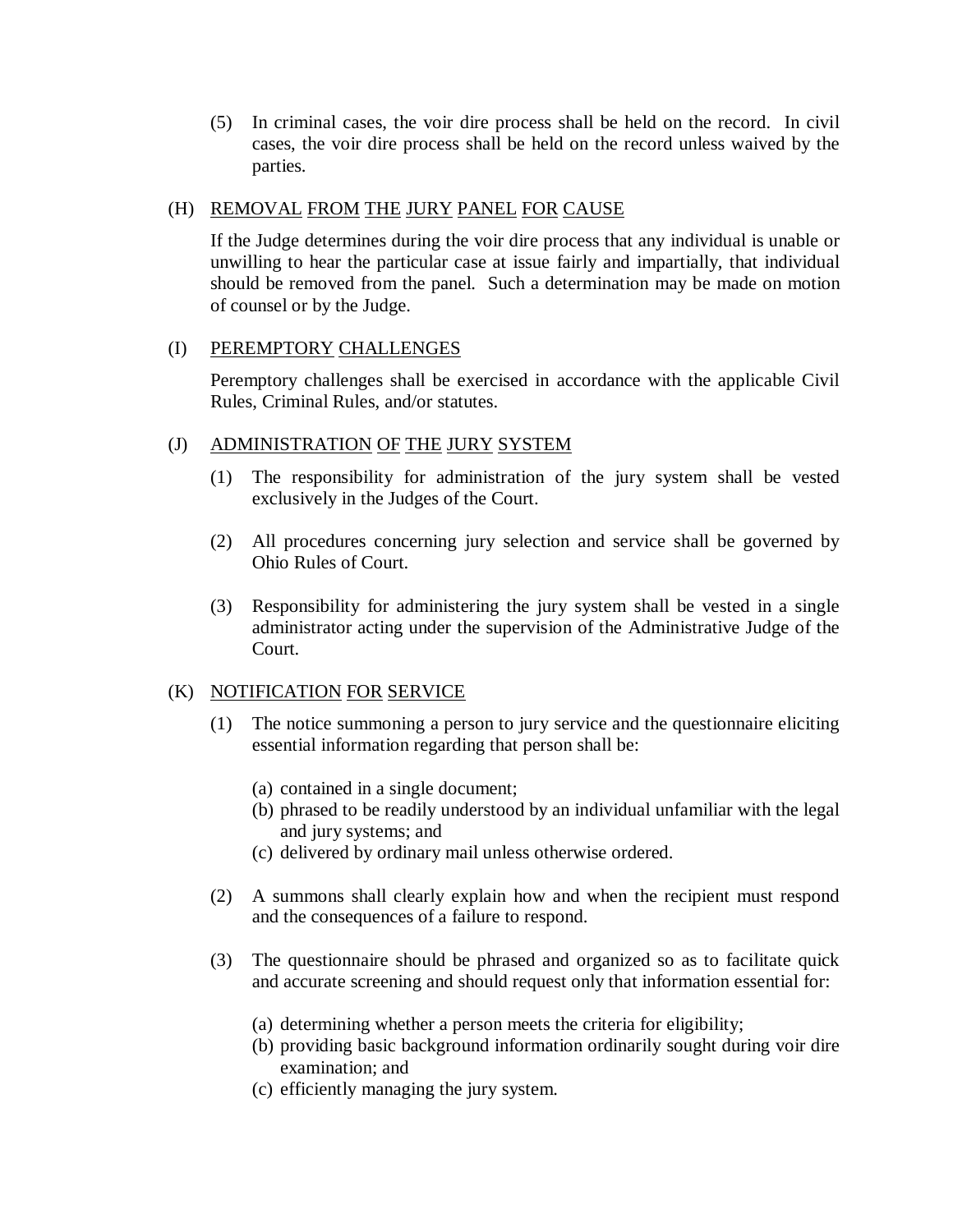- (4) Policies and procedures shall be established for monitoring failures to respond to a summons and for enforcing a summons to report for jury service.
- (L) The Court shall collect and analyze information regarding the performance of the jury system on a regular basis in order to evaluate:
	- (1) the representativeness and inclusiveness of the jury source list;
	- (2) the effectiveness of qualification and summoning procedures;
	- (3) the responsiveness of individual citizens to jury duty summonses;
	- (4) the efficient use of jurors; and
	- (5) the cost-effectiveness of the jury management system.

#### (M) JUROR SERVICE

- (1) The Court shall employ the services of prospective jurors so as to achieve optimum use with a minimum of inconvenience to jurors.
- (2) The Court shall determine the minimally sufficient number of jurors needed to accommodate trial activity. This information and appropriate management techniques should be used to adjust both the number of individuals summoned for jury duty and the number assigned to jury panels.
- (3) The Court shall coordinate jury management and calendar management to make effective use of jurors.

#### (N) JURY FACILITIES

- (1) The Court shall provide an adequate and suitable environment for jurors.
- (2) The entrance area shall be clearly identified and appropriately designed to accommodate the daily flow of prospective jurors to the facility.
- (3) Jurors shall be accommodated in pleasant waiting facilities furnished with suitable amenities.
- (4) Jury deliberation rooms shall include space, furnishings, and facilities conducive to reaching a fair verdict. The safety and security of the deliberation rooms should be ensured.
- (5) To the extent feasible, juror facilities should be arranged to minimize contact between jurors, parties, counsel, and the public.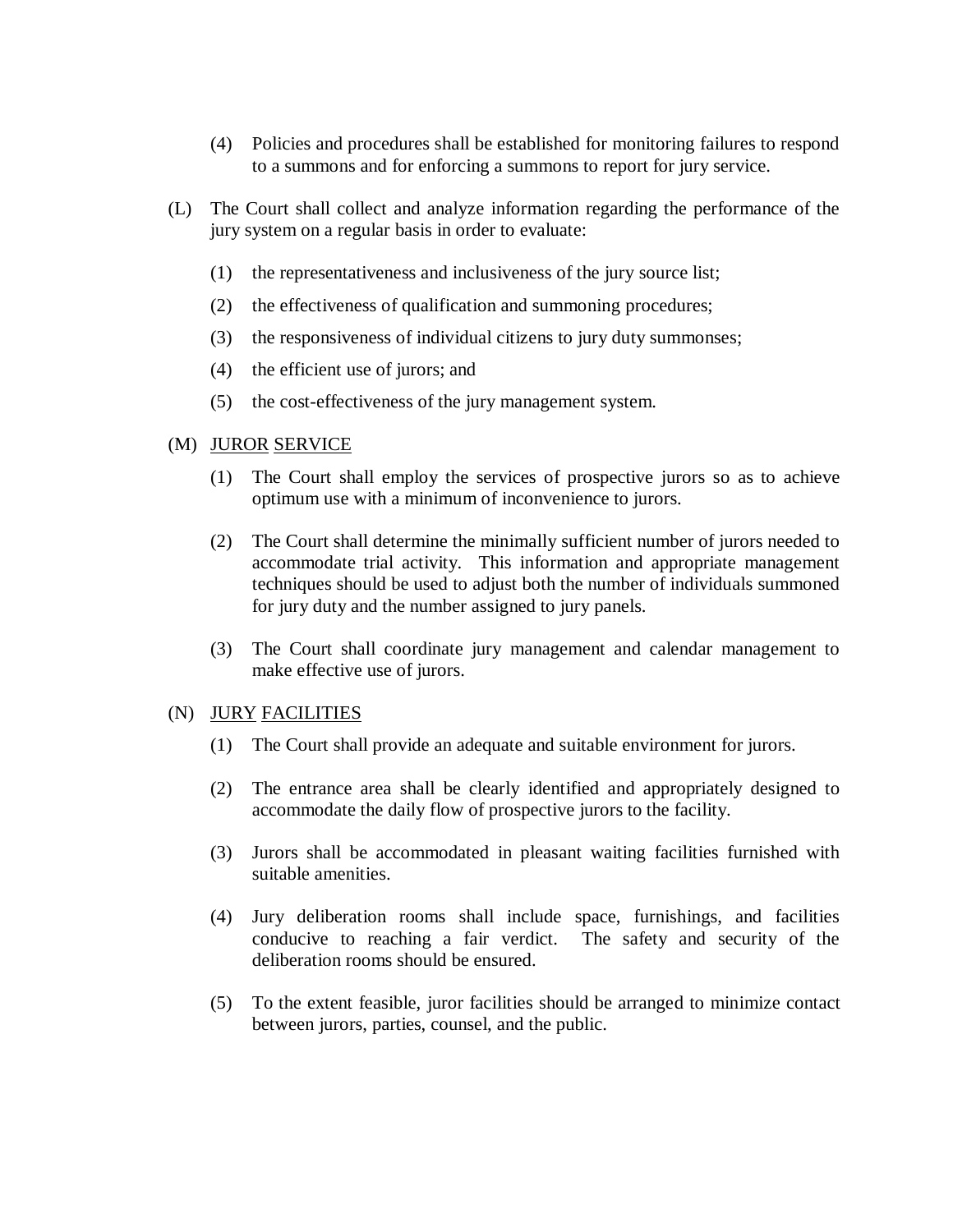#### (O) JURY COMPENSATION

- (1) Persons called for jury service shall receive a reasonable fee for their service and expenses.
- (2) Such fees shall be paid promptly.
- (3) Employers shall be prohibited from discharging, laying-off, denying advancement opportunities to, or otherwise penalizing employees who miss work because of jury service.

## (P) JUROR ORIENTATION

- (1) Orientation program shall be:
	- (a) designed to increase prospective jurors' understanding of the judicial system and prepare them to serve competently as jurors; and
	- (b) presented in a uniform and efficient manner using a combination of written, oral, and audio-visual materials.
- (2) The Courts shall provide orientation or instructions to persons called for jury service:
	- (a) upon initial contact prior to service;
	- (b) upon first appearance at the Court; and
	- (c) upon reporting to a courtroom for voir dire.
- (3) The trial judge shall:
	- (a) give preliminary instructions to all prospective jurors;
	- (b) give instructions directly following impanelment of the jury to explain a jury's role, the trial procedures including notetaking and questioning by jurors, the nature of evidence and its evaluation, the issues to be addressed, and the basic relevant legal principles;
	- (c) prior to the commencement of deliberations, instruct the jury on the law, on the appropriate procedures to be followed during deliberations, and on the appropriate method for reporting the results of its deliberations. Such instructions should be made available to the jurors during deliberations;
	- (d) prepare and deliver instructions which are readily understood by individuals unfamiliar with the legal system; and
	- (e) recognize that utilization of written instructions is preferable; and
	- (f) Before dismissing a jury at the conclusion of a case:
		- (1) release the jurors from their duty of confidentiality;
		- (2) explain their rights regarding inquiries from counsel or the press;
		- (3) either advise them that they are discharged from service or specify where they must report; and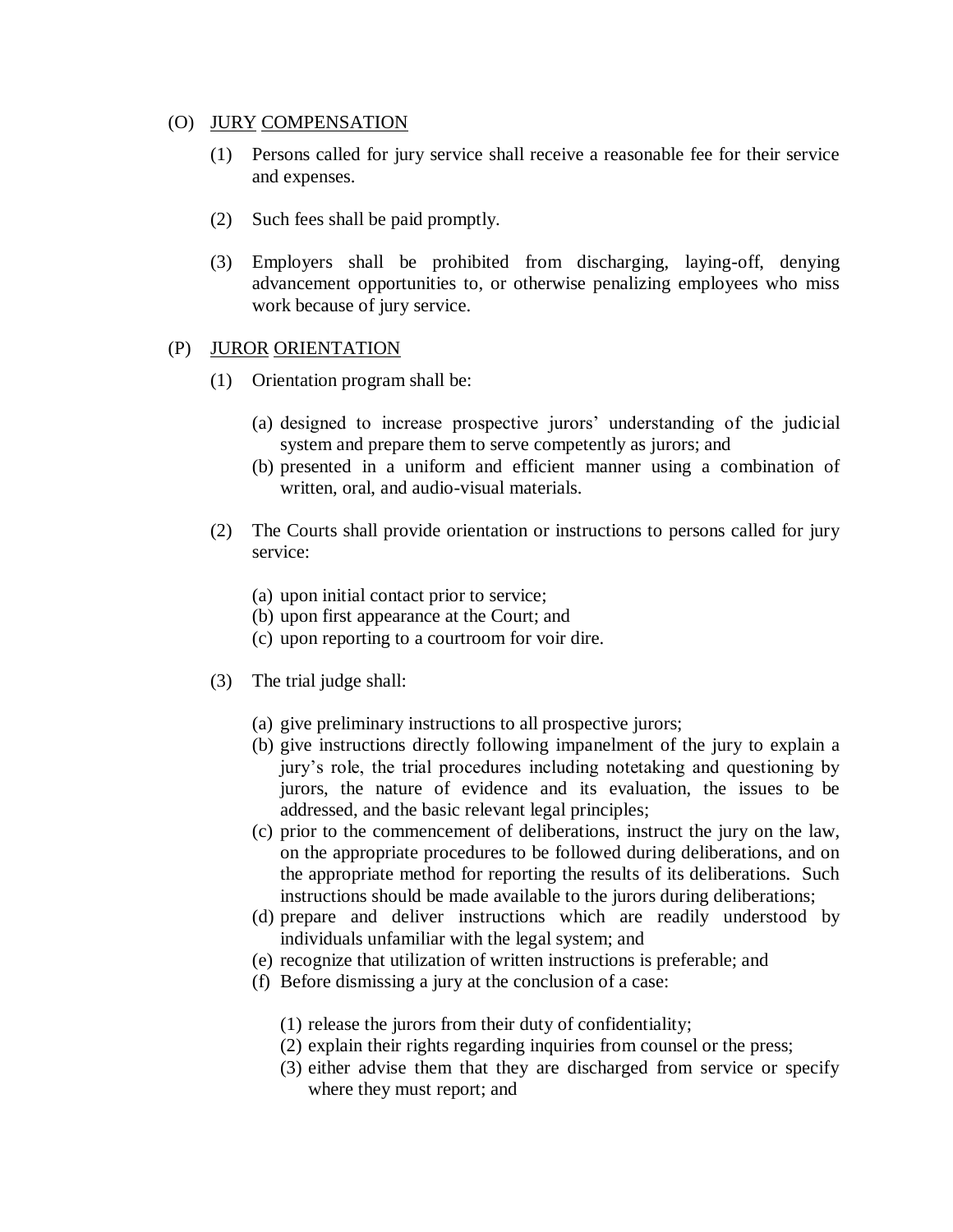- (4) express appreciation to the jurors for their service, but not express approval or disapproval of the result of the deliberation.
- (4) All communications between the Judge and members of the jury panel from the time of reporting to the courtroom for voir dire until dismissal shall be in writing or on the record in open court. Counsel for each party shall be informed of such communication and given the opportunity to be heard.

## (Q) JURY DELIBERATIONS

- (1) Jury deliberations shall take place under conditions and pursuant to procedures that are designed to ensure impartiality and to enhance rational decision making.
- (2) The Judge shall instruct the jury concerning appropriate procedures to be followed during deliberations.
- (3) The jury shall not be sequestered except under the circumstances and procedures set forth in Local Rule 13.2 (R).
- (4) A jury shall not be required to deliberate after a reasonable hour unless the trial judge determines that evening or weekend deliberations would not impose an undue hardship upon the jurors and are required in the interest of justice.
- (5) Training should be provided to personnel who escort and assist jurors during deliberations.

## (R) JURY SEQUESTRATION

- (1) A jury shall be sequestered only for good cause, including but not limited to insulating its members from improper information or influence.
- (2) The trial judge shall have the discretion to sequester a jury on the motion of counsel or on the Judge's initiative and shall have the responsibility to oversee the conditions of sequestration.
- (3) Standard procedures shall be promulgated to:
	- (a) achieve the purpose of sequestration; and
	- (b) minimize the inconvenience and discomfort of the sequestered jurors; and
	- (c) provide for the jury's security.
- (4) Training shall be provided to personnel who escort and assist jurors during sequestration.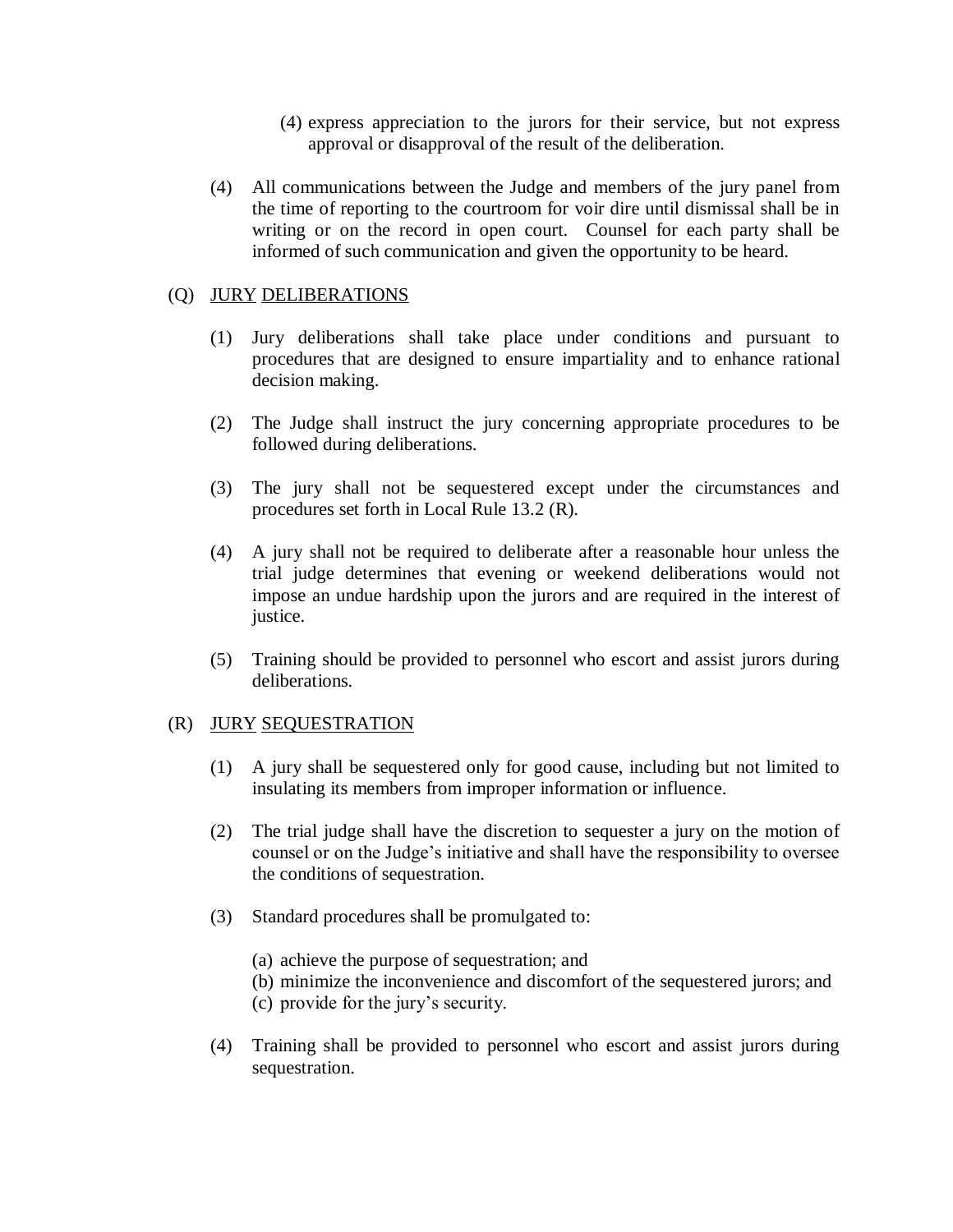## **DETENTION/SHELTER CARE**

#### 14.1 DETENTION

- A. When a child is taken into custody and the person taking said child into custody determines that the child's detention is required under the standards of O.R.C. 2151.31 and Juvenile Rule 7, that person shall with all reasonable speed deliver the child to the Allen County Juvenile Detention Center. The person delivering the child to the Detention Center shall give the admissions officer of the facility a signed, written report stating why the child was taken into custody, the charge alleged against the child and why the child was not released to his/her parent, guardian or custodian. The admissions officer of the facility shall review the report and make such further investigation as is feasible, and if detention is required under the standards of O.R.C. 2151.31 and Juvenile Rule 7, shall admit the child to detention in the facility. If the admissions officer of the facility does not determine that detention is required under the standards of O.R.C. 2151.31 and Juvenile Rule 7, the child shall be released to his/her parent, guardian, or custodian.
- B. Upon admission of the child to the Detention Center, the admissions officer of the Detention Center shall:
	- 1) immediately notify the Court that the child is being detained;
	- 2) prepare a report stating the time the child was brought to the facility and the reasons why he was admitted;
	- 3) advise the child of (a) his/her right to telephone his/her parents and counsel immediately and at reasonable times thereafter and (b) the time, place, and purpose of the detention hearing; and
	- 4) use reasonable diligence to contact the child's parent, guardian or custodian and advise him/her of;
		- a) the place of and reasons for detention;
		- b) the time the child may be visited;
		- c) the time, place and purpose of the detention hearing; and
		- d) the right to counsel and appointed counsel if indigent.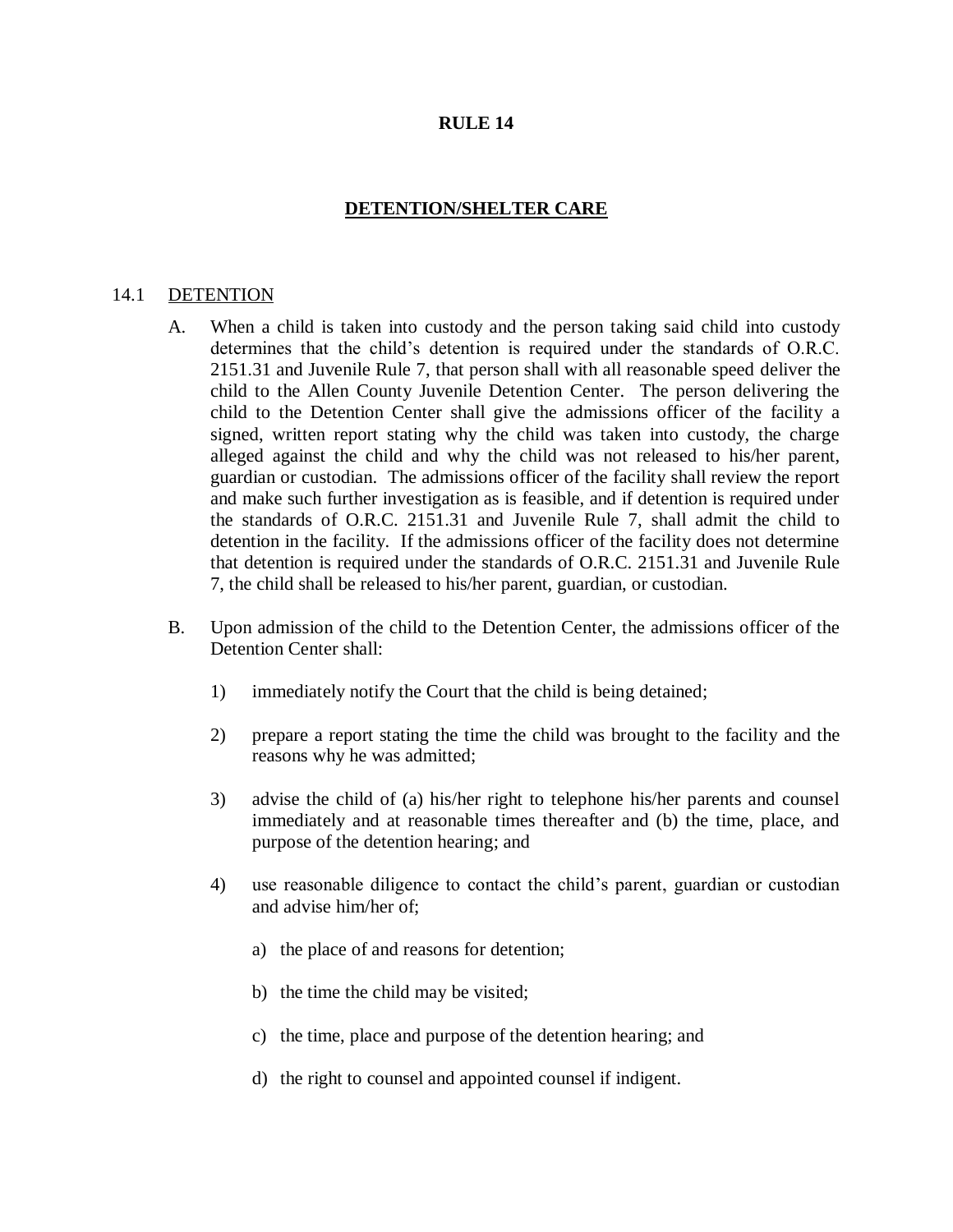C. When a child has been admitted to detention, a detention hearing shall be held promptly. The detention hearing shall be held on the next court date after the child is placed in detention, and not later than seventy-two (72) hours after placement in detention. Detention Hearings shall be held at 1:15 p.m. during regular hours of Court unless otherwise scheduled.

## 14.2 SHELTER CARE

- A. When a child is taken into custody, and the person taking said child into custody determines that shelter care placement is required under the standards of O.R.C. Section 2151.31 and Juvenile Rule 7, that person shall with all reasonable speed deliver the child to the Allen County Children Services Board. The person delivering the child to the Allen County Children Services Board shall give to the duty intake worker a written report stating why the child was taken into custody, and why the child was not released to his/her parent, guardian, or custodian. The duty intake worker shall review the report and make such further investigation as is feasible, and if shelter care is required under the standards of O.R.C. Section 2151.31 and Juvenile Rule 7, shall admit the child to shelter care. If the duty intake worker does not determine that shelter care is required under the standards of O.R.C. Section 2151.31 and Juvenile Rule 7, the child shall be released to his/her parent, guardian, or custodian.
- B. Upon the admission of a child to shelter care, the duty intake worker shall:
	- 1) immediately notify the Court that the child has been admitted to shelter care;
	- 2) prepare a report stating the time the child was brought to the agency and the reasons that he/she was admitted to shelter care;
	- 3) where not inapplicable by reason of the child's age, advise the child of (a) his/her right to telephone his/her parents and counsel immediately and at reasonable times thereafter and (b) the time, place, and purpose of the shelter care hearing; and
	- 4) use reasonable diligence to contact the child's parent, guardian, or custodian and advise him/her of:
		- a) the place and reasons for shelter care;
		- b) the time the child may be visited;
		- c) the time, place, and purpose of the shelter care hearing; and
		- d) the right to counsel and appointed counsel if indigent.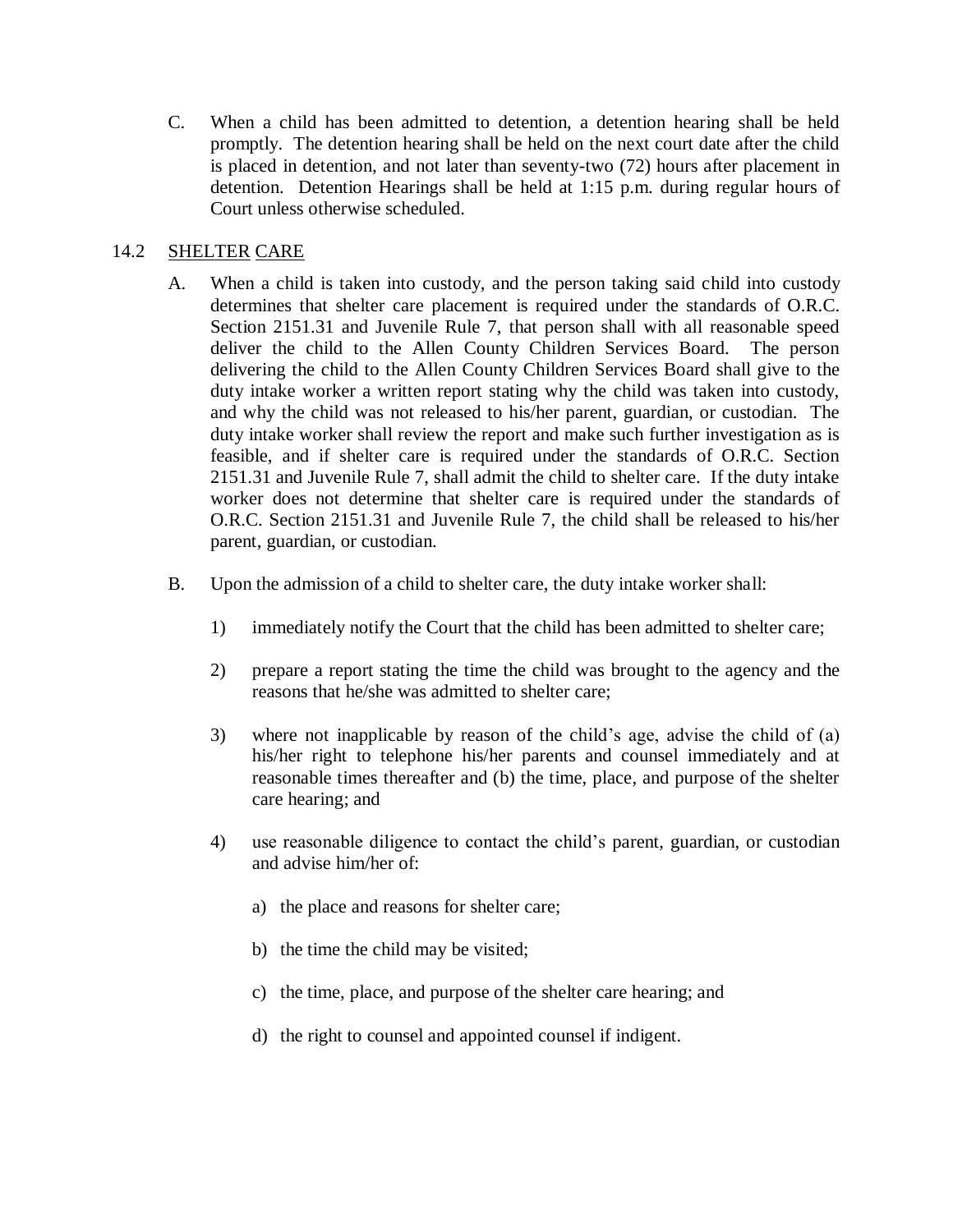C. When a child has been admitted to shelter care, a shelter care hearing shall be held promptly. The shelter care hearing shall be held on the next court date after the child is placed in shelter care and not later than seventy-two (72) hours after placement in shelter care. Shelter Care Hearings shall be held at 8:30 a.m. during regular hours of Court unless otherwise scheduled.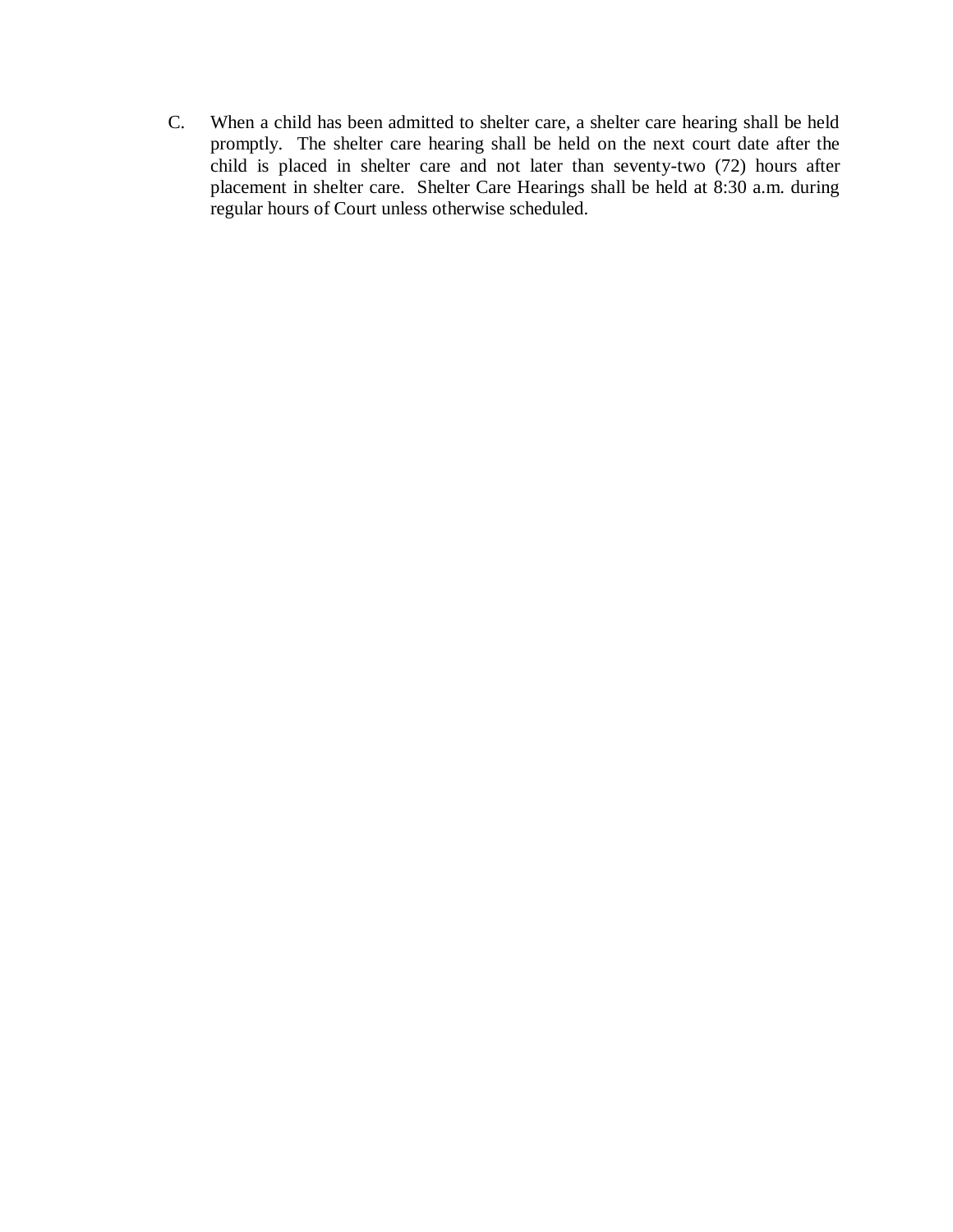# **BOND**

The following Bond Schedule is hereby adopted by the Juvenile Court to secure appearance of a person charged with the following offenses, and shall apply unless otherwise ordered by the Court:

15.1 ADULT (Regardless of residency when Warrant is issued)

| Contributing to Delinquency/Unruliness of Minor<br>(O.R.C. 2919.24) [M1]          | \$1000.00 |
|-----------------------------------------------------------------------------------|-----------|
| Corruption of a Minor<br>$(O.R.C. 2907.04)$ [M1]                                  | \$1000.00 |
| <b>Endangering Children</b><br>(O.R.C. 2919.22) [M1]                              | \$1000.00 |
| Interference with Custody<br>(O.R.C. 2919.23) [M1, M3]                            | \$500.00  |
| <b>Domestic Violence</b><br>(O.R.C. 2919.25 (A) & (B))<br>[M1]                    | \$1000.00 |
| <b>Domestic Violence</b><br>(O.R.C. 2919.25 (C))<br>[M4]                          | \$500.00  |
| <b>Criminal Non-Support</b><br>$(O.R.C. 2919.21)$ [M1]                            | \$500.00  |
| <b>Sexual Imposition</b><br>(O.R.C. 2907.06) [MI & M3]                            | \$1000.00 |
| Importuning<br>(O.R.C. 2907.07 (A) & (C))<br>[M1, M4]                             | \$1000.00 |
| Failure to Send Child to School<br>(O.R.C. 3321.38) [Uncl. M]                     | \$ 350.00 |
| Unauthorized Fingerprint or Photograph of a Child<br>$(O.R.C. 2151.313)$ [M4, MM] | \$ 350.00 |
| Failure to Report Abuse<br>(O.R.C. 2151.421 (A)(1)) [M4]                          | \$ 350.00 |
|                                                                                   |           |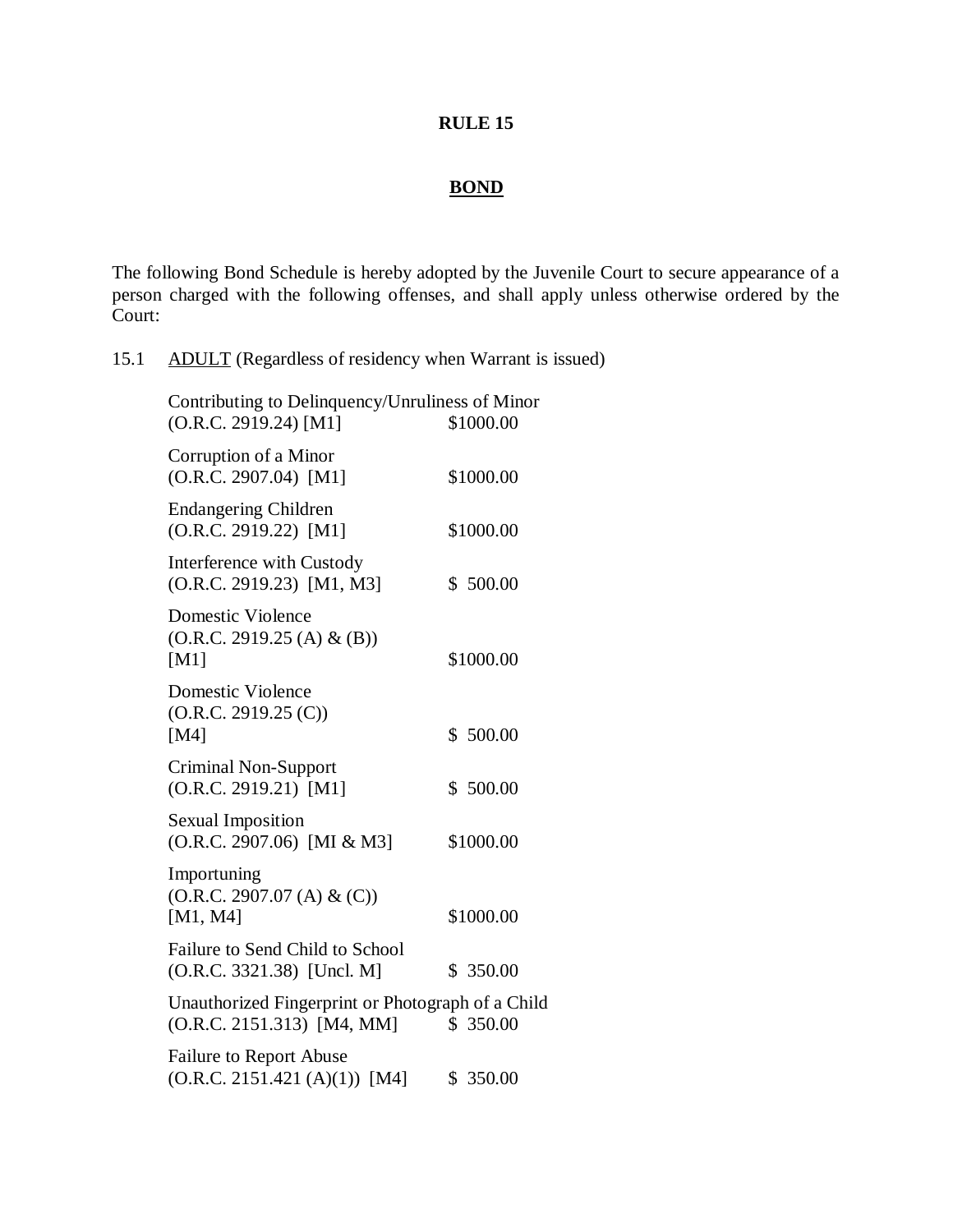| Unauthorized Dissemination of Report of Abuse<br>(O.R.C. 2151.421 (H)) [M4]                                                                                  | \$350.00  |
|--------------------------------------------------------------------------------------------------------------------------------------------------------------|-----------|
| <b>Parental Education Neglect</b><br>(O.R.C. 2919.222) [M4]                                                                                                  | \$350.00  |
| Divulging Confidential Information<br>$(O.R.C. 2151.358 (J))$ [M4]                                                                                           | \$350.00  |
| Any other cases of Misdemeanor charging an<br>adult with any act or omission with respect to<br>any child which is in violation of State Law<br>or Ordinance | \$ 350.00 |

Probation Violation  $$ 200.00$  CASH

The above Bonds may be posted in either of the following manners, at the discretion of the defendant:

- 1) By depositing the cash sum equal to 10% of the total bond required from said defendant; or
- 2) By obtaining a surety bond in the face amount of the bond required from said defendant.

The Allen County Sheriff agrees and is authorized to accept all such bonds and hold them for the benefit of the Allen County Juvenile Court, during non-business hours.

In all cases not covered above, bail shall be established in accordance with Rule 46, Ohio Rules of Criminal Procedure.

Unless otherwise specifically ordered by the Court, all monies posted for bail shall be deposited in the name of the defendant only.

#### 15.2 JUVENILE TRAFFIC OFFENDERS (Out of State residents ONLY)

Bond in all juvenile traffic cases in which the alleged offender is an out of state resident shall be one-hundred fourteen (\$114.00) dollars.

All Juvenile Traffic Offender Bonds shall be in cash and shall be accepted by a receipt at the Allen County Juvenile Court during regular business hours.

The Allen County Sheriff agrees and is authorized to accept such bonds and hold them to the benefit of the Allen County Juvenile Court, during non-business hours.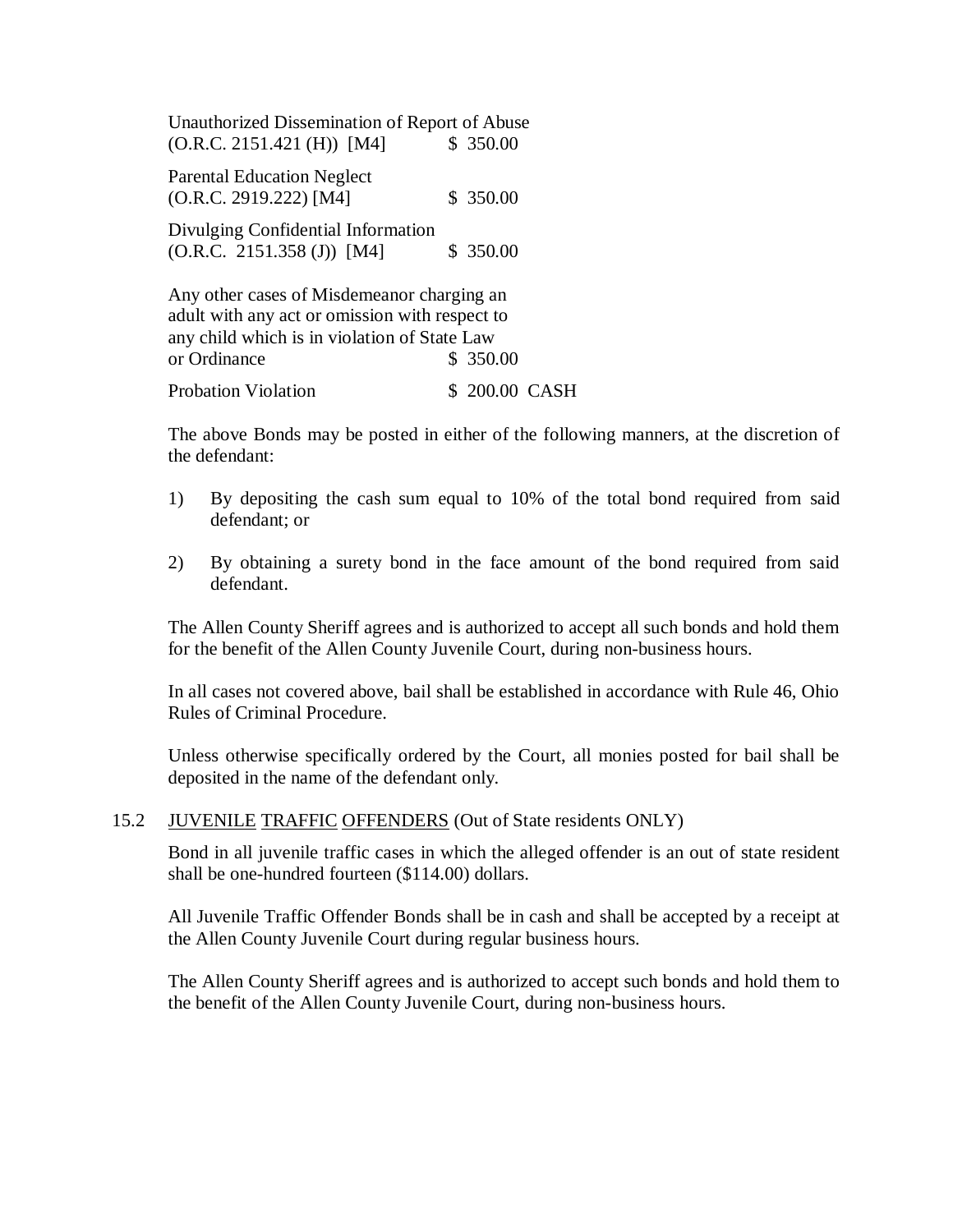## **JUVENILE TRAFFIC VIOLATIONS BUREAU**

#### 16.1 PROCEDURE

There is hereby created the Allen County Juvenile Traffic Violations Bureau, as part of the Juvenile Court Clerk's Office. A person charged with being a Juvenile Traffic Offender by reason of a violation which does not require a mandatory appearance pursuant to this Rule may elect to proceed without a court appearance under the following procedures:

- (A) The child must appear personally and in the company of his/her parent, guardian or custodian, at the Juvenile Traffic Violations Bureau, Clerk's Office, Allen County Juvenile Court, 1000 Wardhill Avenue, Lima, Ohio, during the regular hours of the Court.
- (B) The child must enter an admission in writing to the offense charged by signing the appropriate Admission and Waiver Form available at the Violations Bureau. The Admission Form MUST also be signed as approved by the parent, guardian, or custodian.
- (C) The child or his/her parent, guardian or custodian MUST pay the fine imposed in accordance with section 16.2 of this Rule, along with the court costs in the case. Should the child or his/her parent, guardian or custodian not tender, in full, the fine and court costs imposed at the time of the entry of admission, then the Bureau shall NOT accept the admission and court appearance shall be required.

## 16.2 FINES AND COURT COSTS/MANDATORY APPEARANCE OFFENSES

(A) Except as provided in sub-section (C) of this Rule, no fine shall be paid to the Juvenile Traffic Violations Bureau upon entry of an admission pursuant to the procedure set forth in section 16.1 of this Rule. Court costs in the amount of onehundred twelve dollars (\$112.00) shall be assessed in each case processed through the Juvenile Traffic Violations Bureau involving an offense classified as a moving violation. Court costs in the amount of seventy-three dollars (\$73.00) shall be assessed in each case classified as a non-moving violation.

ANY VIOLATION WHICH INVOLVES AN ACCIDENT MAY NOT BE PROCESSED THROUGH THE TRAFFIC VIOLATIONS BUREAU, AND A MANDATORY COURT APPEARANCE IS REQUIRED.

ANY SECOND TRAFFIC VIOLATION OF ANY KIND WHICH OCCURS PRIOR TO THE AGE OF EIGHTEEN (18) YEARS MAY NOT BE PROCESSED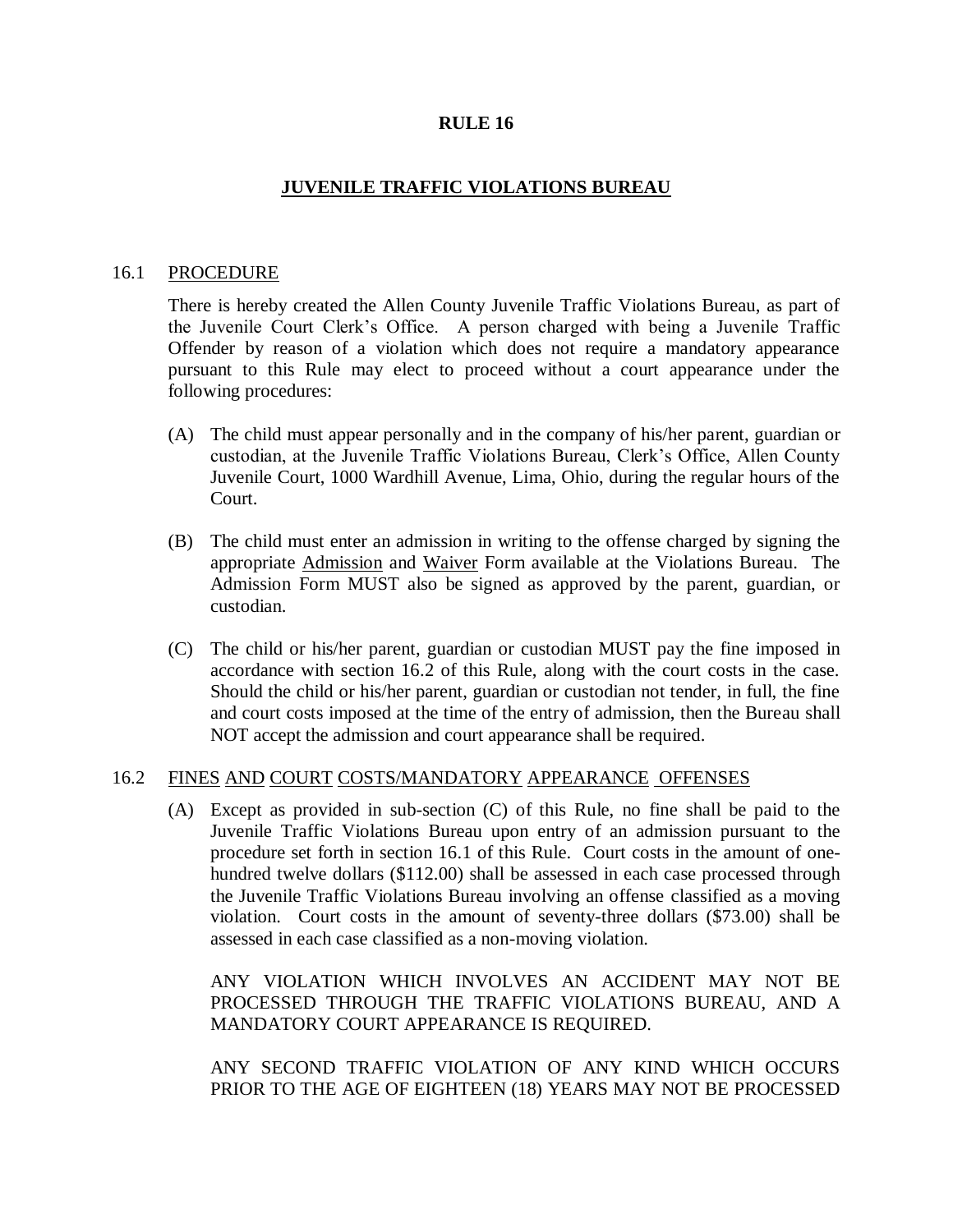THROUGH THE TRAFFIC VIOLATIONS BUREAU, AND A MANDATORY COURT APPEARANCE IS REQUIRED. IF MORE THAN ONE MOVING TRAFFIC VIOLATION IS CHARGED ARISING FROM A SINGLE INCIDENT OR SERIES OF INCIDENTS, NONE OF THOSE VIOLATIONS MAY BE PROCESSED THROUGH THE TRAFFIC VIOLATIONS BUREAU, AND A MANDATORY COURT APPEARANCE IS REQUIRED.

- (B) The following offenses require formal court appearance and may not be processed through the Juvenile Traffic Violations Bureau, although otherwise permitted by these Rules:
	- 1) Offenses which would be indictable if committed by an adult.
	- 2) Operating a motor vehicle while under the influence of alcohol or drugs.
	- 3) Leaving the scene of an accident.
	- 4) Driving while under suspension or revocation of driver's license.
	- 5) Driving without being licensed to drive.
	- 6) Failure to stop and remain standing upon meeting or overtaking a school bus stopped on the highway for the purpose of receiving or discharging a school child.
	- 7) Drag racing.
	- 8) Reckless operation.
	- 9) Failure to maintain reasonable control.
	- 10) Speeding (in excess of 20 m.p.h. over posted limited)
	- 11) Speeding in a school zone
	- 12) Permitting unlicensed driver to operate a motor vehicle.
	- 13) Operating a motor vehicle under temporary instruction permit unaccompanied by a licensed operator.
	- 14) Offenses charging a violation under Revised Code Chapter 29.
	- 15) Resisting/Interfering with an officer.
	- 16) Presenting false name or information to an officer.
	- 17) Driving while using an electronic wireless device.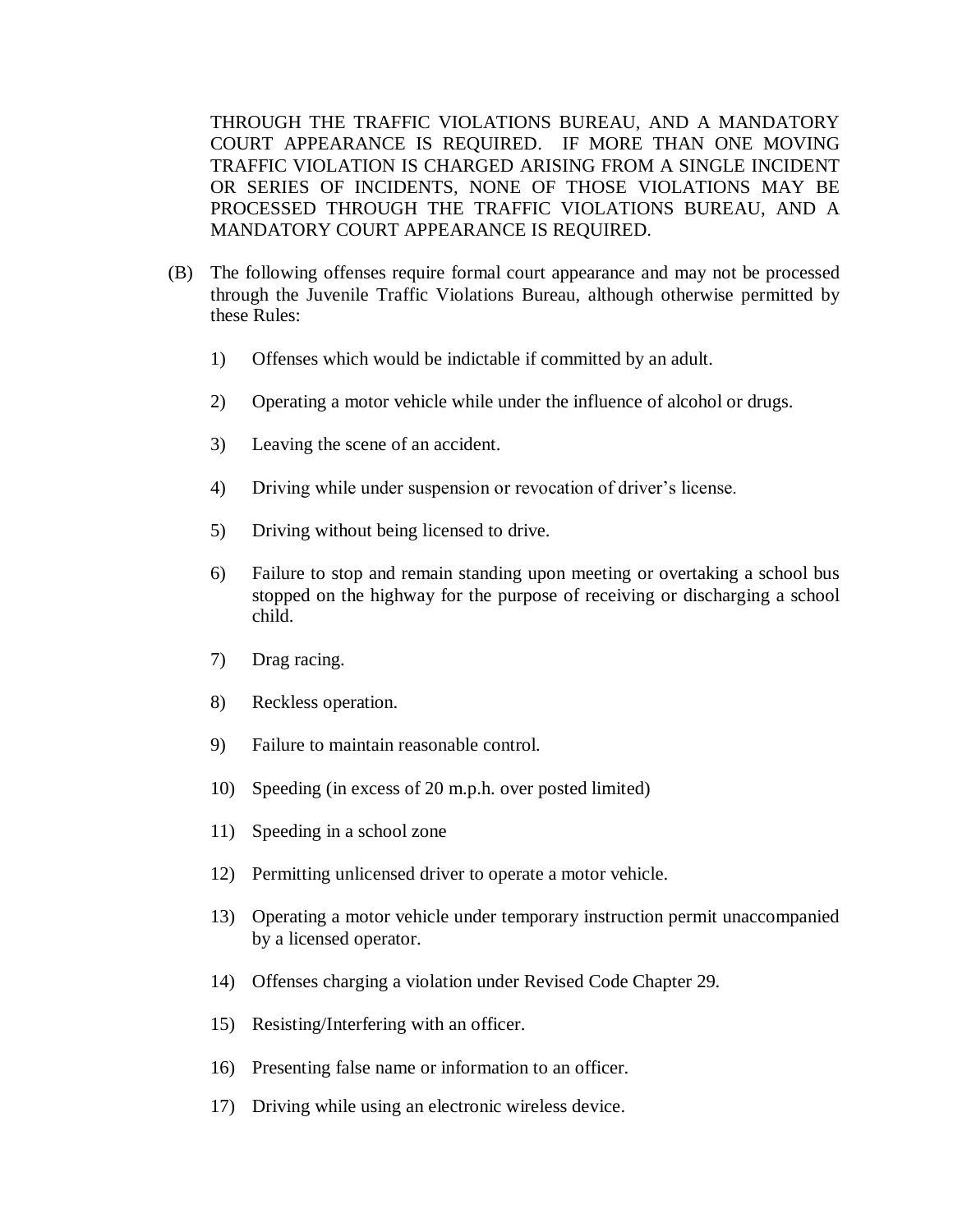- 18) Any other offense or proceeding as determined by the Court.
- (C) A seat belt violation may be processed through the Juvenile Traffic Violations Bureau as provided in section 16.1 of this Rule. In such cases, upon the filing of the Admission and Waiver, the fine shall be assessed as follows:
	- 1) Thirty dollars (\$30.00) if the child is charged with operating the vehicle without a seat belt.
	- 2) Twenty dollars (\$20.00) if the child is charged with operating the vehicle in which a front seat passenger did not wear a seat belt.
	- 3) Fifteen dollars (\$15.00) if the child is charged with being a front seat passenger in a vehicle without a seat belt, and where the child is sixteen (16) years of age or older.
	- 4) No fine shall be imposed if the child is charged with being a front seat passenger in a vehicle without a seat belt, where the child is less than sixteen (16) years of age.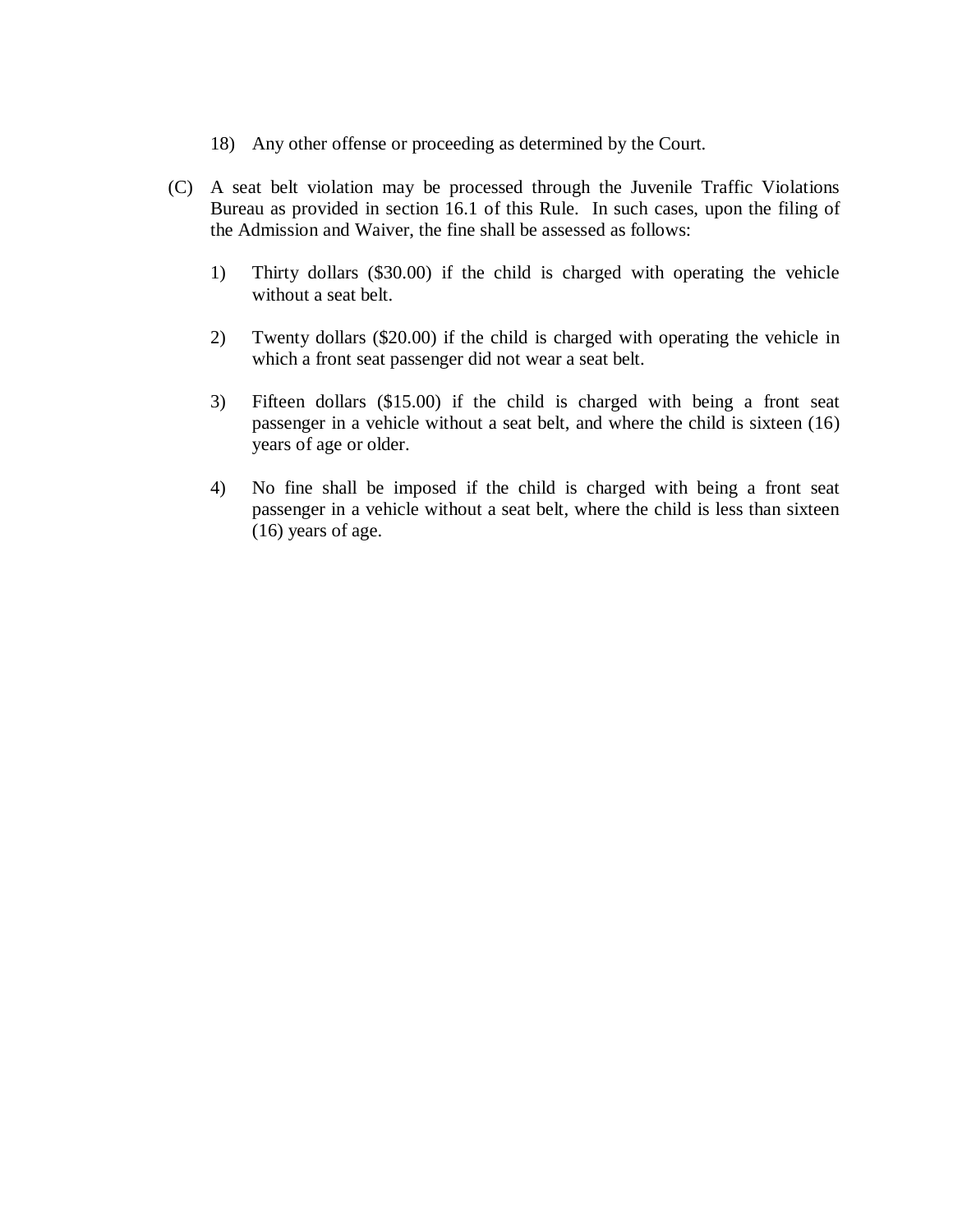# **FACSIMILE FILING**

#### 17.1 ORIGINAL FILING

- (A) Pursuant to the authority extended to the Court by Civil Rule 5 (E), the Juvenile Division of the Court adopts the following procedures for the acceptance of facsimile copies, subsequent to the original complaint, of pleadings and other papers not longer than ten (10) pages in length. No documents longer than ten (10) pages in length shall be filed in this manner without prior approval of the Court.
- (B) The Court shall maintain an independent private telephone line, publish the number of the same, and maintain a facsimile machine for utilization by members of the bar authorized to practice law in Ohio in filing documents with the Court as provided herein. Pleadings and other papers may be filed with the Court by transmission to 419-222-7403 subject to the following conditions.
- (C) The filing of pleadings or other papers, subsequent to the original complaint and not requiring a security deposit pursuant to Local Rule, may be filed with the Clerk by facsimile copy. A document filed by fax shall be accepted as the effective original filing. The person making a fax filing need not file any source document with the Court, but must, however, maintain in his or her records and have available for production on request by the Court the source document filed by fax, with original signatures as otherwise required under the applicable rules, together with the source copy of the facsimile cover sheet used for the subject filing.
- (D) The source document filed by fax shall be maintained by the person making the filing until the case is closed and all opportunities for post judgment relief are exhausted.
- (E) Proposed Judgment Entries and Orders submitted for the Court's review and signature of either judge or magistrate shall become the original copy for the purposes of filing with the Court. There is no need to send the original source document.
- (F) Fax filings may NOT be sent directly to the Court for filing, but shall only be transmitted directly through the facsimile equipment operated by the Court.

#### 17.2 COVER PAGE REQUIREMENTS

- (A) The person filing a document by fax shall also provide therewith a cover page containing the following information:
	- (1) The name of the Court;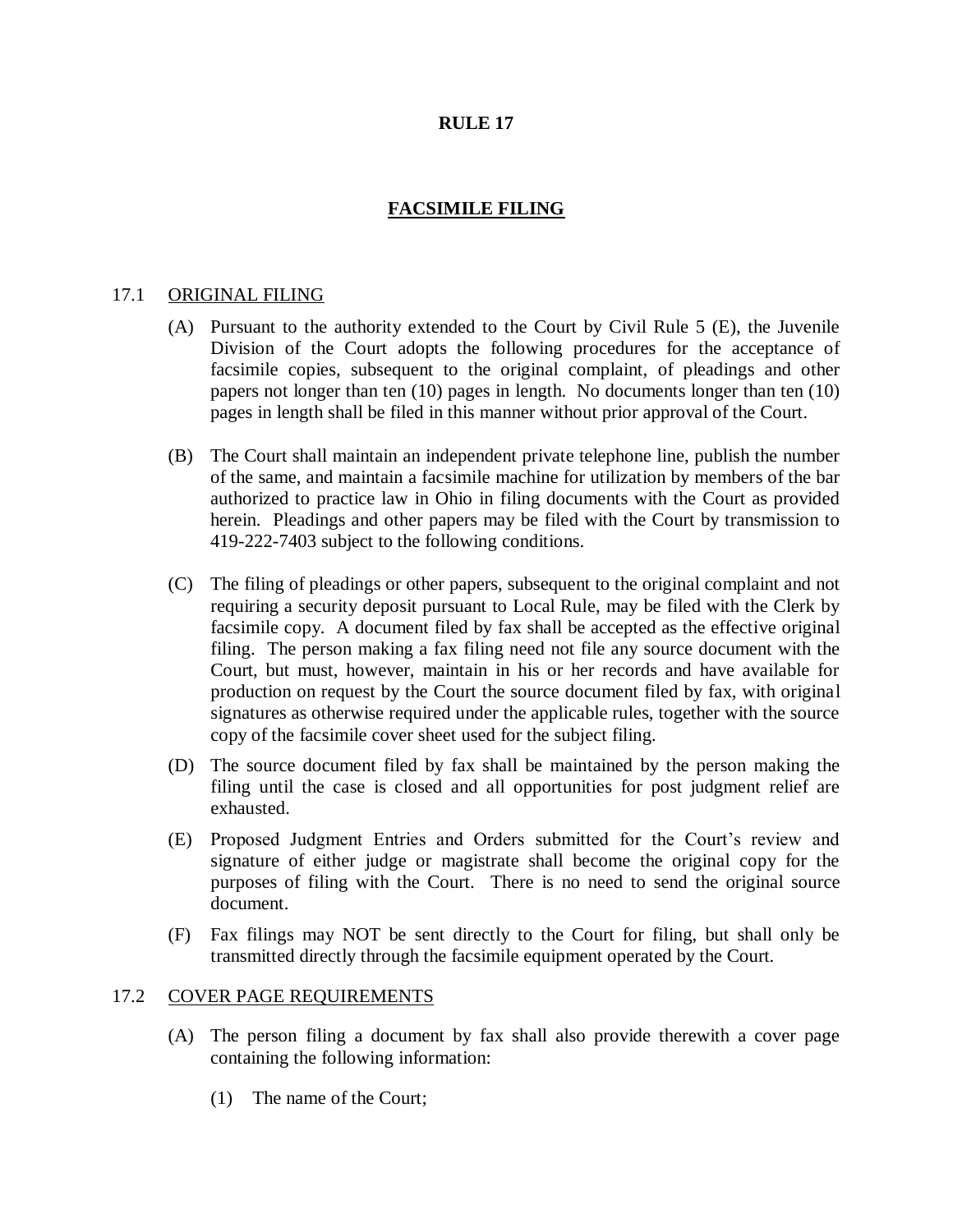- (2) The title of the case;
- (3) The case number;
- (4) The assigned judge:
- (5) The title of the document being filed;
- (6) The date of transmission;
- (7) The transmitting fax number;
- (8) The number of pages included in the transmission, including the cover page;
- (9) The name, address, telephone number, fax number and Supreme Court registration number, if applicable.
- (B) The Court is not required to send any form of notice to the sending party of a failed fax filing. However, if practicable, the Court may inform the sending party of a failed fax filing.
- (C) The risks of transmitting a document by fax to the Court shall be borne entirely by the sending party. Anyone using facsimile filing that does not obtain transmission verification from their facsimile transmission device may verify the receipt of such filing with the Court.
- (D) The Court is not required to file any unsigned fax transmitted documents.

## 17.3 TIME OF FILING

- (A) Subject to the provisions of these rules, all documents sent by fax and accepted by the Court shall be considered filed with the Court as of the date and time the Court receives the document.
- (B) The Court will be deemed open to receive facsimile transmission of documents on the same days and at the same time the Court is regularly open for business. In the event any facsimile copy is received by the Court after the close of Clerk's operations on a regular business day or anytime on a weekend or holiday, the facsimile copy shall be considered filed on the next ensuing regular business day of the Court.

## 17.4 FEES AND COSTS

(A) Costs to be charged for both incoming and outgoing fax transmissions shall be \$2.00 per transmission plus \$1.00 per page. Unless otherwise arranged for in advance, the costs shall be charged to the case in which the documents are to be filed.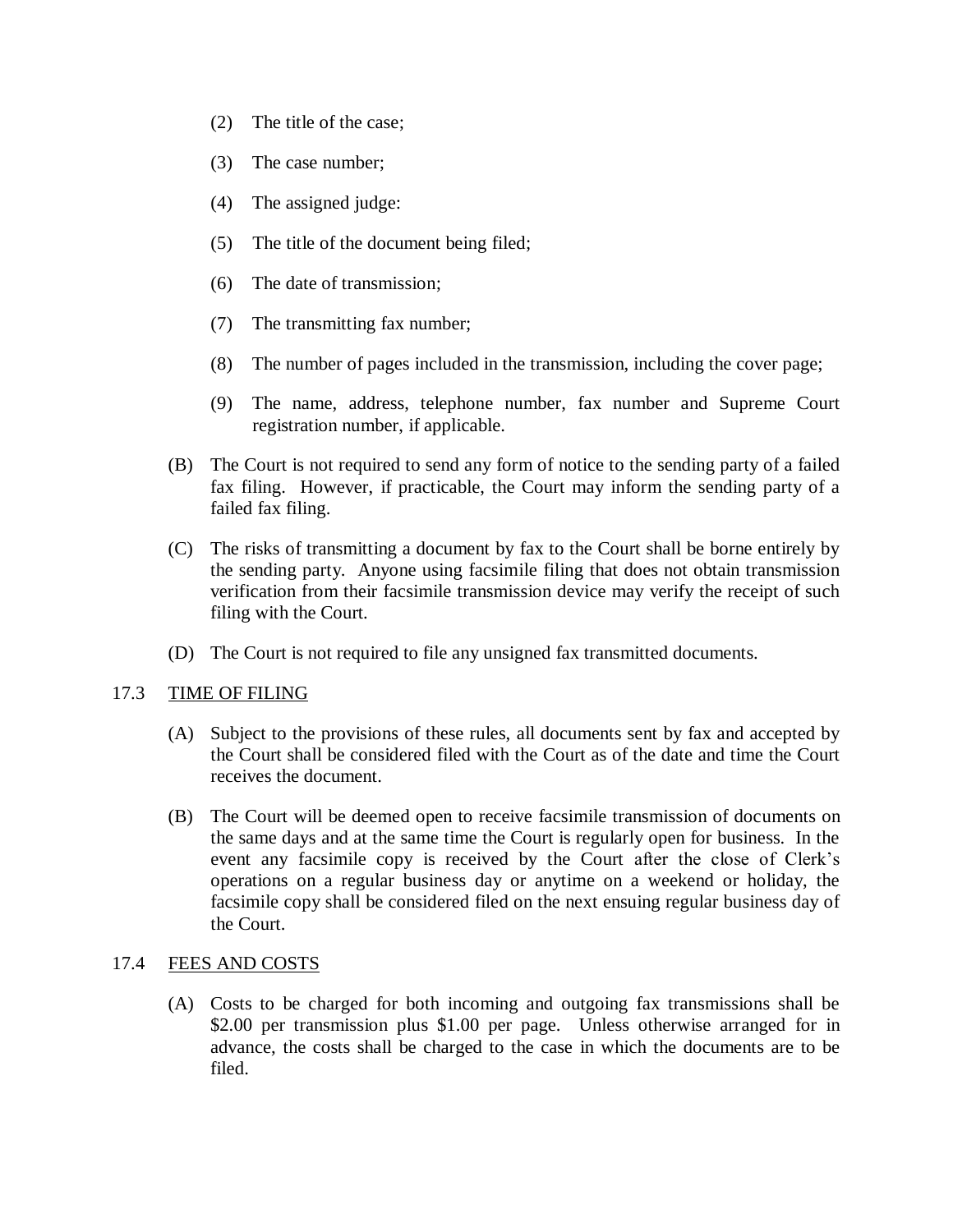## **CHILD RELOCATION**

## 18.1 NOTICE OF INTENT TO RELOCATE

Prior to the relocation of either parent to a residence other than that specified in the visitation or parenting time order or decree of the Court, the relocating parent must file a Notice of Intent to Relocate in advance of the move. (See O.R.C. 3109.051(G)). Included in said notice shall be the last known address of all parties, a new residential address of the parent, and the telephone number and the name and address of the school in the district which the child(ren) shall attend, if applicable. If these items are not available at the time of the notice, they shall be provided immediately upon the receipt of the information by the relocating parent.

#### 18.2 PROCEDURE AND FILING

- A) The party filing the notice of Intent to Relocate shall file with the Notice one (1) of the following:
	- 1.) A request that a copy of the Notice of Intent to Relocate be served by certified mail on the other party, or
	- 2.) A Motion requesting that the other party or parties not receive a copy of the Notice of Intent to Relocate, pursuant to O.R.C. Section 3109.051 (G)(4).
- B) If the other party is served with the Notice of Intent to Relocate under Subdivision (A) above, and files a Motion for Hearing on Visitation or Parenting Time Rights within fourteen (14) days from the service of the Notice, the Court shall assign the matter for hearing to determine whether it is in the best interest of the child to revise the parenting time schedule for the child.
- C) If the other party is served with the Notice of Intent to Relocate under Subdivision (A) above and does not file a Motion for Hearing on Visitation or Parenting Time Rights within fourteen (14) days from the service of the Notice, the Court may on its own motion assign the matter for hearing to determine whether it is in the best interest of the child to revise the parenting time schedule for the child.
- D) If the other party is not served with the Notice of Intent to Relocate, pursuant to sub-division (A) (2) above and Revised Code Section 3109.051 (G) (4), the matter shall be scheduled for hearing, with service of summons, the motion and notice of hearing on the other party or parties.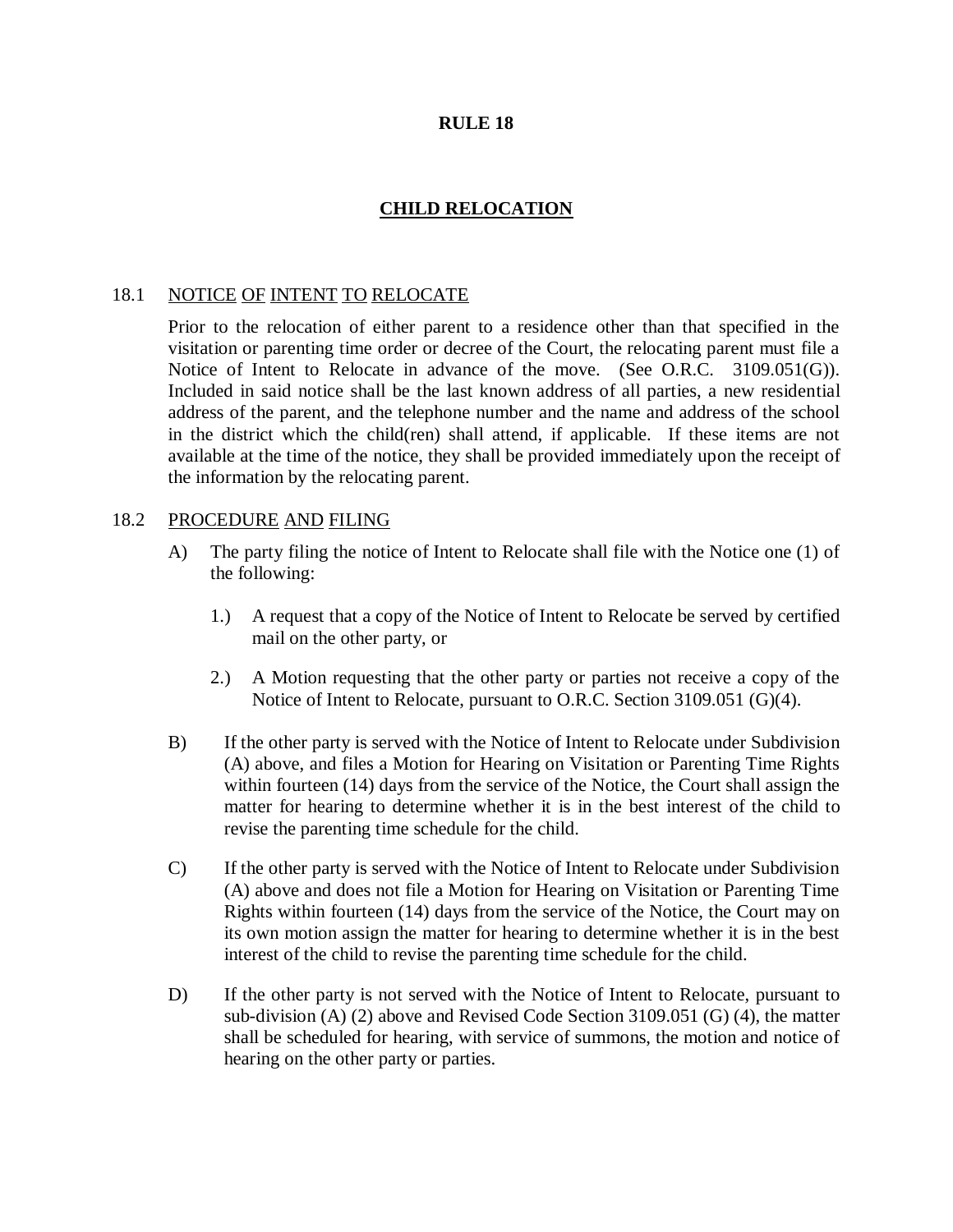## **MEDIATION**

#### 19.1 PROCEDURE

At any time after service of summons in any action within the jurisdiction of this Court, a case may be ordered to mediation at the discretion of the assigned Judge or Magistrate.

The mediator may schedule such sessions as are necessary to complete the mediation process and the process shall continue until terminated by resolution or the mediator determines that continuation of the mediation procedure would be futile.

Upon conclusion of the mediation, the Court shall be informed as follows:

- 1.) If the mediation reaches an impasse, the mediator should report the lack of an agreement to the Court without comment or recommendation; and
- 2.) If an agreement is reached, the agreement shall be reduced to writing and the appropriate judgment entry reflecting the settlement shall be submitted to the Court for approval.

## 19.2 CONFIDENTIALITY

Statements made during the course of the mediation assessment or the mediation sessions shall not be admissible in any subsequent proceeding in the Court (Revised Code 2317.023). Exceptions to confidentiality are only as provided by state statute including the reporting of a crime or suspicion of child abuse or neglect (Revised Code 3109.052 and 2151.421).

The mediator will not be called as a witness in any future legal proceeding that may involve matters discussed by the parties at mediation. No records, notes or other work product resulting from the mediation will be called for or subpoenaed in the future by any party (Revised Code 3109.052 (C)).

## 19.3 GENERAL PROVISIONS

Should a party wish to participate in mediation, their attorneys and other individuals they designate shall be allowed to accompany them and participate in mediation.

The mediator shall screen for domestic violence both before and during mediation.

## 19.4 MEDIATOR QUALIFICATIONS

Any mediator employed by the Court or to whom the Court makes referrals shall have met the qualifications and training requirements set forth in Ohio Superintendence Rule 16(C) and shall provide proof of having met all qualifications and training requirements to the Court upon request.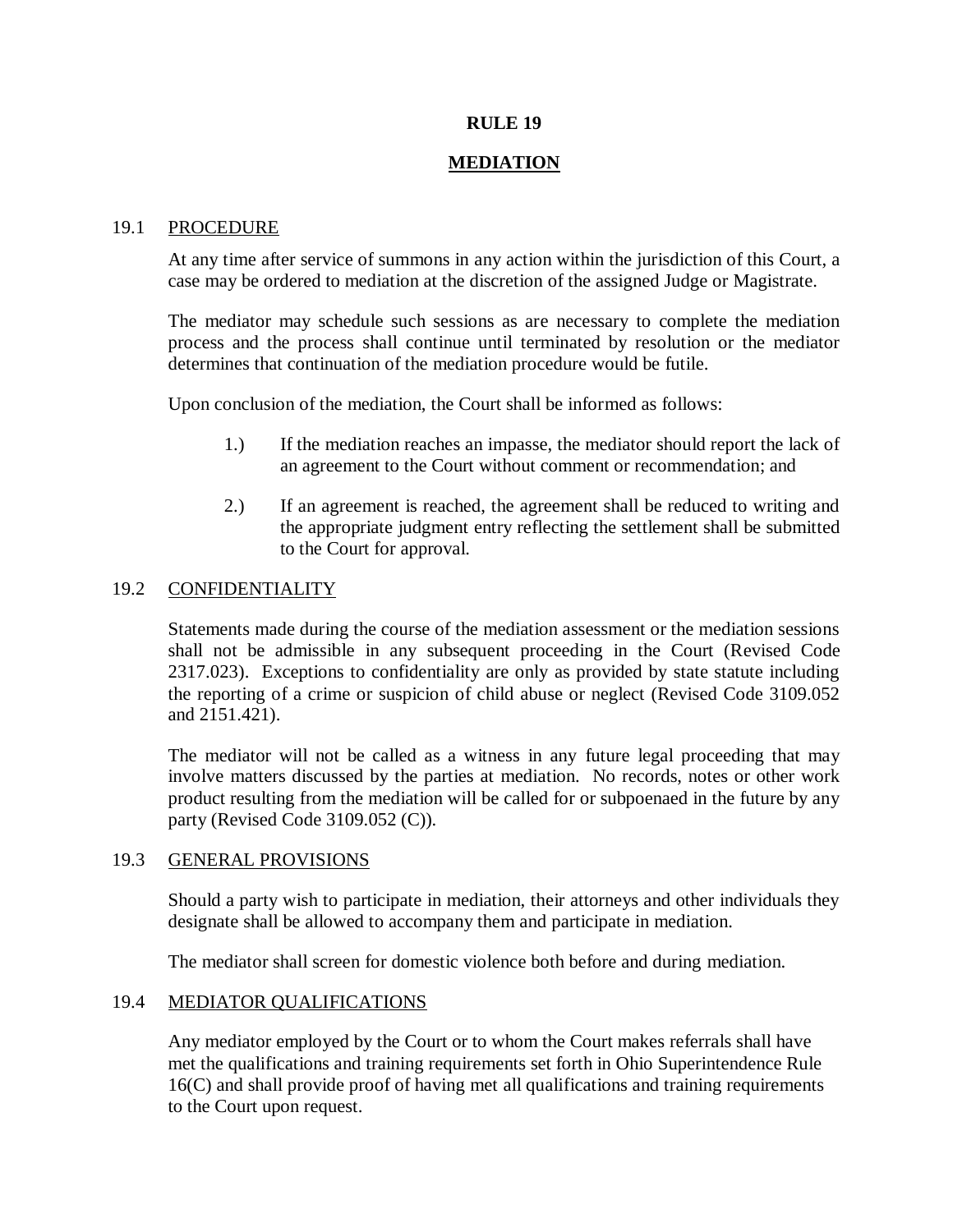#### **JUVENILE TOBACCO VIOLATIONS**

A person charged with being a first-time Juvenile Tobacco Offender may elect to proceed without a court appearance under the following procedures:

- A.) The child must appear personally and in the company of his/her parent, guardian or custodian at the Clerk's Office, Allen County Juvenile Court, 1000 Wardhill Avenue, Lima, Ohio, during regular hours of the Court.
- B.) The child must enter an admission in writing to the offense charged by signing the appropriate Admission and Waiver form available at the Clerk's Office. The Admission form MUST also be signed as approved by the parent, guardian or custodian.
- C.) The child or his/her parent, guardian or custodian MUST pay the statutorily mandated fine of \$100.00 and court costs in the amount of \$65.00. Should the child or his/her parent, guardian or custodian not tender in full the fine and court costs imposed at the time of the entry of admission, the Clerk's Office SHALL NOT accept the admission and court appearance shall be required.

Any second tobacco violation of any kind which occurs prior to the age of eighteen (18) years may not be processed through the Clerk's Office and a mandatory court appearance is required.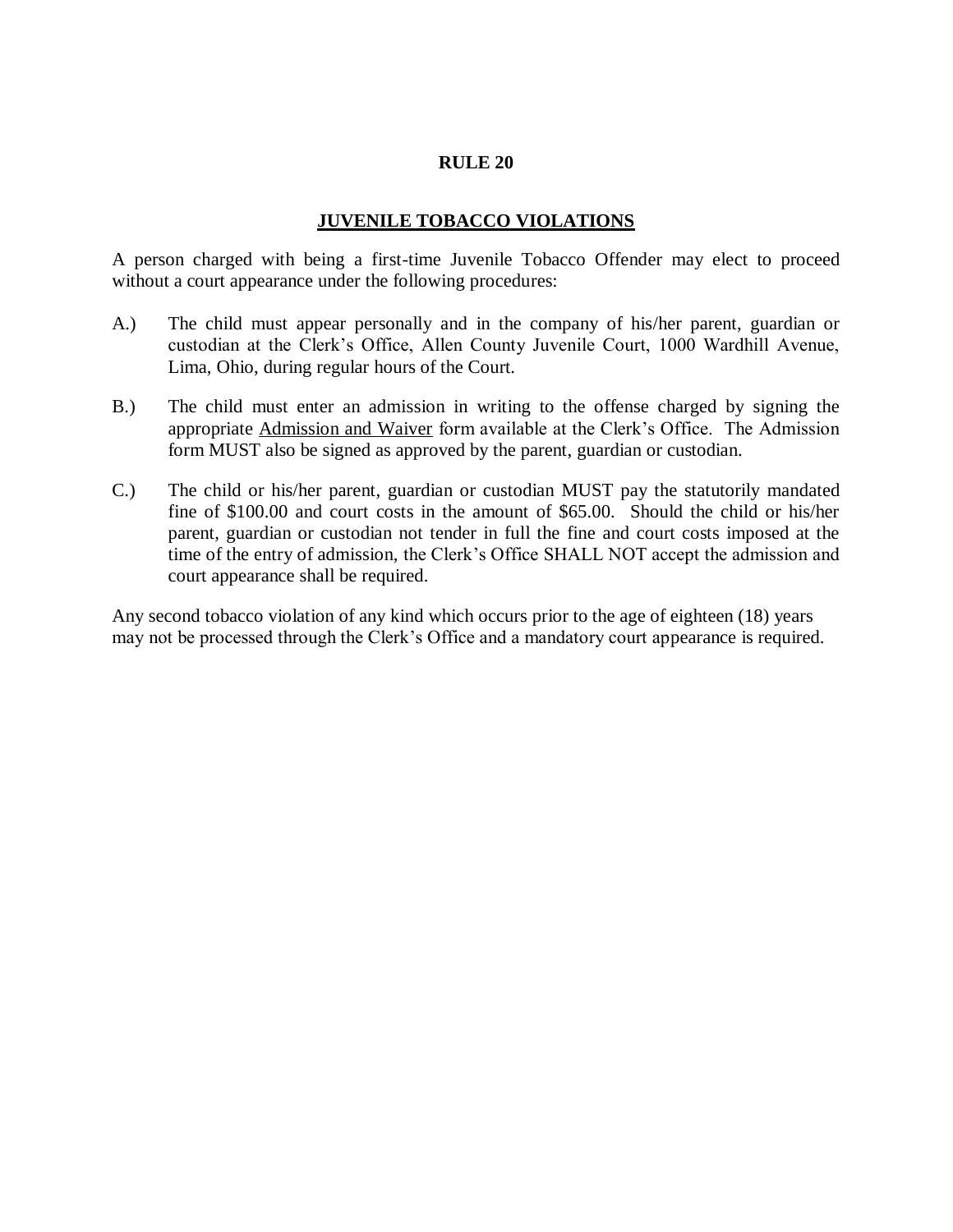## **GUARDIANS AD LITEM**

- A. **Qualifications for Appointments as Guardian Ad Litem** In order for a person to be assigned as Guardian Ad Litem for a minor child, he/she must meet the qualifications set forth in Sup.R. 48 and shall present proof to the Court of having met those qualifications. It shall be the responsibility of the person seeking to be placed on the Court's list of Guardians Ad Litem approved for appointment to submit to the Court documentation of having met those qualifications set forth in Sup.R. 48. In order to continue to be maintained on the list of persons approved for appointment as Guardian Ad Litem, each person must submit annually, not later than January  $15<sup>th</sup>$  of each calendar year, the certification required under Sup.R. 48 (G)(8) (Form GAL-2, Appendix) and proof of having met the annual training requirements under Sup.R. 48(E)(1) and (4).
- B. **Duties of Guardian Ad Litem and Attorney/Guardian Ad Litem** Every Guardian Ad Litem shall perform his or her duties in accordance with Sup.R. 48.
- C. **Guardian Ad Litem in Custody, Parenting Time or Visitation Proceedings** When appointed to serve as Guardian Ad Litem in a Custody, Parenting Time or Visitation Proceeding in which the child protective services agency is not a party, fees shall be paid at the rate of \$100.00/hour unless otherwise ordered by the Court. The attorney appointed to serve as Guardian Ad Litem shall keep accurate records of time expended, services rendered, and expenses incurred as required by Sup.R. 48(D)(16). When the attorney appointed to serve as Guardian Ad Litem determines that the cost deposit required by Local Rule 3.7 is nearing exhaustion, the Guardian Ad Litem shall file a Motion for Further Deposit for Guardian Ad Litem Fees, including the amount of the deposit earned to date by the Guardian Ad Litem, the additional costs anticipated for the Guardian Ad Litem's future services in the matter pending, and requesting that the Court order an additional deposit to cover those anticipated additional costs. The court will, in its discretion, apportion the final payment of the fees of the Guardian Ad Litem between the parties to the proceeding. Failure of a party to timely pay all Guardian Ad Litem fees as ordered by the court may subject the party to the imposition of appropriate sanctions for contempt.
- D. **Termination of Duties of Guardian Ad Litem** In Custody, Parenting and Visitation proceedings in which the child protective services agency is not a party, the services of the Guardian Ad Litem shall terminate upon the journalization of the order resolving the pleading or motion then pending before the Court for which the Guardian Ad Litem was appointed.

When appointed as Guardian Ad Litem in a Dependency, Neglect or Abuse case, the Guardian Ad Litem shall continue to serve until final termination of the case, unless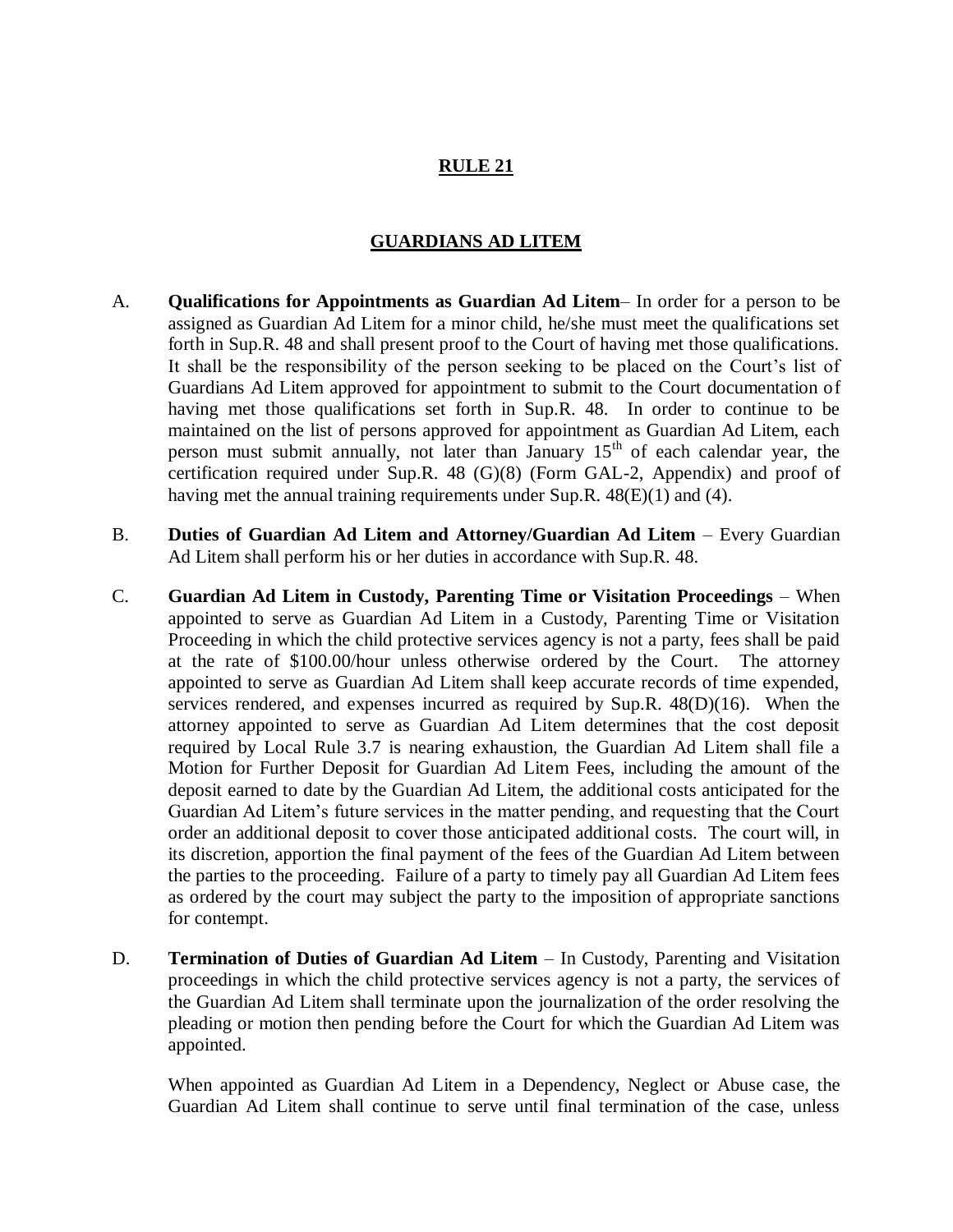otherwise ordered. When appointed as Guardian Ad Litem in a Delinquency or Unruly case, the Guardian Ad Litem's services terminate upon the journalization of the order resolving the matter then pending before the court, unless otherwise ordered.

E. **Guardian Ad Litem Report** – Unless otherwise directed by the Court, the Guardian Ad Litem shall prepare a written report and shall mail or hand-deliver the report to the Court and counsel, and any party unrepresented by counsel, not less than seven (7) days in advance of the hearing date. While the Guardian Ad Litem report will be made available to parties and counsel, the report shall be considered confidential, and in the best interest of the minor child, shall not be filed with the Clerk. The Court shall consider the recommendation of the Guardian Ad Litem in determining the best interest of the child only when the report or a portion of the report has been admitted as an exhibit.

A Guardian Ad Litem may meet the requirements for a written report under Sup.R. 48(F) by fully completing this Court's form GAL-1 (Appendix), or by submitting his or her report in some other written format.

- F. **Comment Process**  The parties and counsel participating in any case where a Guardian Ad Litem has been appointed may present comments or complaint regarding the performance of the Guardian Ad Litem as follows:
	- 1.) Any comments or complaints regarding the performance of Guardians Ad Litem shall be in writing and submitted to the attention of the Judge of the Court of Common Pleas, Juvenile Division.
	- 2.) Within five (5) days of receipt, the Court will provide a copy of the comments or complaints and a Court notice of the response date to the Guardian Ad Litem who is the subject of the comments or complaint.
	- 3.) The Guardian Ad Litem may respond in writing to the comments or complaints in conformance with the Court notice accompanying the comments or complaints. A copy of any response will be provided to the commenting or complaining party by the Court.
	- 4.) After receipt of all appropriate information, including any supplements or amendments requested by the Court, the Court will issue a disposition within thirty (30) days and notify the person making the comment or complaint and the Guardian Ad Litem of the disposition.
	- 5.) The nature of the comments or complaints and the disposition shall be maintained in the individual file of each Guardian Ad Litem maintained in the Juvenile Division of the Common Pleas Court.
- G. **Application for Payment of Guardian Ad Litem Fees** The fees and expenses for service as a compensated Guardian Ad Litem will be ordered paid upon timely application to the Court. For purposes of this rule, an application for the payment of Guardian Ad Litem fees will be considered timely, if received by the Clerk within thirty (30) days of the completion of the last hearing covered by the billing period. Failure of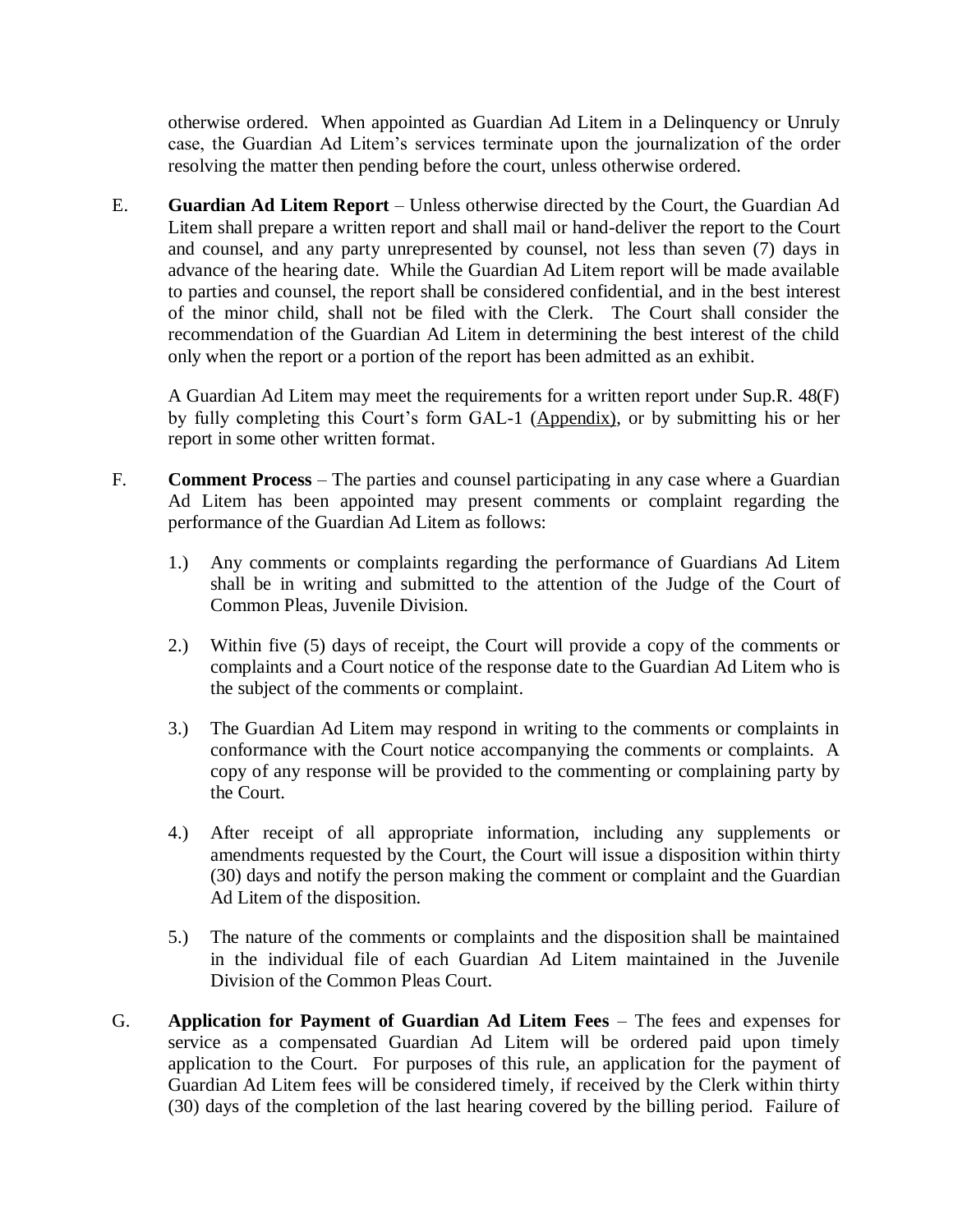the Guardian Ad Litem to timely file the application for payment of fees and expenses with all necessary supporting documentation may result in non-payment of fees and expenses.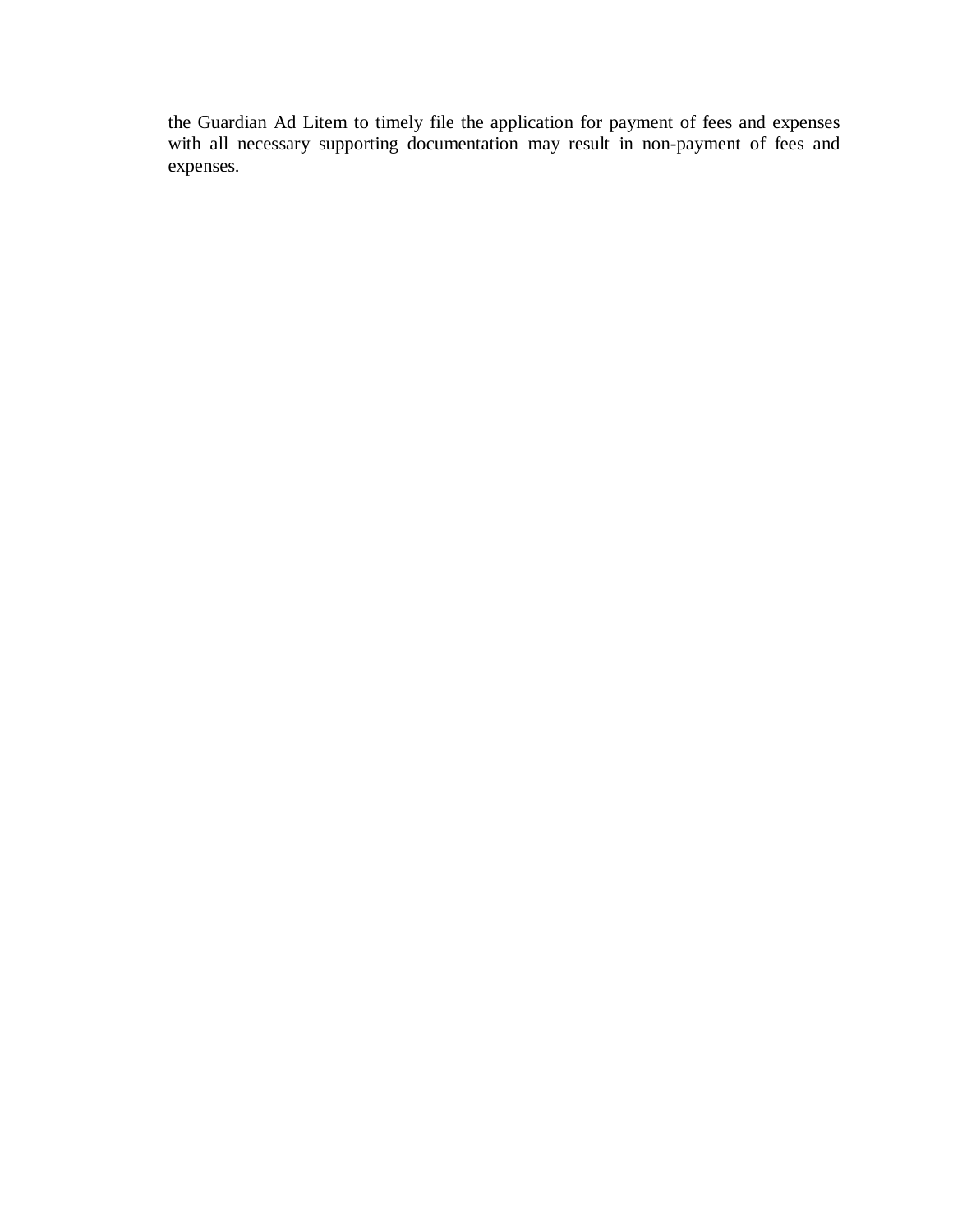## **PUBLIC ACCESS TO PROCEEDINGS**

## 22.1 HEARING CLOSURE

- A. Hearings involving Adult Criminal cases, Parentage and Child Support cases, Serious Youthful Offender proceedings initiated under R.C. § 2152.13 and privateparty custody disputes shall be open to the public unless otherwise ordered by the Court. Closure will be considered by the Court only upon written motion of a party.
- B. Hearings held pursuant to Revised Code Section 2151.85 and Superintendence Rules 23 and 23.1 shall be closed pursuant to Superintendence Rule 23(D).
- C. All other hearings before the Court are neither presumed to be open nor presumed to be closed (*St. ex. rel. Plain Dealer Publishing Co. v. Geauga Cty. Court of Common Pleas, Juvenile Division* (2000), 90 Ohio St.3d 79). Closure will be considered on a case-by-case basis on the Court's own motion or upon motion of a party based on 1) whether there exists a reasonable and substantial basis for believing that public access could harm the child or endanger the fairness of the adjudication, 2) whether the potential for harm outweighs the benefits of public access and 3) whether there are no reasonable alternatives to closure (*State ex. rel. Plain Dealer Publishing Co. v. Floyd* (2006), 111 Ohio St.3d 56).
- D. The right of a victim to attend a hearing pursuant to Revised Code Section 2930.09, and the right of a parent, relative or prospective adoptive parent to attend a hearing pursuant to Revised Code Section 2151.424 shall be preserved.

## 22.2 MEDIA ACCESS

In accordance with Rule 12 of the Rules of Superintendence for the Courts of Ohio, the Court shall permit the broadcasting or recording by electronic means and the taking of photographs in court proceedings to which public access has been permitted pursuant to Local Rule 22.1 above. Broadcasting or recording by electronic means and the taking of photographs in court proceedings shall be governed by Superintendence Rule 12 and by this Rule.

A. **Applicant** – Media requests for permission to broadcast, televise, record, or photograph proceedings in the David O. Steiner Juvenile Services Center shall be made in writing to the Judge as far in advance as reasonably practicable, but in no event less than twenty-four hours prior to the courtroom session, unless permitted by the Judge for good cause shown. Media Request forms (JC-5) may be obtained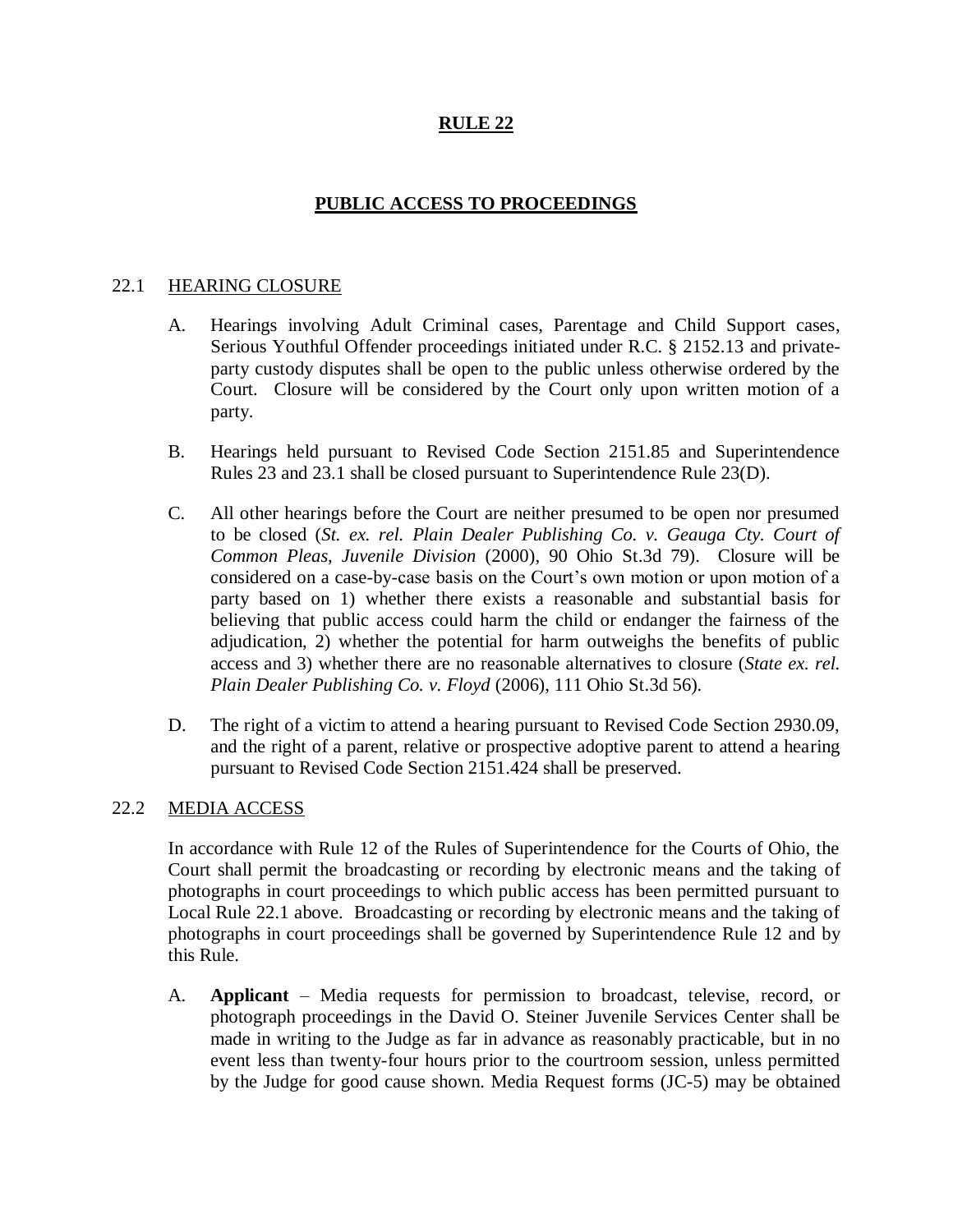from the Court's Chief Deputy Clerk. If the hearing for which the request is filed is continued for more than 30 days a new request must be submitted

- B. **Procedure** Upon receipt of a media request, the Clerk shall immediately inform the attorneys for the parties of the receipt of a media request by such means as are appropriate under the circumstances, (mail, telephone, facsimile, in person) in order to give the attorneys an opportunity to be heard, if possible, prior to the Judge deciding a media request.
- C. **Order** Superintendence Rule 12, and this local rule govern the Judge's granting of a media request. If the request is approved, the Judge shall prepare and sign a journal entry setting forth the conditions of the media broadcasting, televising, recording or photographing the proceedings.
- D. **Equipment** Only professional quality equipment may be used. Any non-portable equipment shall be set up and ready for operation prior to the commencement of court sessions or during court recesses. In no event will persons be permitted to bring equipment into the courtroom during trial proceedings. Placement and operation of equipment shall be in accordance with Superintendence Rule 12 unless otherwise ordered by the Court. No motor-driven still cameras will be permitted.
- E. **Witness/Victim Permission** The Judge or Court Personnel shall inform victims and witnesses of their right to object to being filmed, videotaped, recorded, or photographed. Each shall indicate in writing or orally, whether or not they object. Upon objection, the media are prohibited from employing any means to record the victim or witness.
- F. **Specific Prohibitions** No broadcasting, televising, recording, or photographing will be permitted:
	- 1. In judge's chambers or the jury deliberation rooms;
	- 2. Of witnesses or victims without prior consent of the witness or victim;
	- 3. Of jurors or prospective jurors;
	- 4. Of bench conferences, of conversation or conferences between an Attorney and his client, or of jury deliberations;
	- 5. Of any document or exhibit, before or after such document is admitted into evidence, except those which are clearly visible to spectators, e.g., maps, charts, blackboards, etc.
	- 6. Actions of reporters and photographers in the Courtroom shall not be disruptive or distracting. Movement by still photographers during the testimony of a witness shall be kept to a minimum.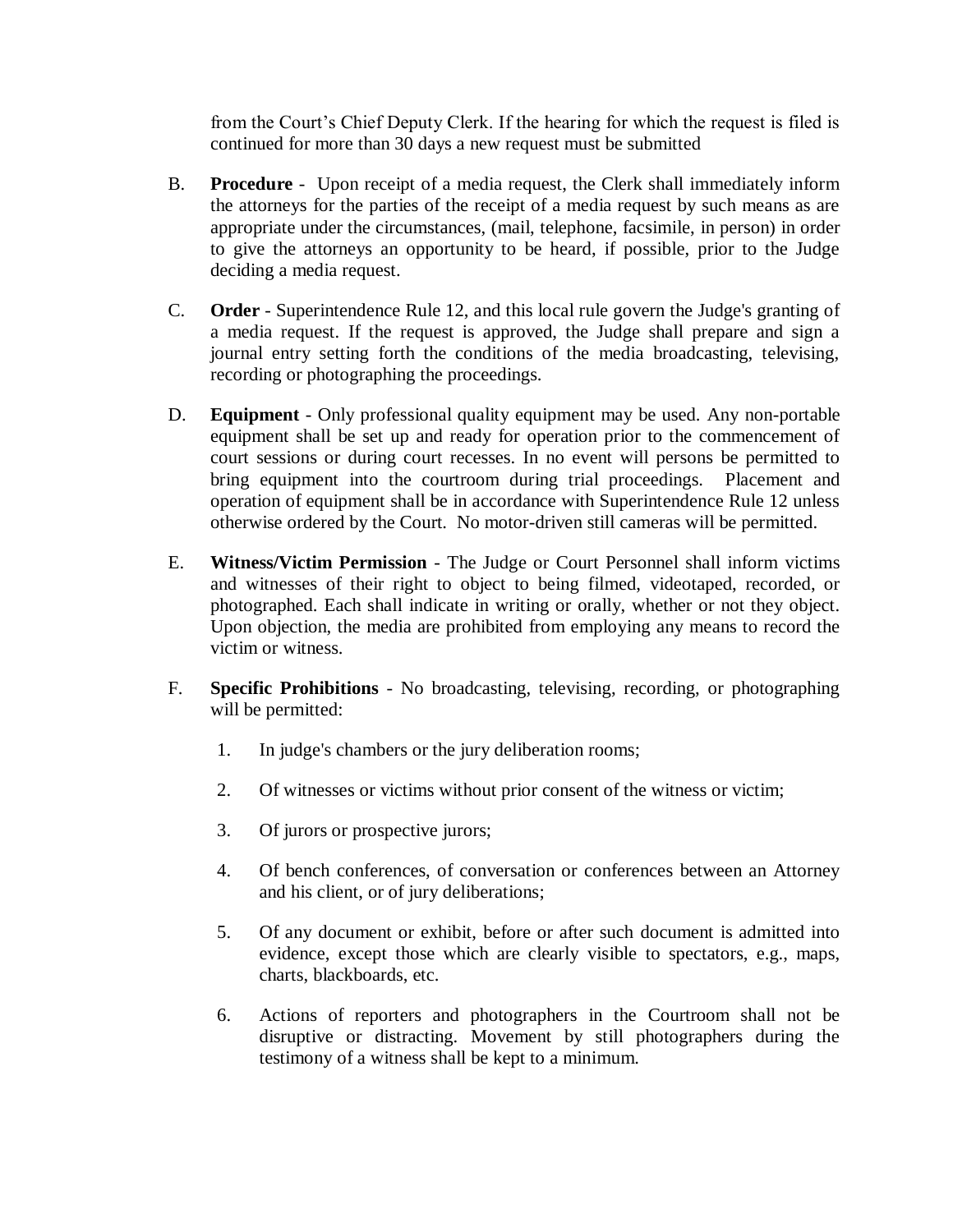#### **HOURS OF COURT**

The Juvenile Clerk of Court's offices shall be open for transaction of business from 8:00 A.M. to 4:30 P.M., Monday through Friday. *Hearings may be scheduled outside those stated hours at the discretion of the Court.* The Juvenile Court and offices shall be closed on Saturday, Sunday, Legal Holidays (as designated by the County Commissioners), and at such other times as the Judge deems necessary and proper.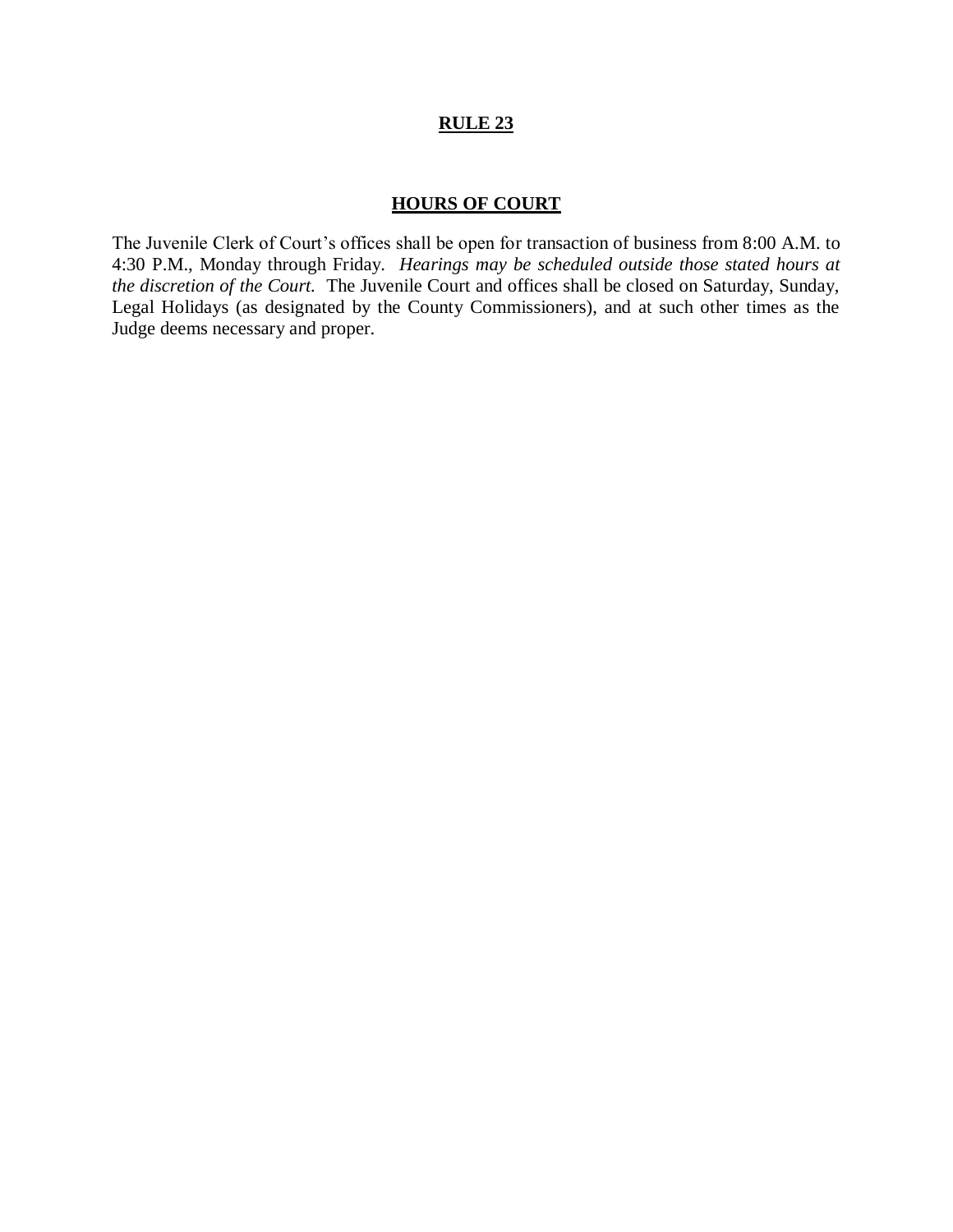## **PROCEEDINGS UPON MOTION TO DETERMINE COMPETENCY**

- **24.1** These rules are adopted pursuant to R.C. Section 2152.51(B) to expedite proceedings under R.C. 2152.51 - .59, to ensure that proper notice of competency hearings is provided to the appropriate persons, and to ensure that any proceedings on an underlying complaint are stayed pending the determination under those sections.
- **24.2** Juvenile competency proceedings shall be scheduled and heard on an expedited basis. Hearings in juvenile competency proceedings shall be held in compliance with applicable deadlines as established by R.C. Section 2152.53 - .59.
- **24.3** The Court shall provide written notice of the date, time and place of the next scheduled hearing relating to competency to the prosecuting attorney, the child's attorney, the child's guardian ad litem, and the child's parent, guardian or custodian. Mailed notice shall not be required for any party or other individual designated in this rule if written notice was provided to that party or individual at the conclusion of the immediately preceding hearing.
- **24.4** Upon the filing of a motion for a determination of competency, or upon the Court's own motion, all delinquency proceedings are stayed pending a determination of competency. If the Court determines that the child is not competent, but could likely attain competency, the delinquency proceedings shall continue to be stayed until such time as the child attains competency or until the delinquency proceeding is dismissed.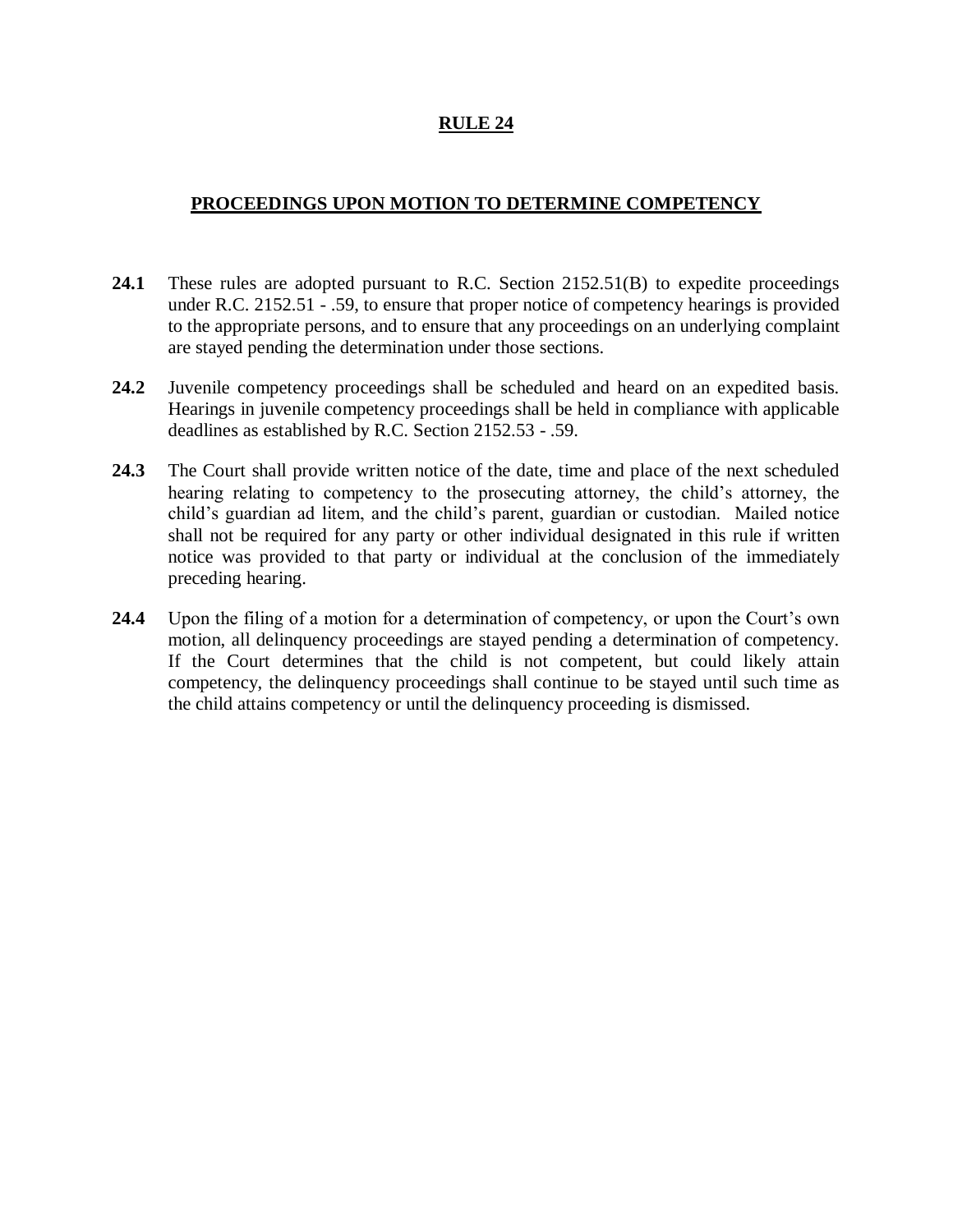# **RESTRAINT OF JUVENILES**

- A. Restraints shall be removed prior to the commencement of a proceeding unless the Court determines on the record, after providing any party the right to be heard on the issue of physical restraint for that child at that hearing, that there is no less restrictive alternative to the use of physical restraint and that the physical restraint of the child is necessary because either of the following:
- 1. The child represents a current and significant threat to the safety of the child or to other persons in the courtroom;
- 2. There is a significant risk that the child will flee the courtroom.
- B. If the Court finds physical restraint to be necessary, the restraint shall be the least restrictive necessary to meet the risk requiring the restraint and in a manner which does not unnecessarily restrict the movement of the child's hands.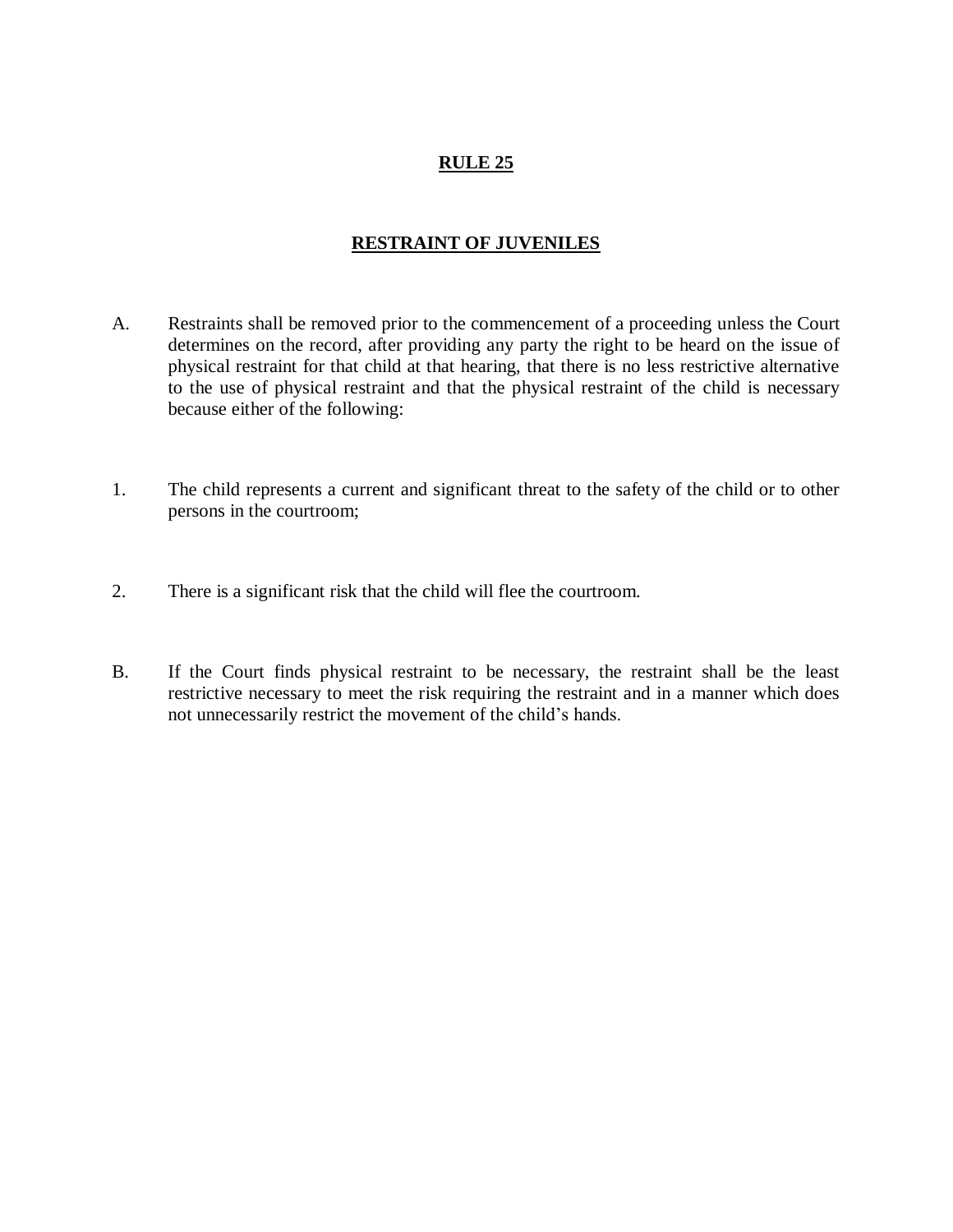#### **SERVICE**

26.1 The clerk of courts is authorized to use electronic return receipts from the United States Postal Service for certified mail service. Electronic proof of service for certified or express mail sent by the Court shall be deemed in compliance with the service requirements of the Ohio Civil Rules [including Civ. R. 4.1(2)]. The use of electronic return receipts is not mandatory.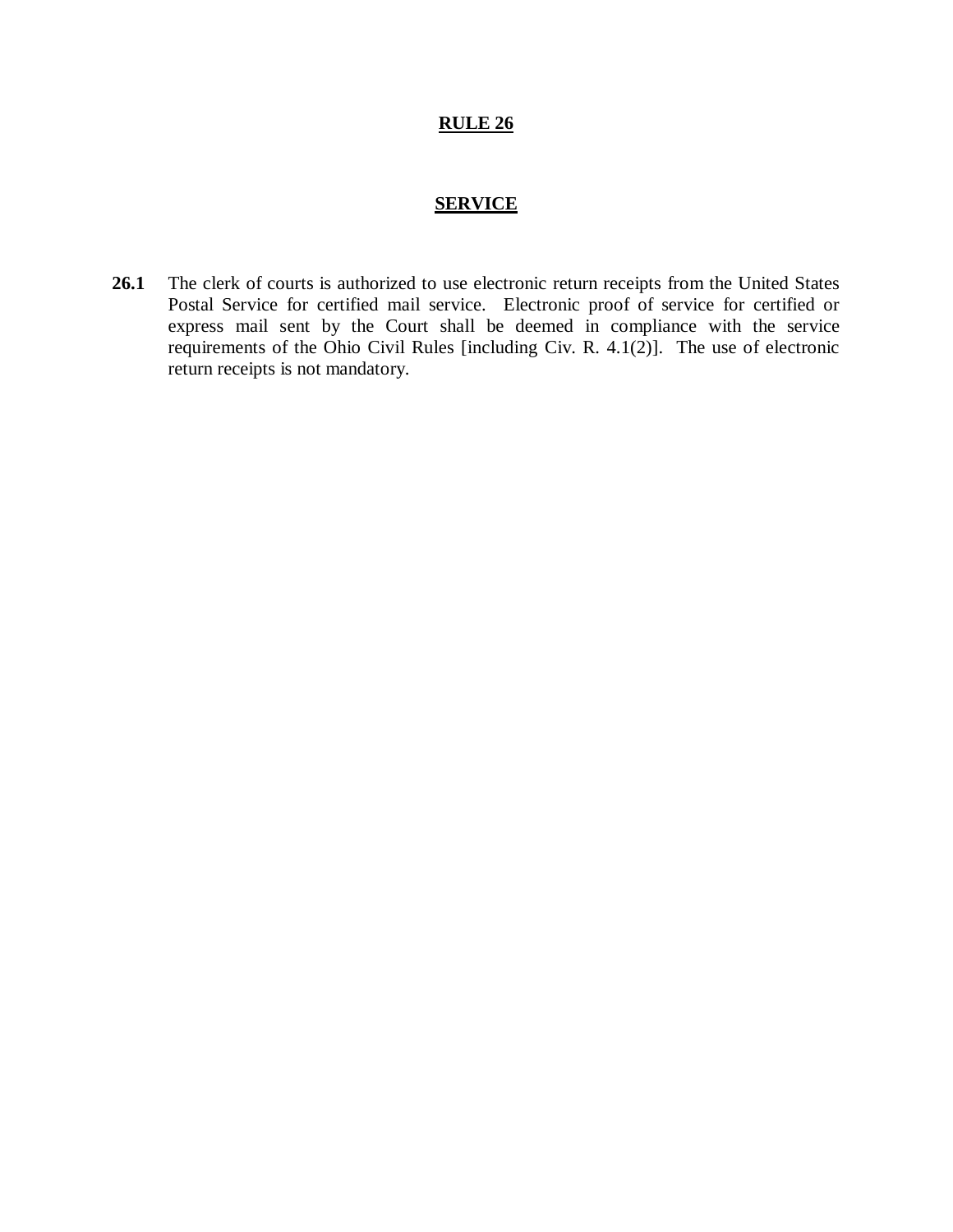# IN THE ALLEN COUNTY COMMON PLEAS COURT, JUVENILE DIVISION

| (Plaintiff)                                                                                                            |                             |
|------------------------------------------------------------------------------------------------------------------------|-----------------------------|
| V.                                                                                                                     |                             |
| (Defendant)                                                                                                            | CHILD SUPPORT AFFIDAVIT     |
|                                                                                                                        | OF (Name of Affiant)        |
|                                                                                                                        |                             |
| <b>EMPLOYMENT &amp; OTHER INCOME *</b>                                                                                 |                             |
|                                                                                                                        | <b>OTHER INCOME</b>         |
| AFFIANT'S PLACE(S) OF EMPLOYMENT___________                                                                            |                             |
| <u> 1989 - Johann Stoff, deutscher Stoffen und der Stoffen und der Stoffen und der Stoffen und der Stoffen und der</u> |                             |
| PAID: WKLY DBI-WKLY                                                                                                    |                             |
| MONTHLY $\Box$ BI-MONTHLY (CHECK ONE)                                                                                  | PUBLIC ASSISTANCE           |
|                                                                                                                        |                             |
|                                                                                                                        |                             |
|                                                                                                                        |                             |
| *Attach supporting documentation, including copies of pay stubs and your most recent U.S. income tax return            |                             |
| <b>CHILDREN</b>                                                                                                        |                             |
| Number of Minor Children of Affiant                                                                                    |                             |
|                                                                                                                        |                             |
| Number in Custody of Another Person                                                                                    |                             |
|                                                                                                                        |                             |
| Child Support Paid By This Affiant                                                                                     |                             |
| <b>HEALTH AND INSURANCE</b>                                                                                            |                             |
| Is Health Insurance Coverage For The Child Available Through Your Employer?                                            | $\Box$ No<br>$\Box$ Yes     |
| Are you Providing Health Insurance Coverage For The Child? $\Box$ Yes                                                  | $\overline{\phantom{a}}$ No |
|                                                                                                                        |                             |
|                                                                                                                        |                             |
|                                                                                                                        |                             |
|                                                                                                                        |                             |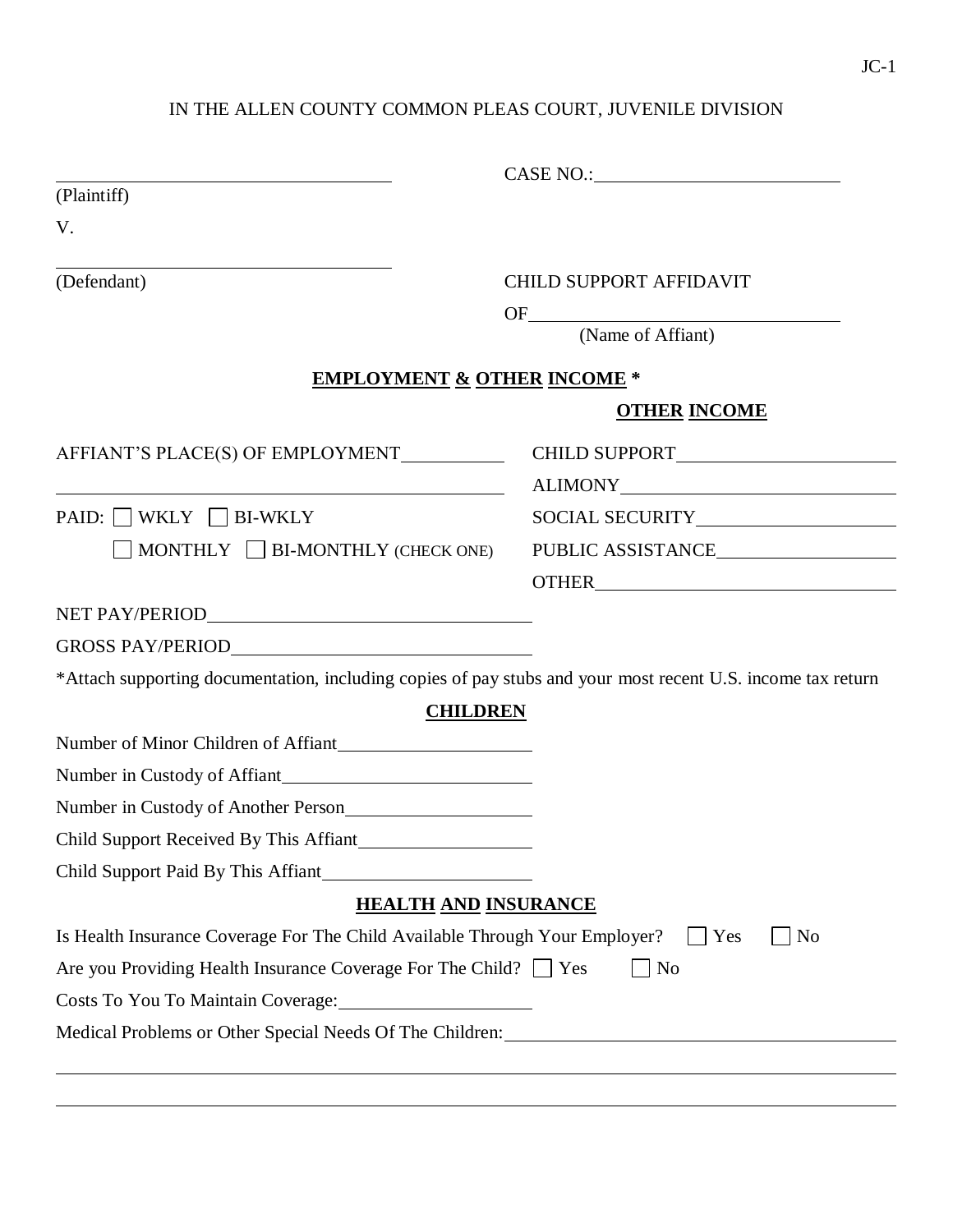## **ASSETS CURRENT MONETARY ASSETS**

|                                                |  |                             |                         | Checking Account \$                                             |                                                                                    |
|------------------------------------------------|--|-----------------------------|-------------------------|-----------------------------------------------------------------|------------------------------------------------------------------------------------|
|                                                |  |                             |                         | Savings Account \$                                              |                                                                                    |
|                                                |  |                             |                         | Cash on Hand \$                                                 |                                                                                    |
|                                                |  |                             | <b>OTHER ASSETS</b>     |                                                                 |                                                                                    |
| <b>RESIDENCE</b>                               |  |                             | <b>MOTOR VEHICLES</b>   |                                                                 |                                                                                    |
| Current Value \$                               |  |                             |                         |                                                                 | Year________ Make______________________ Model___________________________________   |
| <b>Outstanding Mortgage Debt</b>               |  |                             |                         |                                                                 | Current Value \$                                                                   |
| $\frac{1}{2}$                                  |  |                             |                         |                                                                 |                                                                                    |
|                                                |  |                             |                         |                                                                 | Current Value \$____________________ Debt Owed \$_________________________________ |
|                                                |  |                             | <b>MONTHLY EXPENSES</b> |                                                                 |                                                                                    |
| <b>ITEM</b>                                    |  | <b>AMOUNT</b>               |                         |                                                                 |                                                                                    |
| Rent/Mortgage                                  |  | $\frac{\text{S}}{\text{S}}$ |                         | Gasoline                                                        | $\sim$                                                                             |
| Heat                                           |  |                             |                         | Medical, Etc.                                                   | $\sim$                                                                             |
| Electric                                       |  | $\frac{\sqrt{2}}{2}$        |                         | Car Payment                                                     | $\frac{1}{2}$                                                                      |
| Telephone                                      |  | $\frac{\text{S}}{\text{S}}$ |                         | Other                                                           | $\int$                                                                             |
| Water                                          |  | $\sim$                      |                         |                                                                 | $\frac{1}{2}$                                                                      |
| Clothing                                       |  | $\sim$                      |                         |                                                                 | $\frac{1}{2}$                                                                      |
| Groceries                                      |  | $\frac{1}{2}$               |                         |                                                                 | $\frac{1}{2}$                                                                      |
| Insurance                                      |  |                             |                         |                                                                 | TOTAL MONTHLY EXPENSES \$                                                          |
| <b>STATE OF OHIO</b><br><b>COUNTY OF ALLEN</b> |  |                             |                         |                                                                 |                                                                                    |
|                                                |  |                             |                         | being first duly sworn says that the above statements are true. |                                                                                    |
|                                                |  |                             |                         | <b>Signature of Affiant</b>                                     |                                                                                    |
|                                                |  |                             |                         |                                                                 |                                                                                    |

Notary Public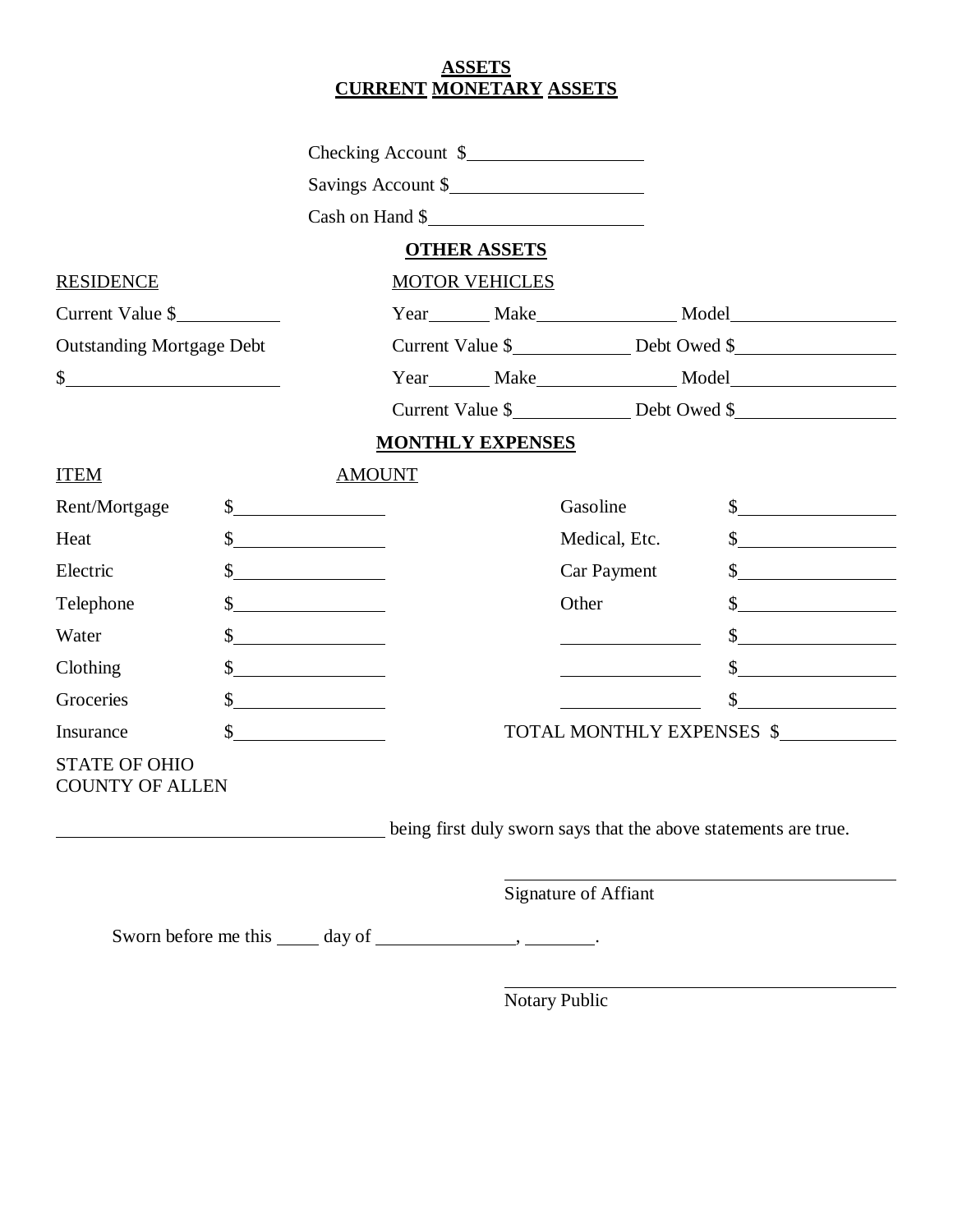# IN THE COURT OF COMMON PLEAS, ALLEN COUNTY, OHIO JUVENILE DIVISION

|        | IN THE MATTER OF:                                                                                                                                                                                                                                                                                                  | $1 - 1 - 1$ | CASE NO(S):<br><u> 1980 - Johann Barn, amerikan personal (h. 1980).</u> |  |
|--------|--------------------------------------------------------------------------------------------------------------------------------------------------------------------------------------------------------------------------------------------------------------------------------------------------------------------|-------------|-------------------------------------------------------------------------|--|
|        |                                                                                                                                                                                                                                                                                                                    |             |                                                                         |  |
|        | $\Box\,\,\mathrm{ALLEGED}\,\,\mathrm{DELINQUENT/UNRULY}\,\,\mathrm{CHILD}\qquad:\qquad \mathrm{PRE-TRIAL}\,\,\mathrm{CONFERENCE}$<br>$\Box$ ALLEGED JUVENILE TRAFFIC OFFENDER : REPORT                                                                                                                             |             |                                                                         |  |
|        | DATE OF PRE-TRIAL CONFERENCE:                                                                                                                                                                                                                                                                                      |             |                                                                         |  |
|        | CHARGE(S): New York CHARGE CONTROL CHARGE CONTROL CHARGE CONTROL CHARGE CONTROL CONTROL CONTROL CONTROL CONTROL CONTROL CONTROL CONTROL CONTROL CONTROL CONTROL CONTROL CONTROL CONTROL CONTROL CONTROL CONTROL CONTROL CONTRO<br>,我们也不会有什么。""我们的人,我们也不会有什么?""我们的人,我们也不会有什么?""我们的人,我们也不会有什么?""我们的人,我们也不会有什么?""我们的人 |             |                                                                         |  |
|        | <b>PRESENT:</b>                                                                                                                                                                                                                                                                                                    |             |                                                                         |  |
|        | Prosecutor: <u>Contractory Contractory Contractory</u>                                                                                                                                                                                                                                                             |             |                                                                         |  |
|        | Attorney for Child:                                                                                                                                                                                                                                                                                                |             |                                                                         |  |
|        | Child: $\Box$ Present $\Box$ Not Present $\Box$ In Detention                                                                                                                                                                                                                                                       |             |                                                                         |  |
|        | Parent/Custodian: Present Not Present If present, name and                                                                                                                                                                                                                                                         |             |                                                                         |  |
|        | Victim/Witness: Not Notified Notified If notified, manner of<br>notification: <b>contract of the contract of the contract of the contract of the contract of the contract of the contract of the contract of the contract of the contract of the contract of the contract of the contract of the</b>               |             |                                                                         |  |
|        | <b>REPORT:</b>                                                                                                                                                                                                                                                                                                     |             |                                                                         |  |
| $\Box$ | ASSIGNED FOR ____________ PRE-TRIAL CONFERENCE ON ________________________________                                                                                                                                                                                                                                 |             |                                                                         |  |
| $\Box$ | DETAILS: PHOTOS CONTRACT CONTRACT CONTRACT CONTRACT CONTRACT CONTRACT CONTRACT CONTRACT CONTRACT CONTRACT CONTRACT CONTRACT CONTRACT CONTRACT CONTRACT CONTRACT CONTRACT CONTRACT CONTRACT CONTRACT CONTRACT CONTRACT CONTRACT                                                                                     |             |                                                                         |  |
|        |                                                                                                                                                                                                                                                                                                                    |             |                                                                         |  |
|        |                                                                                                                                                                                                                                                                                                                    |             |                                                                         |  |
|        | TIME REQUIRED: HOURS.                                                                                                                                                                                                                                                                                              |             |                                                                         |  |
|        | <b>NUMBER OF WITNESSES:</b>                                                                                                                                                                                                                                                                                        |             | STATE:<br>CHILD:                                                        |  |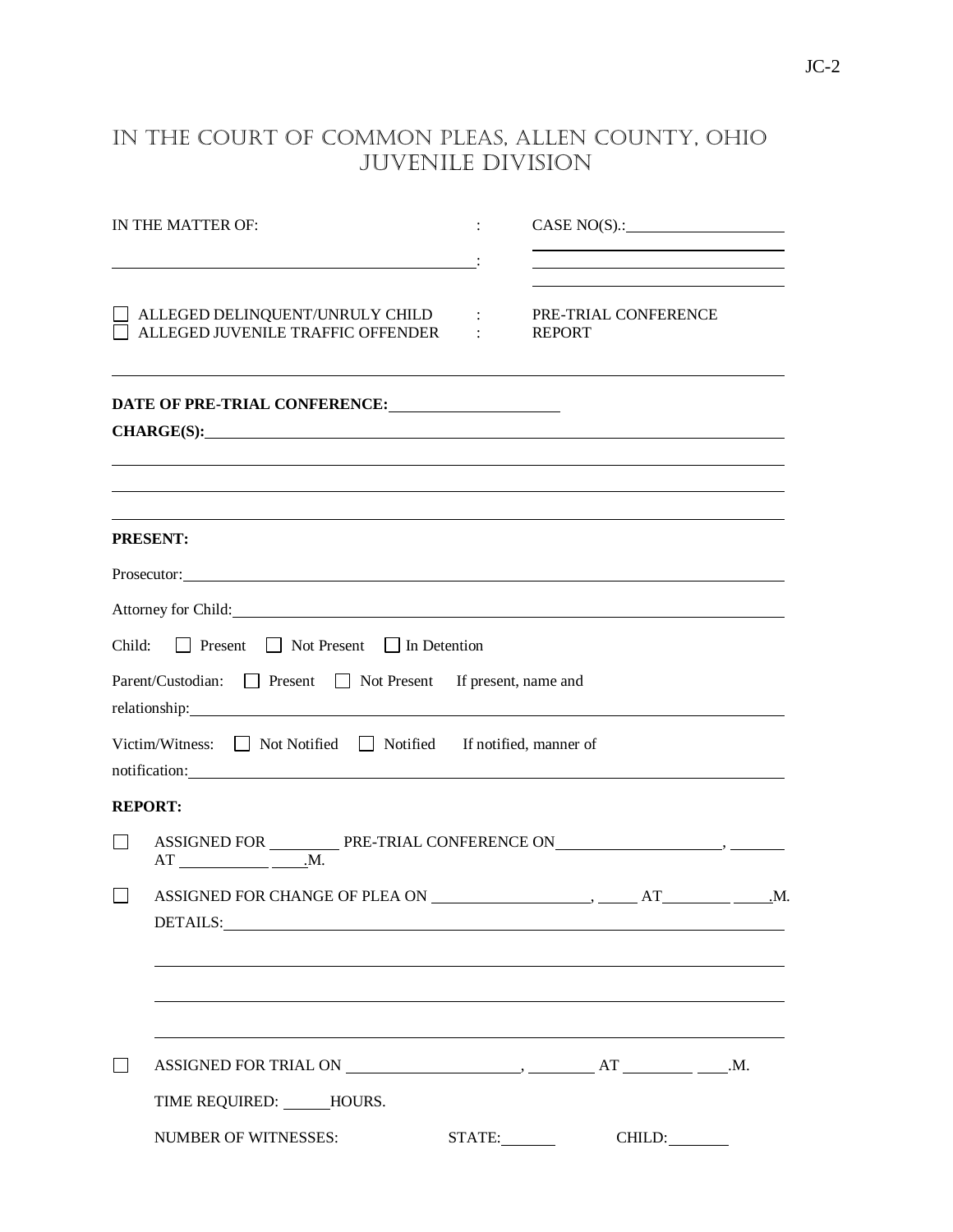Attorney/Guardian Ad Litem will be filing pre-trial motions as follows:

| <b>APPROVED:</b>       |                     |
|------------------------|---------------------|
| Prosecutor             | Child               |
|                        |                     |
| Attorney/GAL for Child | Parent/Guardian     |
|                        | <b>Reviewed By:</b> |
|                        | JUDGE / MAGISTRATE  |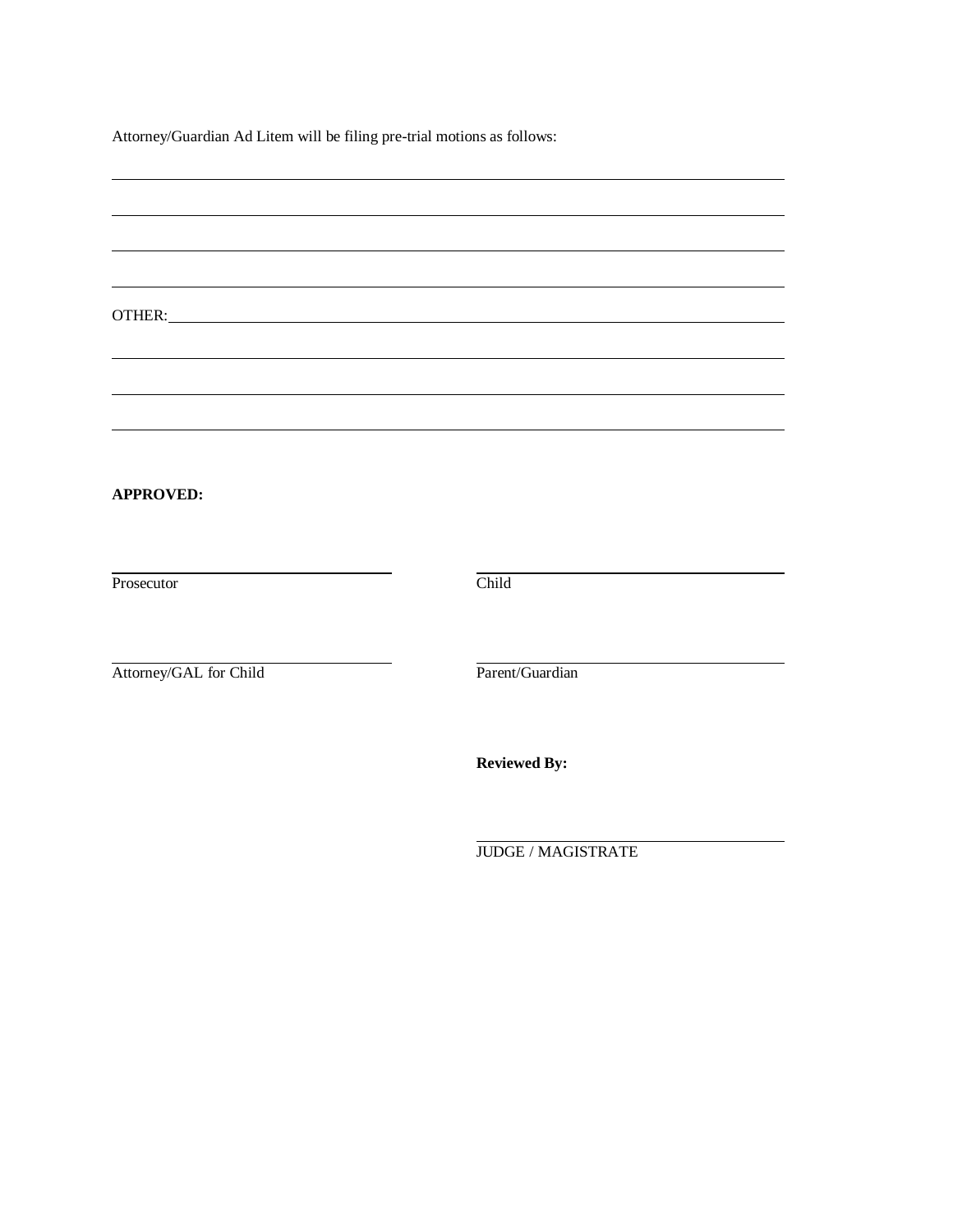# IN THE COURT OF COMMON PLEAS, ALLEN COUNTY, OHIO JUVENILE DIVISION

|        | <b>STATE OF OHIO</b>                                                                                                                                                                                                                                                                           | CASE NO(S):                           |  |
|--------|------------------------------------------------------------------------------------------------------------------------------------------------------------------------------------------------------------------------------------------------------------------------------------------------|---------------------------------------|--|
| VS.    |                                                                                                                                                                                                                                                                                                |                                       |  |
|        | DEFENDANT                                                                                                                                                                                                                                                                                      | PRE-TRIAL CONFERENCE<br><b>REPORT</b> |  |
|        | DATE OF PRE-TRIAL CONFERENCE:<br>CHARGE(S):                                                                                                                                                                                                                                                    |                                       |  |
|        |                                                                                                                                                                                                                                                                                                |                                       |  |
|        | <b>PRESENT:</b>                                                                                                                                                                                                                                                                                |                                       |  |
|        | Prosecutor: <u>Consecutor:</u> Consecutor: Consecutor: Consecutor: Consecutor: Consecutor: Consecutor: Consecutor: Consecutor: Consecutor: Consecutor: Consecutor: Consecutor: Consecutor: Consecutor: Consecutor: Consecutor: Cons                                                            |                                       |  |
|        | Attorney for Defendant: National Contract of the Contract of the Contract of the Contract of the Contract of the Contract of the Contract of the Contract of the Contract of the Contract of the Contract of the Contract of t                                                                 |                                       |  |
|        | Defendant: Present Not Present                                                                                                                                                                                                                                                                 |                                       |  |
|        | Victim/Witness: Not Notified Notified If notified, manner of<br>notification: explanation of the state of the state of the state of the state of the state of the state of the state of the state of the state of the state of the state of the state of the state of the state of the state o |                                       |  |
|        | <b>REPORT:</b>                                                                                                                                                                                                                                                                                 |                                       |  |
| $\Box$ | $AT$ $M.$                                                                                                                                                                                                                                                                                      |                                       |  |
| $\Box$ |                                                                                                                                                                                                                                                                                                |                                       |  |
|        |                                                                                                                                                                                                                                                                                                |                                       |  |
|        |                                                                                                                                                                                                                                                                                                |                                       |  |
|        | TIME REQUIRED: ______HOURS.                                                                                                                                                                                                                                                                    |                                       |  |
|        | <b>NUMBER OF WITNESSES:</b>                                                                                                                                                                                                                                                                    | STATE:<br>CHILD:                      |  |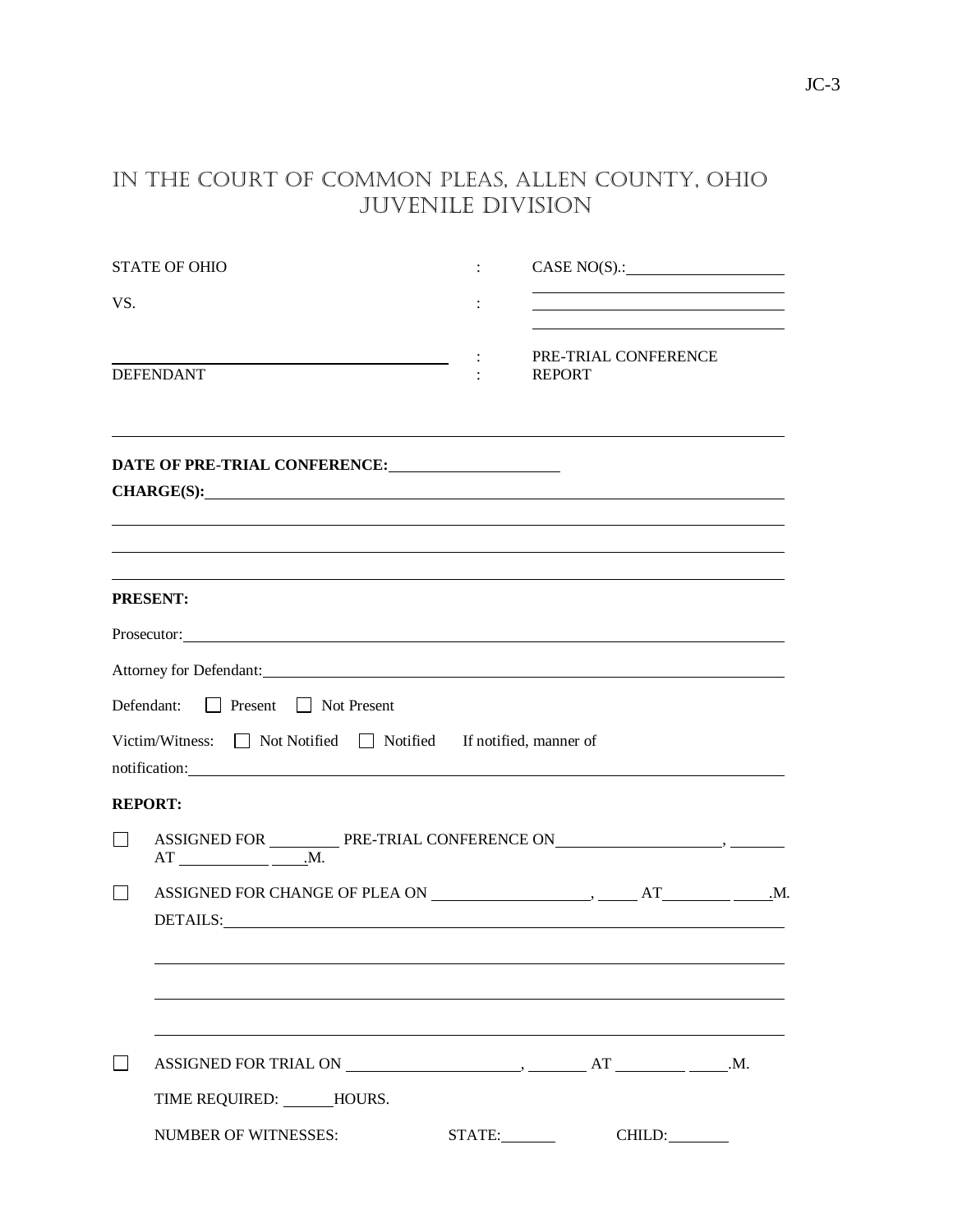Attorney will be filing pre-trial motions as follows:

| OTHER: <u>Andreas and the second contract of the second contract of the second contract of the second contract of</u> |                           |
|-----------------------------------------------------------------------------------------------------------------------|---------------------------|
|                                                                                                                       |                           |
|                                                                                                                       |                           |
|                                                                                                                       |                           |
| <b>APPROVED:</b>                                                                                                      |                           |
|                                                                                                                       |                           |
| Prosecutor                                                                                                            | Defendant                 |
|                                                                                                                       |                           |
|                                                                                                                       | Attorney for Defendant    |
|                                                                                                                       |                           |
|                                                                                                                       | <b>Reviewed By:</b>       |
|                                                                                                                       |                           |
|                                                                                                                       | <b>JUDGE / MAGISTRATE</b> |
|                                                                                                                       |                           |
|                                                                                                                       |                           |

ON THE MOTION OF THE DEFENDANT, THE TIME LIMITATIONS PURSUANT TO OHIO REVISED CODE SECTION 2945.71-.73 ARE HEREBY WAIVED.

DEFENDANT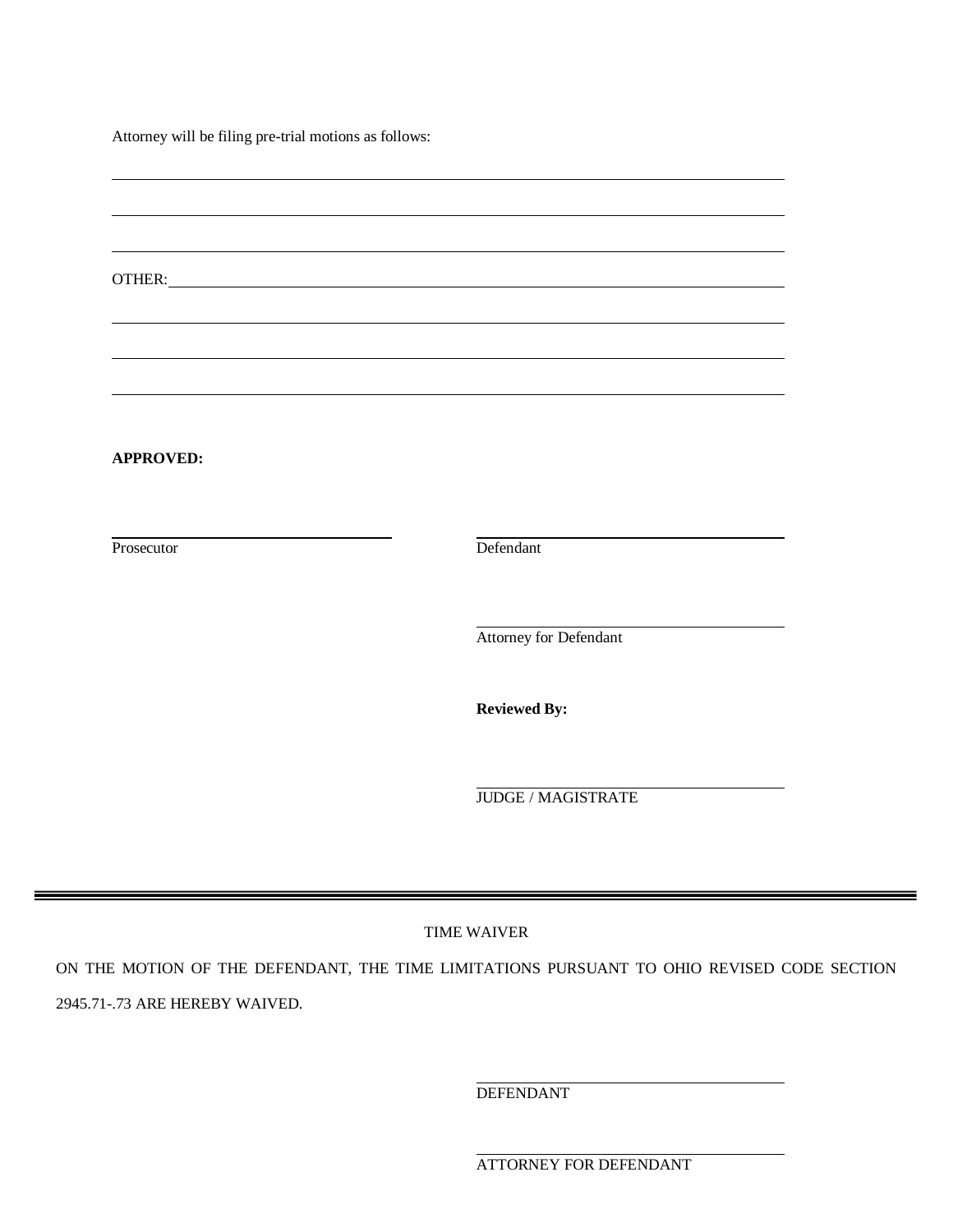## IN THE ALLEN COUNTY COURT OF COMMON PLEAS, LIMA, OHIO JUVENILE DIVISION

PLAINTIFF,

CASE NO.:

VS

DEFENDANT, 3109.04(M))

CUSTODY AFFIDAVIT (O.R.C. SECTIONS 3127.23 &

#### **AFFIANT BEING FIRST DULY SWORN, DEPOSES AND SAYS:**

- 1.) THAT THE NAME AND PRESENT ADDRESS OF EACH CHILD, THE CUSTODY AND VISITATION OF WHICH IS TO BE DETERMINED BY THIS COURT, IS:
- 2.) THAT THE ADDRESSES AT WHICH EACH CHILD HAS LIVED WITHIN THE PAST FIVE YEARS PRIOR TO FILING THIS COURT ACTION ARE:
- 3.) THAT THE NAMES AND ADDRESSES OF ALL PERSONS WITH WHOM EACH CHILD HAS LIVED WITHIN THE PAST FIVE YEARS PRIOR TO INSTITUTING THIS COURT ACTION, AND THE DATES THEREOF, ARE:
- 4.) THAT AFFIANT HAS NOT PARTICIPATED AS A PARTY, WITNESS OR IN ANY OTHER CAPACITY IN ANY OTHER LITIGATION, IN THIS OR ANY OTHER STATE, THAT CONCERNED THE ALLOCATION, BETWEEN THE PARENTS OF THE SAME CHILD, OF PARENTAL RIGHTS AND RESPONSIBILITIES FOR THE CARE OF THE CHILD AND THE DESIGNATION OF THE RESIDENTIAL PARENT AND LEGAL CUSTODIAN OF THE CHLD THAT OTHERWISE CONCERNED THE CUSTODY OF THE SAME CHILD, EXCEPT AS FOLLOWS:
- 5.) THAT AFFIANT HAS NO INFORMATION OR ANY PARENTING PROCEEDING CONCERNING THE CHILD PENDING IN A COURT OF THIS OR ANY OTHER STATE, EXCEPT AS FOLLOWS:

JC-4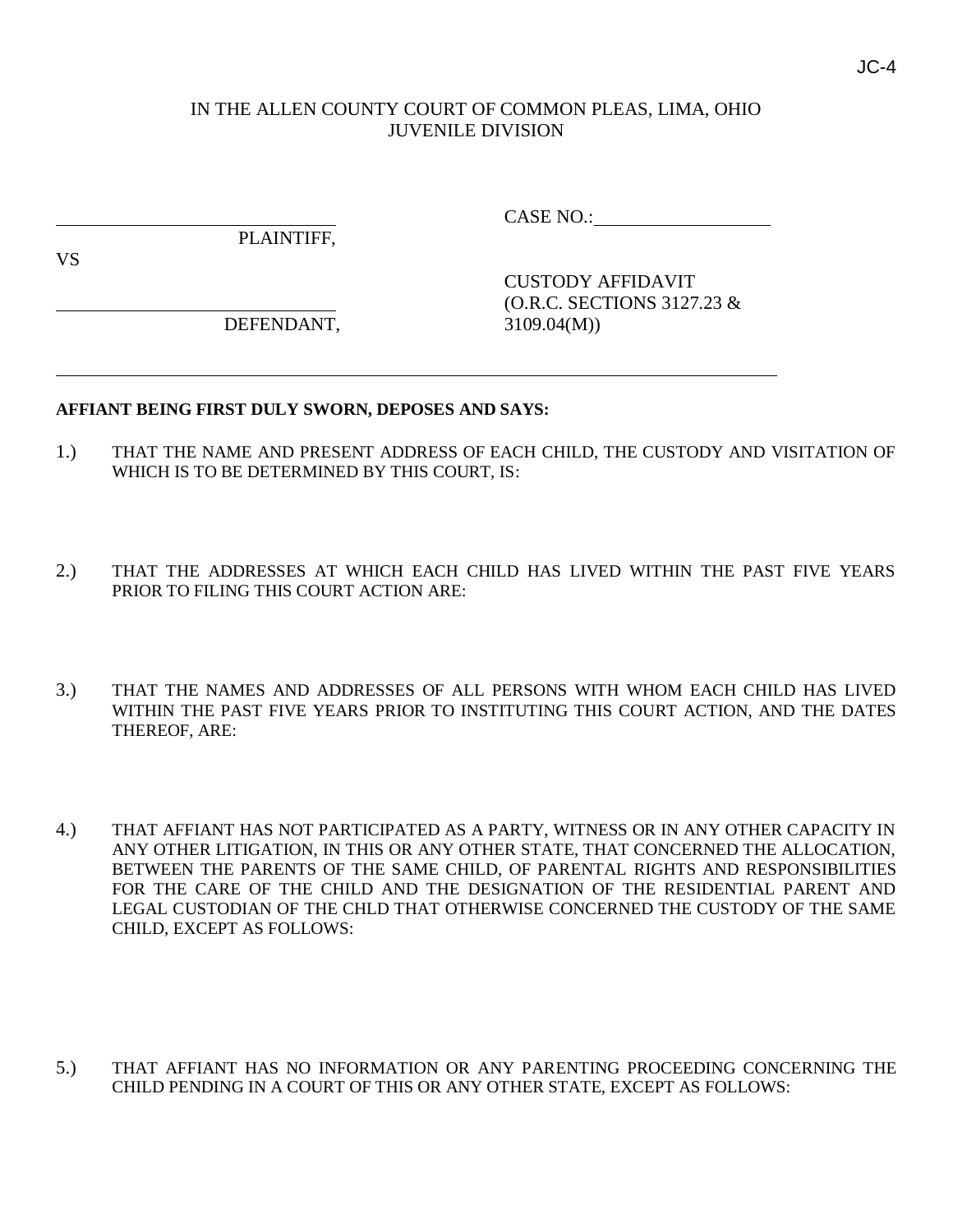- 6.) THAT AFFIANT HAS NO KNOWLEDGE OF ANY PERSON WHO IS NOT A PARTY TO THE PROCEEDING AND HAS PHYSICAL CUSTODY OF THE CHILD OR CLAIMS TO BE A PARENT OF THE CHILD WHO IS DESIGNATED THE RESIDENTIAL PARENT AND LEGAL CUSTODIAN OF THE CHILD OR TO HAVE VISITATION RIGHTS WITH RESPECT TO THE CHILD OR TO BE A PERSON OTHER THAN A PARENT OF THE CHILD WHO HAS CUSTODY OR VISITATION RIGHTS WITH RESPECT TO THE CHILD, EXCEPT AS FOLLOWS:
- 7.) THAT AFFIANT HAS NOT PREVIOUSLY BEEN CONVICTED OF NOR PLEADED GUILTY TO ANY CRIMINAL OFFENSE INVOLVING ANY ACT THAT RESULTED IN A CHILD BEING AN ABUSED CHILD OR A NEGLECTED CHILD OR PREVIOUSLY HAS BEEN DETERMINED, IN A CASE IN WHICH A CHILD HAS BEEN ADJUDICATED AN ABUSED CHILD OR A NEGLECTED CHILD, TO BE THE PERPETRATOR OF THE ABUSIVE OR NEGLECTFUL ACT THAT WAS THE BASIS OF THE ADJUDICATION, EXCEPT AS FOLLOWS:
- 8.) THAT NEITHER THE AFFIANT NOR ANY MEMBER OF HIS/HER HOUSEHOLD HAS BEEN CONVICTED OF OR PLEADED GUILTY TO A) DOMESTIC VIOLENCE, B) ANY SEXUALLY ORIENTED OFFENSE OR C) ANY OTHER OFFENSE IN WHICH A FAMILY OR HOUSEHOLD MEMBER WAS PHYSICALLY HARMED, EXCEPT AS FOLLOWS:

AFFIANT REALIZES THAT HE/SHE HAS A CONTINUING DUTY TO INFORM THE COURT OF ANY CUSTODY PROCEEDING CONCERNING THE CHILDREN IN THIS OR ANY OTHER STATE OF WHICH AFFIANT OBTAINS INFORMATION DURING THE PENDENCY OF THIS PROCEEDING.

# **FURTHER AFFIANT SAYETH NAUGHT.**

AFFIANT

SWORN TO BEFORE ME AND SUBSCRIBED TO IN MY PRESENCE THIS  $DAY$  OF  $\_\_\_\_\_\_\_\_\_\_\_\.\_20\_\_\_\_\.\_$ 

NOTARY PUBLIC, STATE OF OHIO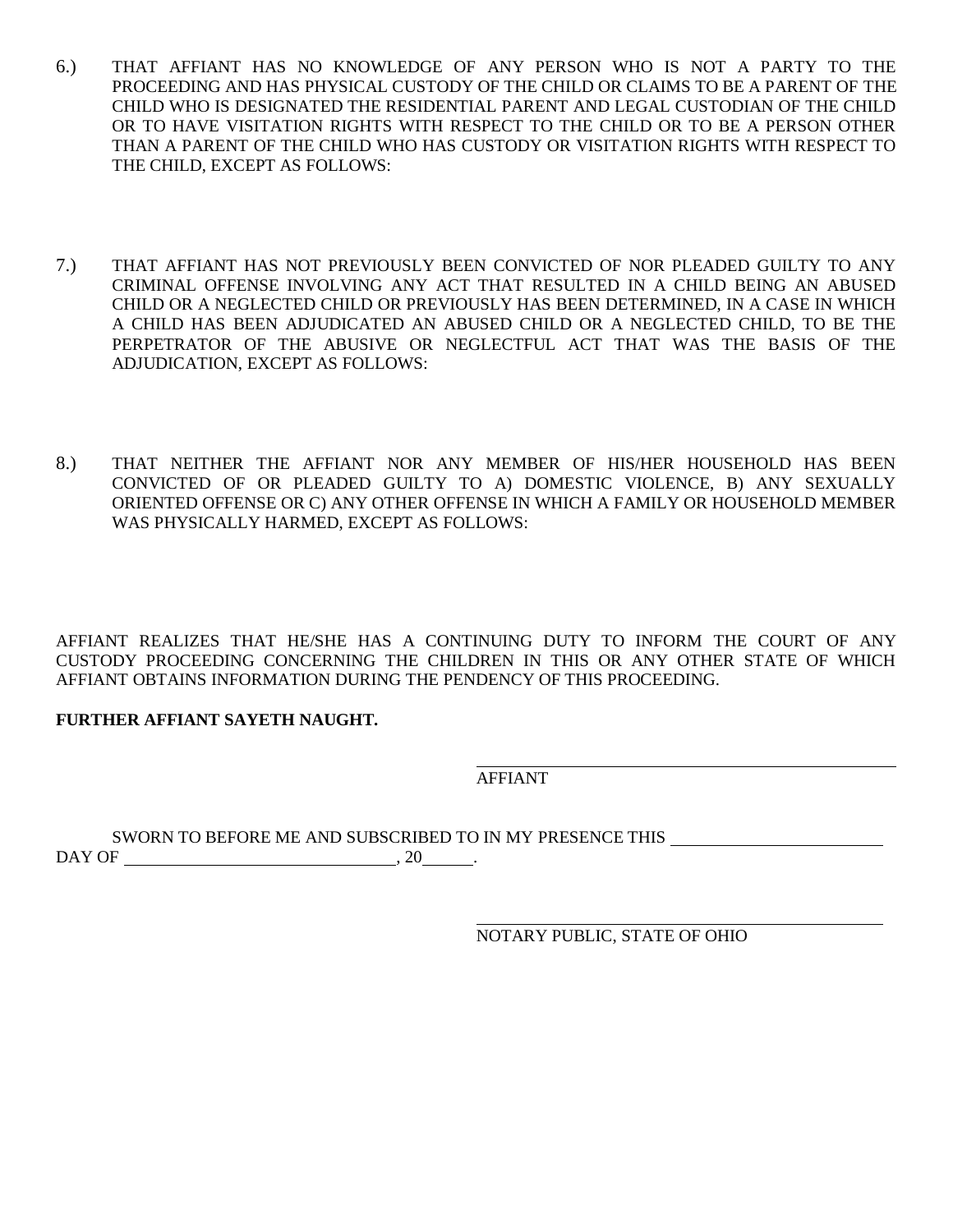# IN THE COURT OF COMMON PLEAS, ALLEN COUNTY, OHIO JUVENILE DIVISION

| IN THE MATTER OF:        |                                                                     | <b>CASE NO.:</b>                                                                 |  |  |
|--------------------------|---------------------------------------------------------------------|----------------------------------------------------------------------------------|--|--|
| ALLEGED DELINQUENT CHILD |                                                                     | Request for Media Attendance at<br><b>Court Proceedings</b>                      |  |  |
|                          |                                                                     | TO: ALLEN COUNTY COMMON PLEAS COURT, JUVENILE DIVISION                           |  |  |
|                          | The undersigned hereby requests permission to:                      |                                                                                  |  |  |
| <b>Broadcast</b>         | Attend and observe<br>Televise/Video Record<br>Record/Photograph    |                                                                                  |  |  |
|                          |                                                                     |                                                                                  |  |  |
|                          |                                                                     | Courtroom _________ before the Honorable Judge _________________________________ |  |  |
|                          |                                                                     | Further, the undersigned acknowledges the receipt, reading and understanding of  |  |  |
|                          | Common Pleas Superintendence Rule 12 and the Court's Local Rule 22. |                                                                                  |  |  |
|                          |                                                                     |                                                                                  |  |  |
|                          |                                                                     |                                                                                  |  |  |
|                          |                                                                     |                                                                                  |  |  |
|                          |                                                                     |                                                                                  |  |  |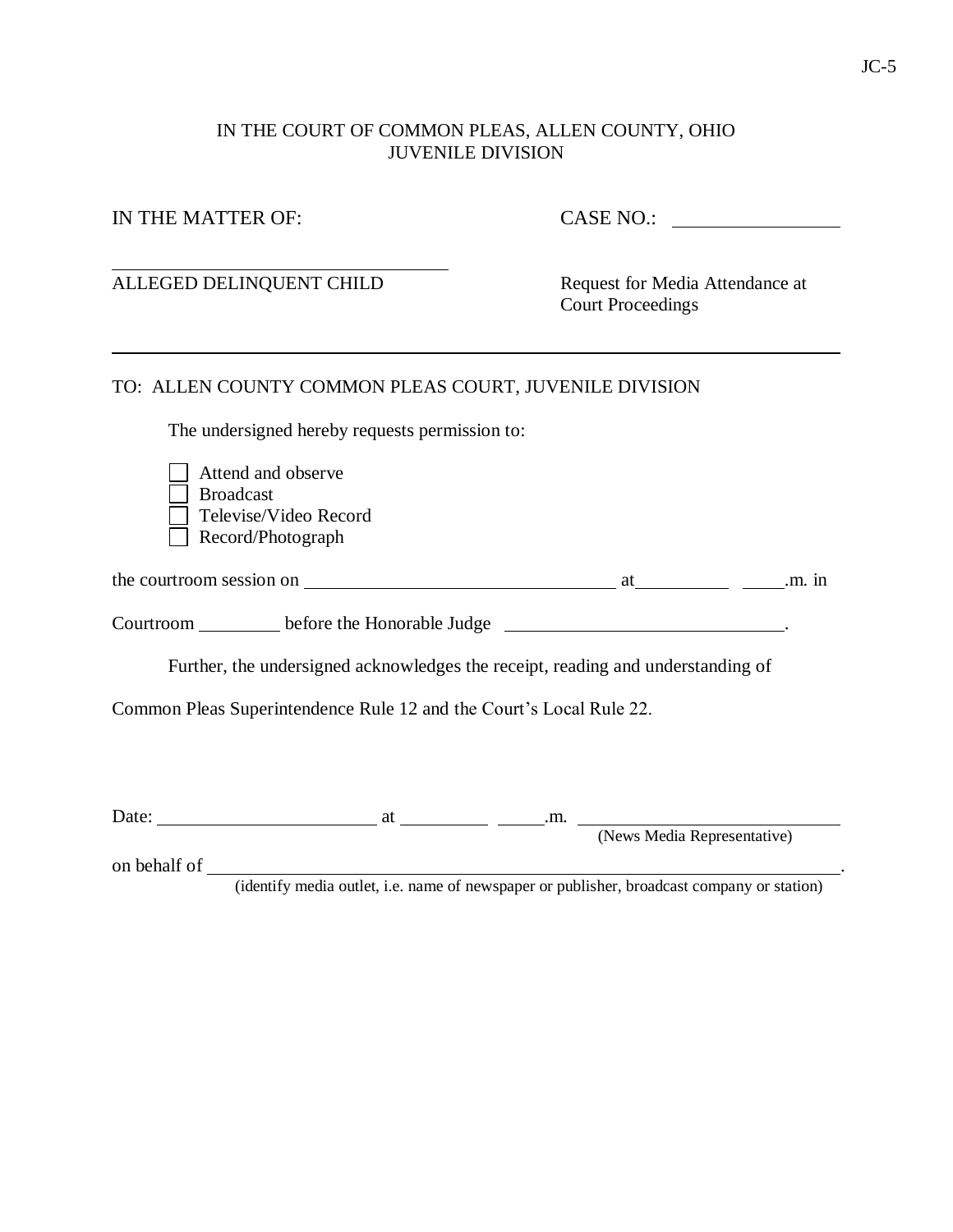# IN THE COURT OF COMMON PLEAS, ALLEN COUNTY, OHIO, JUVENILE DIVISION

IN THE MATTER OF: Case No.:

GUARDIAN AD LITEM REPORT DATE: DATE OF LAST REPORT:

# A GUARDIAN AD LITEM REPORT IS TO BE FILED WITH THE COURT BY THE CHILD'S GUARDIAN AD LITEM NOT LATER THAN SEVEN (7) DAYS PRIOR TO THE SCHEDULED HEARING. [Sup. R.  $48(F)(1)(c)$ ]

If you have been unable to meet with the child or either parent, explain the circumstances.

If you have been unable to review the most recent case plan, explain why not.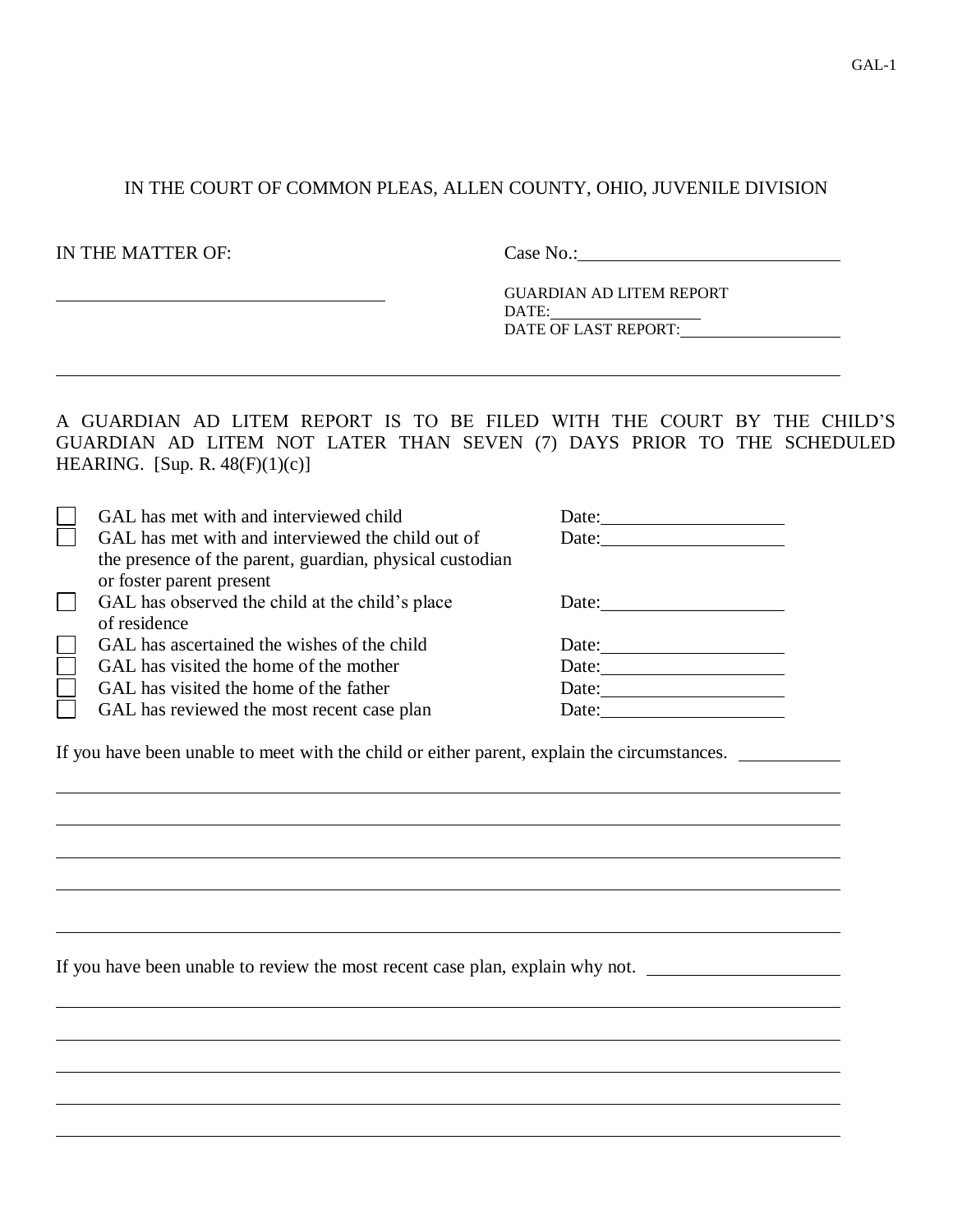## **ACTIVITY REPORT**

| Date                     | Person Contacted/Activity Conducted | Relationship to Child/Case |
|--------------------------|-------------------------------------|----------------------------|
|                          |                                     |                            |
|                          |                                     |                            |
|                          |                                     |                            |
|                          |                                     |                            |
|                          |                                     |                            |
|                          |                                     |                            |
|                          |                                     |                            |
|                          |                                     |                            |
|                          |                                     |                            |
|                          |                                     |                            |
|                          |                                     |                            |
|                          |                                     |                            |
|                          |                                     |                            |
|                          |                                     |                            |
|                          |                                     |                            |
|                          |                                     |                            |
|                          |                                     |                            |
|                          |                                     |                            |
|                          |                                     |                            |
|                          |                                     |                            |
|                          |                                     |                            |
|                          |                                     |                            |
|                          |                                     |                            |
| <u>—</u>                 |                                     | Ξ,                         |
| <u>—</u>                 |                                     | Ξ,                         |
|                          |                                     | $\overline{\phantom{0}}$   |
|                          |                                     |                            |
|                          |                                     |                            |
|                          |                                     |                            |
| $\overline{\phantom{0}}$ |                                     | $\overline{\phantom{0}}$   |
|                          |                                     |                            |
|                          |                                     |                            |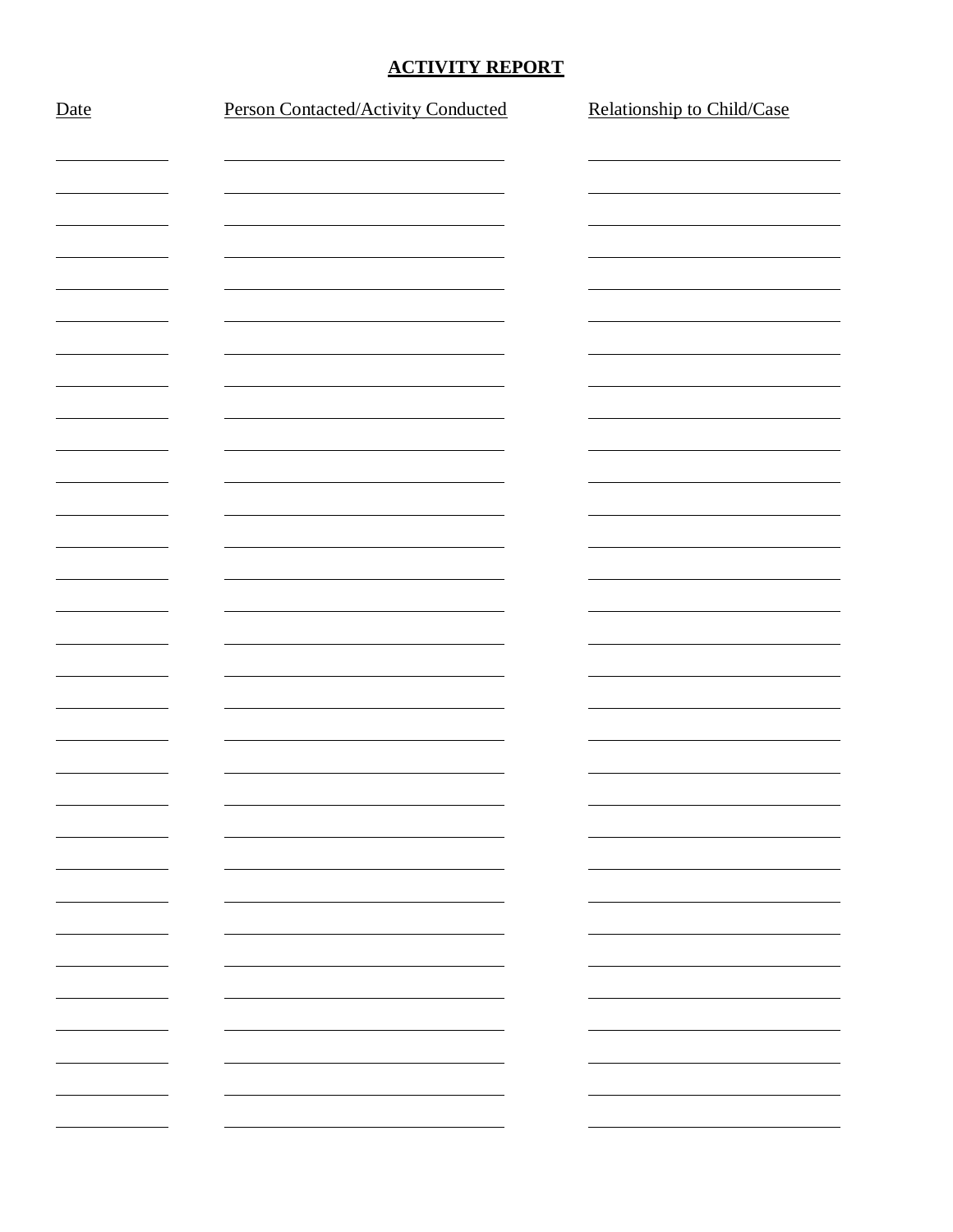**Guardian Ad Litem**